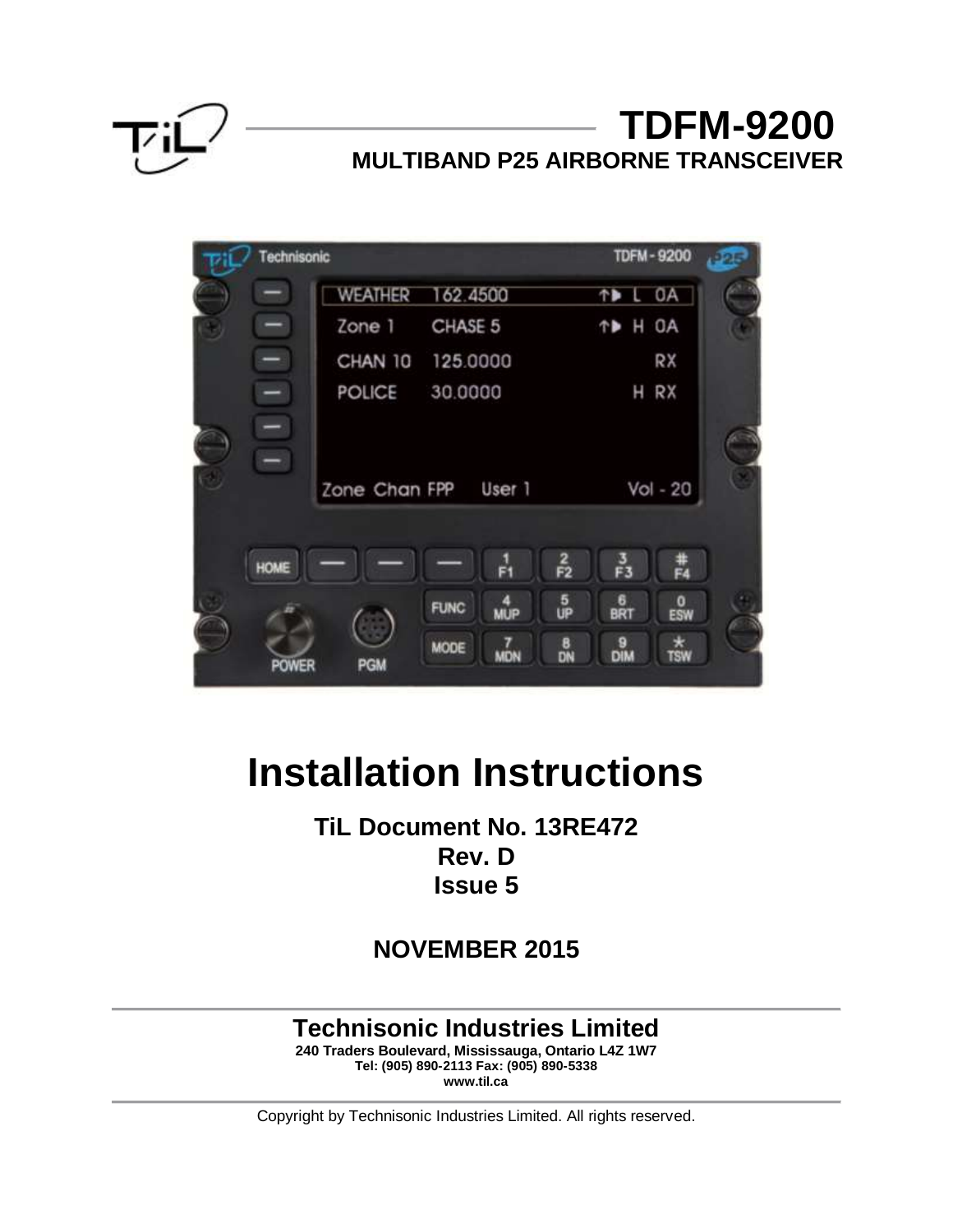This page is intentionally left blank.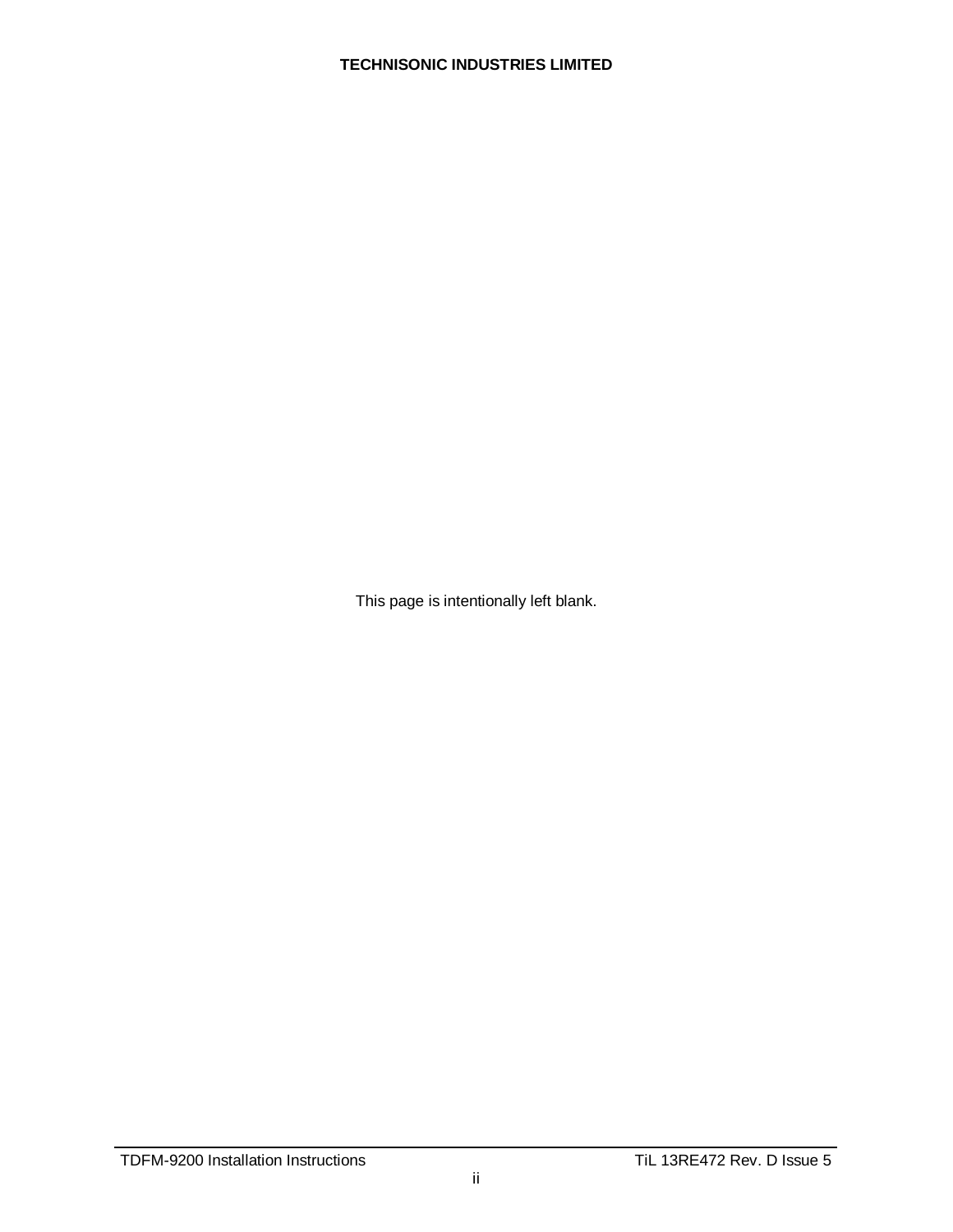| <b>REVISION HISTORY</b><br>[13RE472] |                            |                                                                                                                               |                  |                     |
|--------------------------------------|----------------------------|-------------------------------------------------------------------------------------------------------------------------------|------------------|---------------------|
|                                      |                            | For the most current revision of this document, please check the Technisonic website: www.til.ca                              |                  |                     |
| <b>REV</b>                           | <b>SECTION</b><br>- PAGE - | <b>DESCRIPTION</b>                                                                                                            | <b>DATE</b>      | <b>EDITED</b><br>BY |
| A                                    | vi                         | Corrected DO-160 Information.                                                                                                 | <b>July 2013</b> | <b>SM</b>           |
| B                                    | Ť                          | Front Panel Image changed.                                                                                                    | May 24, 2014     | AL                  |
|                                      | vi                         | Minor change to Installation Approval Note.                                                                                   |                  |                     |
|                                      | 2                          | Added Special Order Band Codes.                                                                                               |                  |                     |
|                                      | 2 and 14                   | Specified "Section 2.17 Configuration Menu"<br>Refers to TDFM-9300 Operating Instructions.                                    |                  |                     |
|                                      | $\overline{7}$             | P/N in Section 2.4 Corrected.                                                                                                 |                  |                     |
|                                      | 9                          | Added Antenna & Connector Locations as well as<br>Band Display Orientation.                                                   |                  |                     |
|                                      | 15 to 19                   | Updated Figures $4 - 8$ .                                                                                                     |                  |                     |
|                                      | All                        | Changed Format for Section Headers.                                                                                           |                  |                     |
|                                      | All                        | Corrected Spelling & Grammar throughout<br>document.                                                                          |                  |                     |
| C                                    | vi                         | Changes made to DO-160G:<br>- Operational Shock and Crash Safety changed<br>to Category B.<br>- Flammability Condition added. | Sep. 11, 2015    | AL                  |
|                                      | vi                         | Corrected Installation Approval Note.                                                                                         |                  |                     |
|                                      | All                        | Page Numbers are now sequential.                                                                                              |                  |                     |
| D                                    | vi<br>34 to 36             | Flammability Category C refers to Mod 6 only.<br>Added Environmental Qualification Form.                                      | Nov. 09, 2015    | AL                  |
| $D - 1$                              | 15 to 19                   | Updated Figures $4 - 8$ .                                                                                                     | Feb. 16, 2016    | AL                  |
| $D - 2$                              | All                        | Added band info on new Tri Band RF module.                                                                                    | Apr. 29, 2016    | JR.                 |
| $D-3$                                | iii                        | Added Website Information to Revision Page.                                                                                   | Oct. 05, 2016    | AL                  |
|                                      | 15 to 19                   | Updated Figures $4 - 8$ .                                                                                                     |                  |                     |
|                                      | 20                         | Minor text fixes.                                                                                                             |                  |                     |
|                                      | 21                         | Added Section 2.23: Post Installation Adjustment.                                                                             |                  |                     |
|                                      | 24                         | Post Installation EMI Test is now Section 2.24.                                                                               |                  |                     |
| $D - 4$                              | 26                         | Updated test frequencies                                                                                                      | Feb. 13, 2018    | <b>SM</b>           |
| D - 5                                | 19                         | <b>Added MCP Features</b>                                                                                                     | Mar. 4, 2021     | <b>SM</b>           |
|                                      |                            |                                                                                                                               |                  |                     |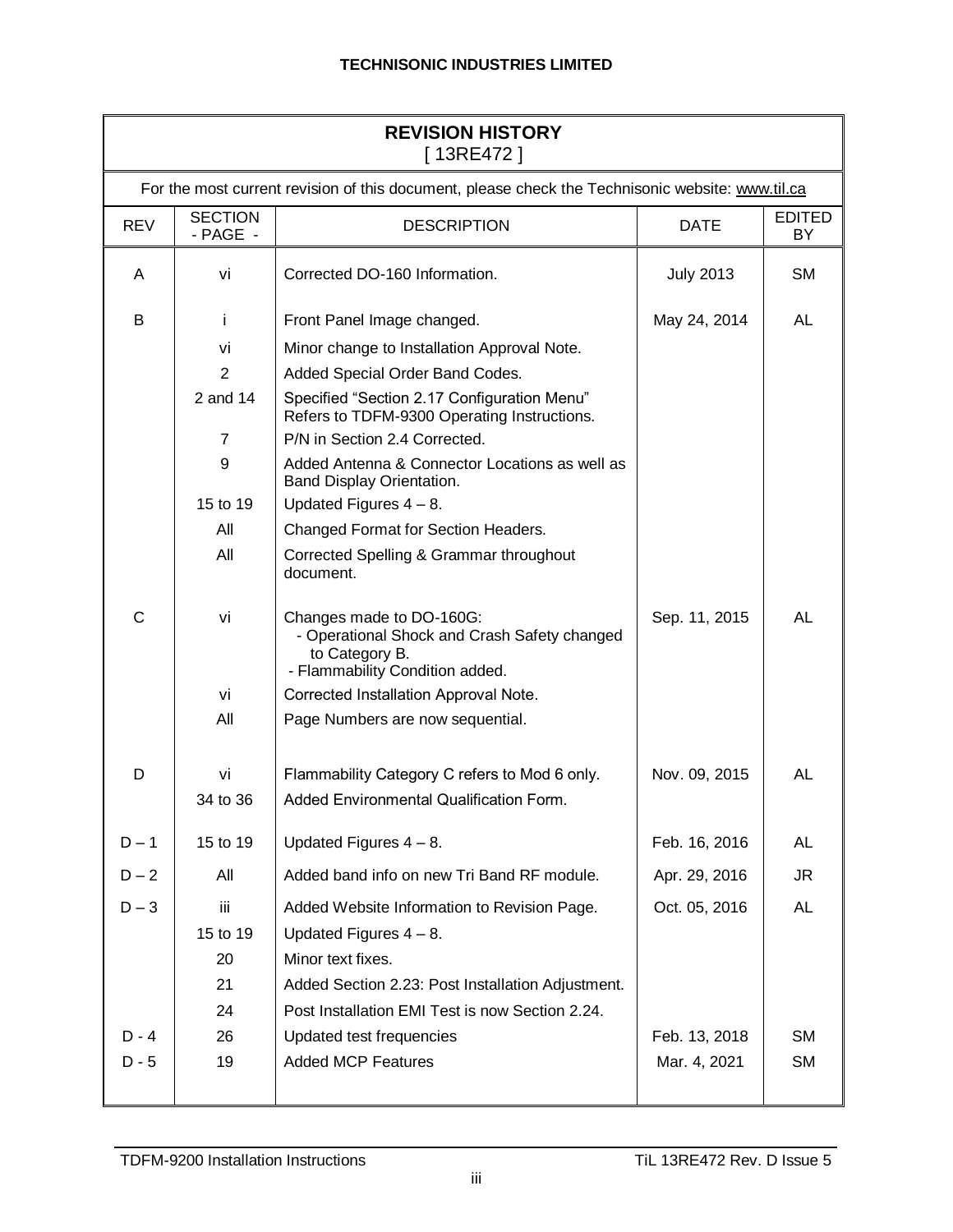This page is intentionally left blank.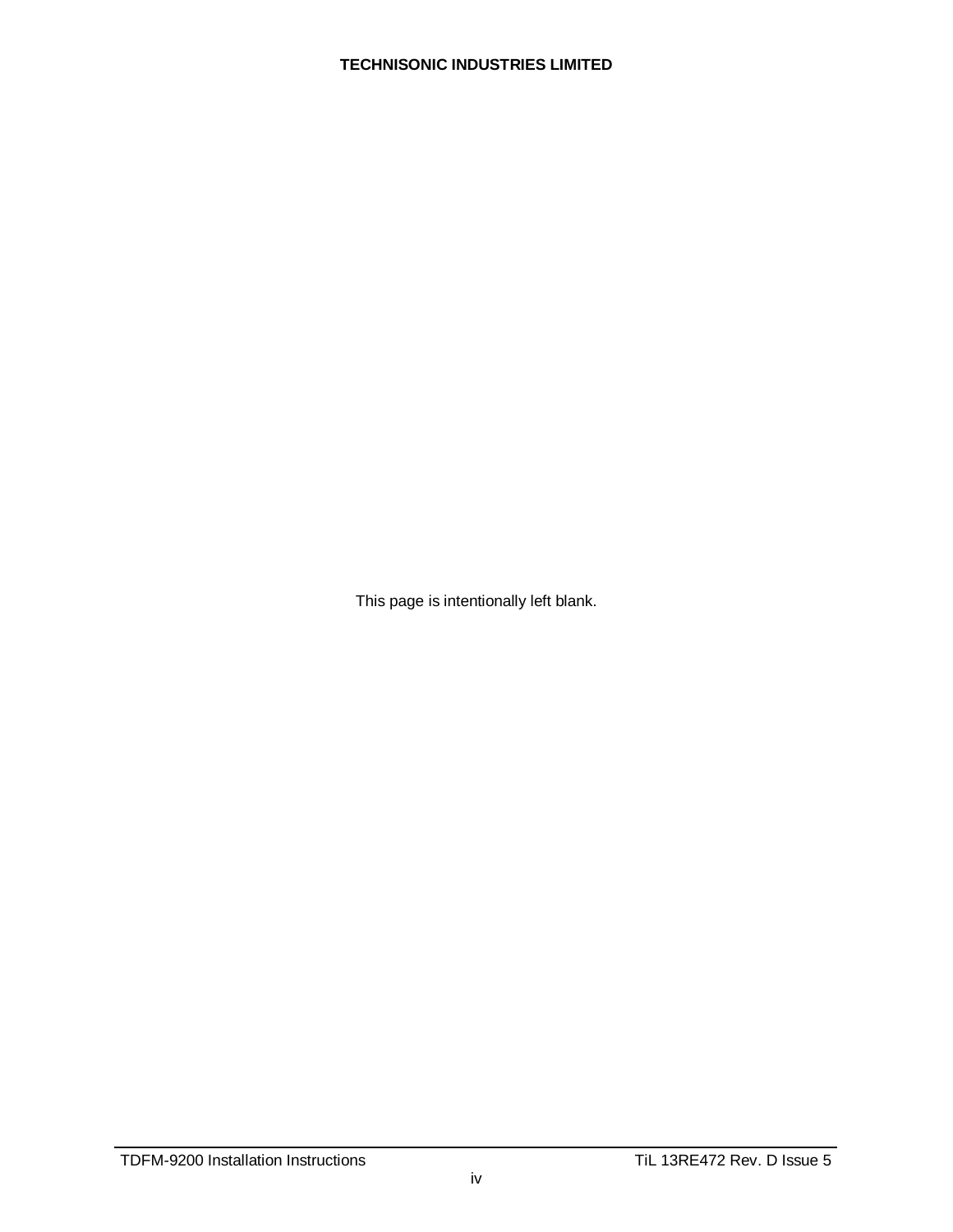# **NOTES**

#### **ESD CAUTION**

This unit contains static sensitive devices. Wear a grounded wrist strap and/or conductive gloves when handling printed circuit boards.

#### **FCC COMPLIANCE INFORMATION**

This device complies with Part 15 of the FCC Rules. Operation is subject to the following two conditions: (1) this device may not cause harmful interference and (2) this device must accept any interference received, including interference that may cause undesired operation.



**WARNING:** For compliance with FCC RF Exposure Requirements, the mobile transmitter antenna installation shall comply with the following two conditions:

- 1. The transmitter antenna gain shall not exceed 3 dBi.
- 2. The transmitter antenna is required to be located outside of a vehicle and kept at a separation distance of 70 cm or more between the transmitter antenna of this device and persons during operation.

**NOTE:** This equipment has been tested and found to comply with the limits for a Class A digital device, pursuant to Part 15 of the FCC Rules. These limits are designed to provide reasonable protection against harmful interference when the equipment is operated in a commercial environment. This equipment generates, uses, and can radiate radio frequency energy and, if not installed and used in accordance with the instruction manual, may cause harmful interference to radio communications. Operation of this equipment in a residential area is likely to cause harmful interference, in which case the user will be required to correct the interference at his/her own expense.

#### **WARNING AND DISCLAIMER**

Changes or modifications not expressly approved by Technisonic Industries could void the user's authority to operate the equipment.

This manual is designed to provide information about the TDFM-9200. Every effort has been made to make this manual as complete and accurate as possible.

#### **WARRANTY INFORMATION**

The Model TDFM-9200 Transceiver is under warranty for one year from date of purchase. Failed units caused by defective parts or workmanship should be returned to:

Technisonic Industries Limited 240 Traders Boulevard Mississauga, Ontario L4Z 1W7

Tel: (905) 890-2113 Fax: (905) 890-5338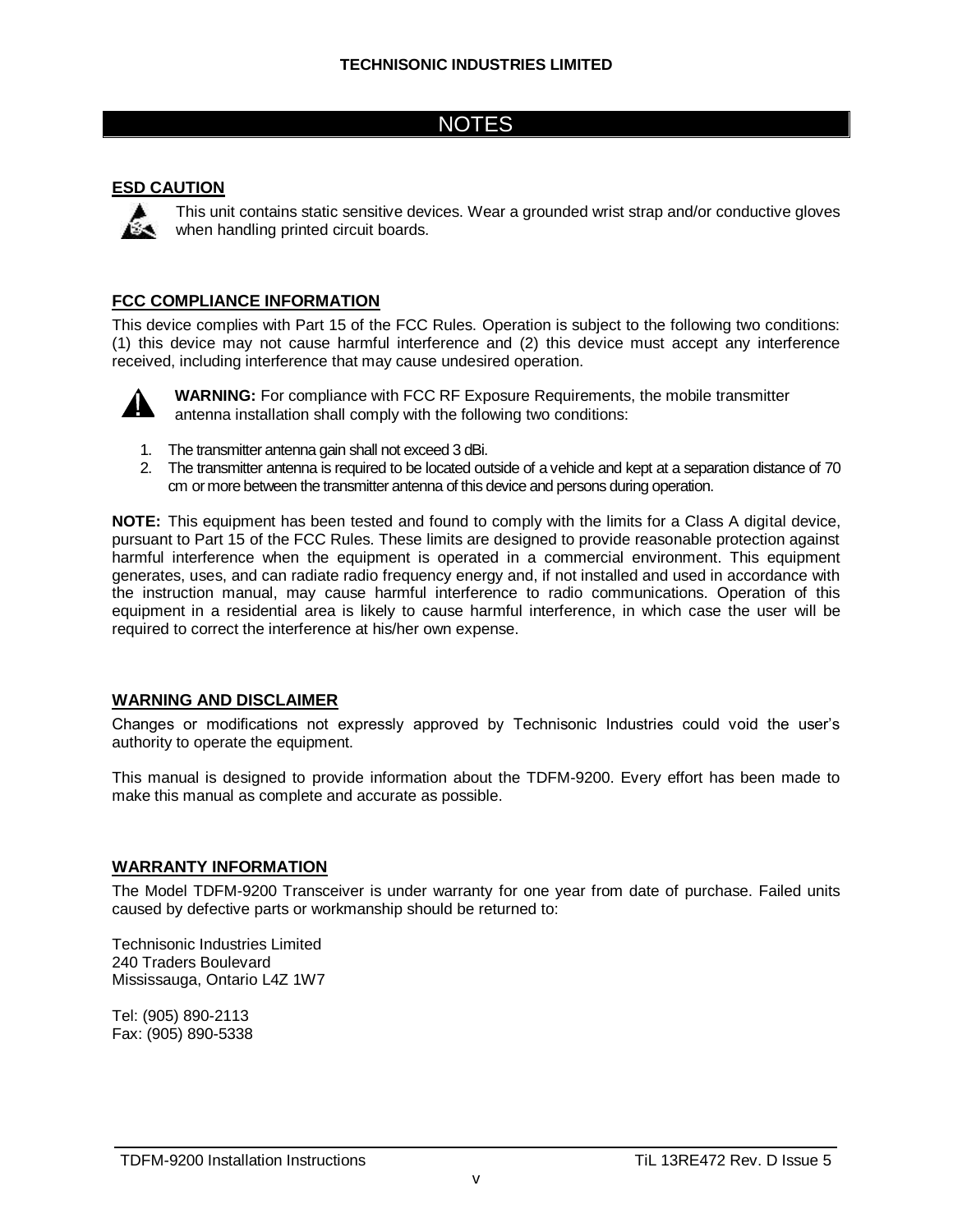#### **SUMMARY OF DO-160G ENVIRONMENTAL TESTING**

Summary of DO-160G Environmental Testing for Technisonic Model TDFM-9200 Transceiver:

| <b>Conditions</b>                     | <b>Category</b> |
|---------------------------------------|-----------------|
| <b>Temperature and Altitude</b>       | A2, B1, C4, D1  |
| <b>Temperature Variation</b>          | в               |
| Humidity                              | A               |
| Operational shock and Crash Safety    | в               |
| Vibration                             | S, U            |
| <b>Magnetic Effect</b>                | 7               |
| Power Input                           | B               |
| <b>Voltage Spike</b>                  | в               |
| <b>Audio Frequency Susceptibility</b> | В               |
| <b>Induced Signal Susceptibility</b>  | АC              |
| Radio Frequency Susceptibility        | т               |
| Radio Frequency Emission              | м               |
| Electrostatic Discharge               | A               |
| Flammability                          | C*              |

\* *Only applies to units with "MOD 6" marked on the modifications label.*

**NOTE:** TDFM-9200 results are based on TDFM-9300 testing.

For more detailed information, see Appendix A.

#### **INSTALLATION APPROVAL NOTE**

Presently, no TSO standard exists for airborne FM transceivers. To make it easier for installation agencies to provide their customers with an approved installation supported by an effective Airworthiness Approval, Technisonic has secured Supplemental Type Certificate (STC) Approvals on its Airborne FM products for a limited number of airframes. The above referenced DO-160G test data is also on file and available from Technisonic to support approval requirements in airframes for which Technisonic does not possess an STC.

Approved aircraft types are listed in the attachments to the formal STC documents. These STCs are the exclusive property of Technisonic and require the written authority of Technisonic for their use. Letters of permission are provided upon request. To assist Factory Authorized Technisonic Dealers in the certification process, we have placed copies of our STCs on our website. These documents may be downloaded and used as support for the technical submission to FAA or Transport Canada. Only authorized factory dealers/installers are permitted to download and make use of these documents on behalf of their customers (end users) in support of regulatory agency approval. Please refer to the Technisonic website www.til.ca for the latest issue of available STCs.

#### **Trademark Notices**

TDFM-9200 Transceivers contain two-way radio protocols licensed from Motorola, Inc. © 1997, 1998 Motorola, Inc. Motorola KVL 3000+® is a registered trademark of Motorola.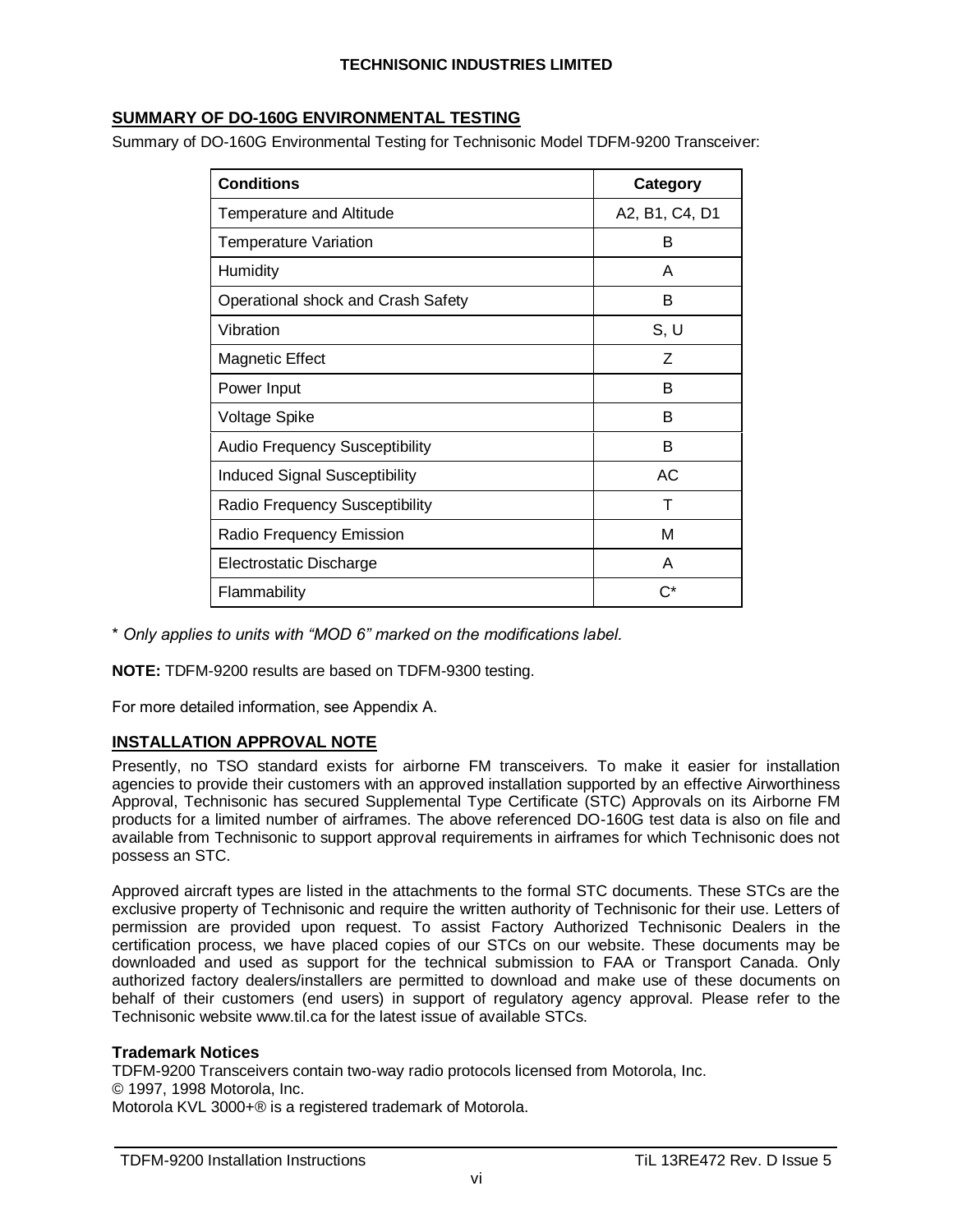# TABLE OF CONTENTS

#### **SECTION TITLE PAGE 1 GENERAL DESCRIPTION** 1.1 INTRODUCTION ........................................................................................................ 1 1.2 DESCRIPTION ........................................................................................................... 1 1.3 MODEL VARIATION ................................................................................................... 1 1.4 TECHNICAL CHARACTERISTICS ............................................................................. 4 **2** INSTALLATION INSTRUCTIONS 2.1 GENERAL .................................................................................................................. 7 2.2 EQUIPMENT PACKING LOG ..................................................................................... 7 2.3 INSTALLATION .......................................................................................................... 7 2.4 INSTALLATION KIT – CONTENTS ............................................................................. 7 2.5 ANTENNA INSTALLATION ........................................................................................ 7 2.6 INSTALLATION – PIN LOCATIONS AND CONNECTIONS ........................................ 10 2.7 INSTALLATION – WIRING INSTRUCTIONS .............................................................. 14 2.8 MAIN GROUND – J1 PINS 1 AND 14 ......................................................................... 14 2.9 MAIN POWER + 28 VDC – J1PINS 2 AND 15 .............................................................. 14 2.10 MIC 1, 2, 3, 4, AND 5 – J1 PINS 3, 6, 9, J6 PIN 6, AND P1 PIN 15 .............................. 14 2.11 MIC COMBINED 1 AND 2 – J6 PINS 7 AND 13 .......................................................... 14 2.12 AUDIO 1, 2, 3, AND 4 – J1 PINS 4, 7, 10, J6 PIN 5, AND P1 PIN 6 ............................ 14 2.13 AUDIO COMBINED 1 AND 2 – J6 PINS 2 AND 10 ..................................................... 14 2.14 PTT 1, 2, 3, 5, 6, AND 4 – J1 PINS 5, 8, 11, 21, 24, AND J6 PIN 3 ............................. 15 2.15 PTT COMBINED 1 AND 2 – J6 PINS 4 AND 12........................................................... 15 2.16 TX DATA AND RX DATA – J1 PINS 12 AND 13 .......................................................... 15 2.17 UP AND DOWN – J1 PINS 16 AND 17........................................................................ 15 2.18 CHANNEL/BAND – J1 PIN 18 ..................................................................................... 15 2.19 PANEL BACKLIGHTING – J1 PIN 25 .......................................................................... 15 2.20 SPEAKER LO AND HI – J6 PINS 8 AND 9 .................................................................. 15 2.21 ANTENNA TUNER CONTROL LINES: P1 (PINS 1, 2, 3, 4, 5, 6, 10, AND 12) ............. 15 2.22 ANTENNA SELECTION AND INSTALLATION CONSIDERATIONS ............................ 21 2.23 POST INSTALLATION ADJUSTMENT ....................................................................... 22 2.24 POST INSTALLATION EMI TEST ............................................................................... 25 APPENDIX A Support Notes ....................................................................................... 37 ENVIRONMENTAL QUALIFICATION FORM............................................................... 38 WARRANTY ............................................................................................................... 41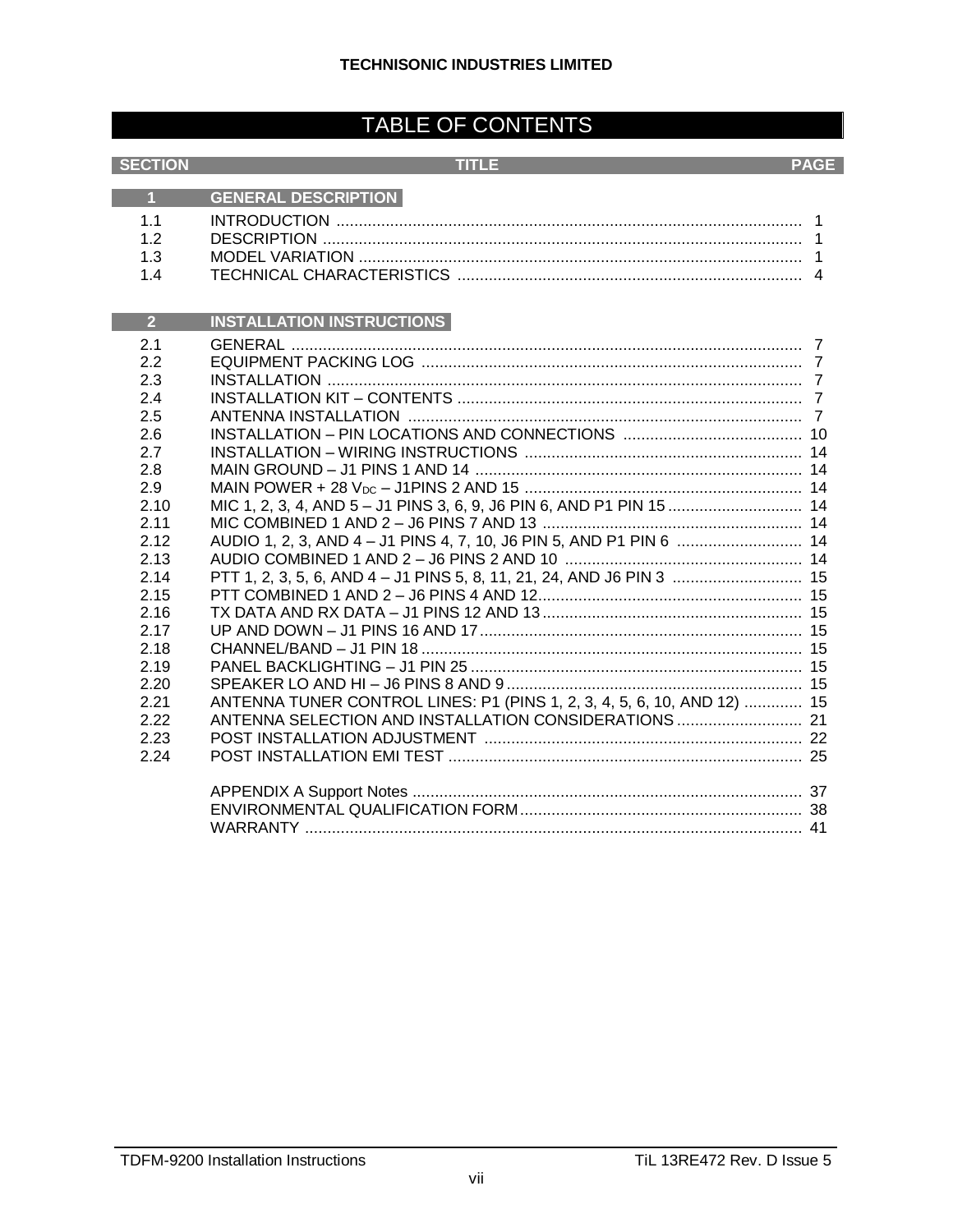# LIST OF FIGURES

| <b>FIGURE</b> | n in La | <b>PAGE</b> |
|---------------|---------|-------------|
|               |         |             |
|               |         |             |
|               |         |             |
| 3             |         |             |
|               |         |             |
|               |         |             |
|               |         |             |
|               |         |             |

# LIST OF TABLES

#### **TABLE TITLE PAGE** J1 25 Pin D Connections ........................................................................................... 10 J6 15 Pin High Density D Connections ....................................................................... 11 J5 15 Pin High Density D Connections ....................................................................... 11 J9 26 Pin High Density D Connections (MOD 14 only) ................................................ 12 P1 Wire Connections on a 15 Pin [High Density] FEMALE D Connector ..................... 13 P2 Wire Connections on a 15 Pin [High Density] FEMALE D Connector ..................... 13 List of Interface Cables .............................................................................................. 16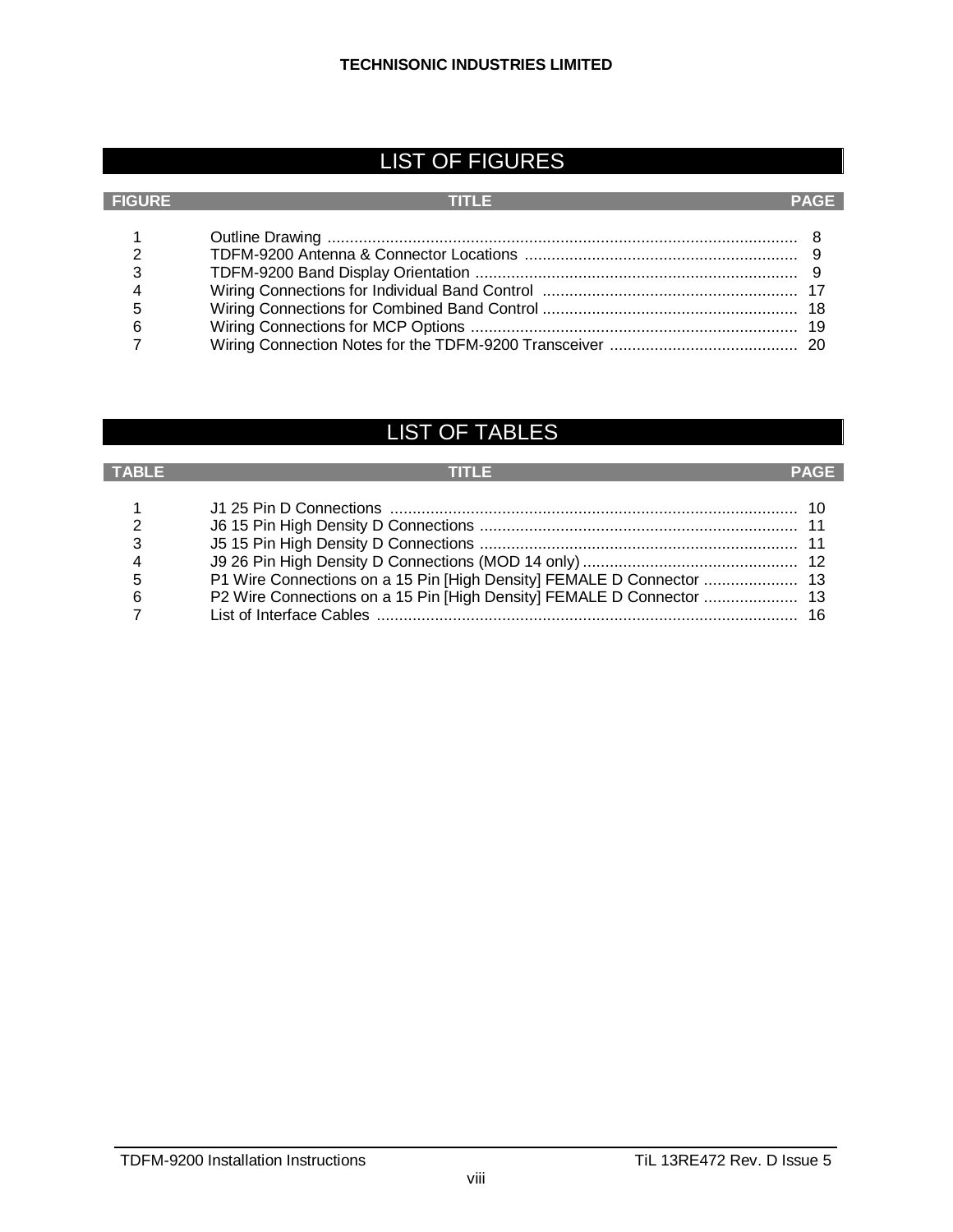# SECTION 1: GENERAL DESCRIPTION

#### **1.1 INTRODUCTION**

This publication provides operating information on the TDFM-9200 airborne transceiver. The exact configuration depends on which and how many RF modules are installed.

#### **1.2 DESCRIPTION**

The TDFM-9200 transceiver is an airborne multi-band radio capable of operation in conventional analog FM, AM, P25 digital systems, SmartNet/SmartZone trunking systems, and P25 9600 trunking systems. RF modules are available in single, dual or tri bands that support various combinations of VHF LO, VHF AM, VHF FM, UHF-LO, UHF-HI, UHF AM and 700-800 MHz bands. Up to 4 RF bands are supported, with 2 digital multiband modules and 2 analog only RF modules.

Digital modules may include additional features such as P25 9600 trunking Phase 1 and 2 and may be combined with AES and/or DES-OFB encryption with OTAR in any of the available modules.

Bands 1 and 2 on the TDFM-9200 are not normally frequency agile. In order to have the ability to change the frequencies at the front panel, the FPP (front panel programming) option must be ordered for each band. FPP is available on all bands of modules.

The TDFM-9200 has provisions for two of the above digital RF modules as well as two analog only modules. These additional modules are fully frequency programmable from the associated front panel. Analog only modules support CTCSS, DCS, wide, and narrow band operation where applicable.

TDFM-9200 transcievers with MOD 14 (MCP) have the capability to provide PTT, mic and headset for up to 2 (bands 7 and 8) remote handheld transceivers and/or a Latitude Technologies S200-P12 satphone / PTT network com transceiver. Front panel control of the S200-P12 is provided via the display and keypad. Connector J9 provides the MOD 14 interface. See table 6 for a list of recommended interface cables for various hand held transceivers. A digital audio port has been added to interface with the Technisonic TDAP-650 and TDAP-750 digital audio panels.

#### **1.3 MODEL VARIATION**

There are several variations of the Model TDFM-9200 Transceiver. Each variation offers different features and performance based on the type of RF modules and options installed. RF Modules are mounded in trays of two with up to 3 trays supported. Analog modules occupy a single tray. The following is a breakdown of the TDFM-9200 model variations:

P/N 121271-D-92-TBB-TB-TB-P9XXXX

(PRODUCT TYPE)-(D)-(9X)-(Tray 1)-(Tray2)-(Tray3)-(Project)

PRODUCT TYPE: 121271 = TDFM 9200 series, 3 trays, 1 or 2 P25 modules and 1 or 2 Analog modules

D= Display type:

- 1) Color TFT
- 2) Standard Green/NV

9X = TDFM-9200 series variant:

 $92 = TDFM-9200$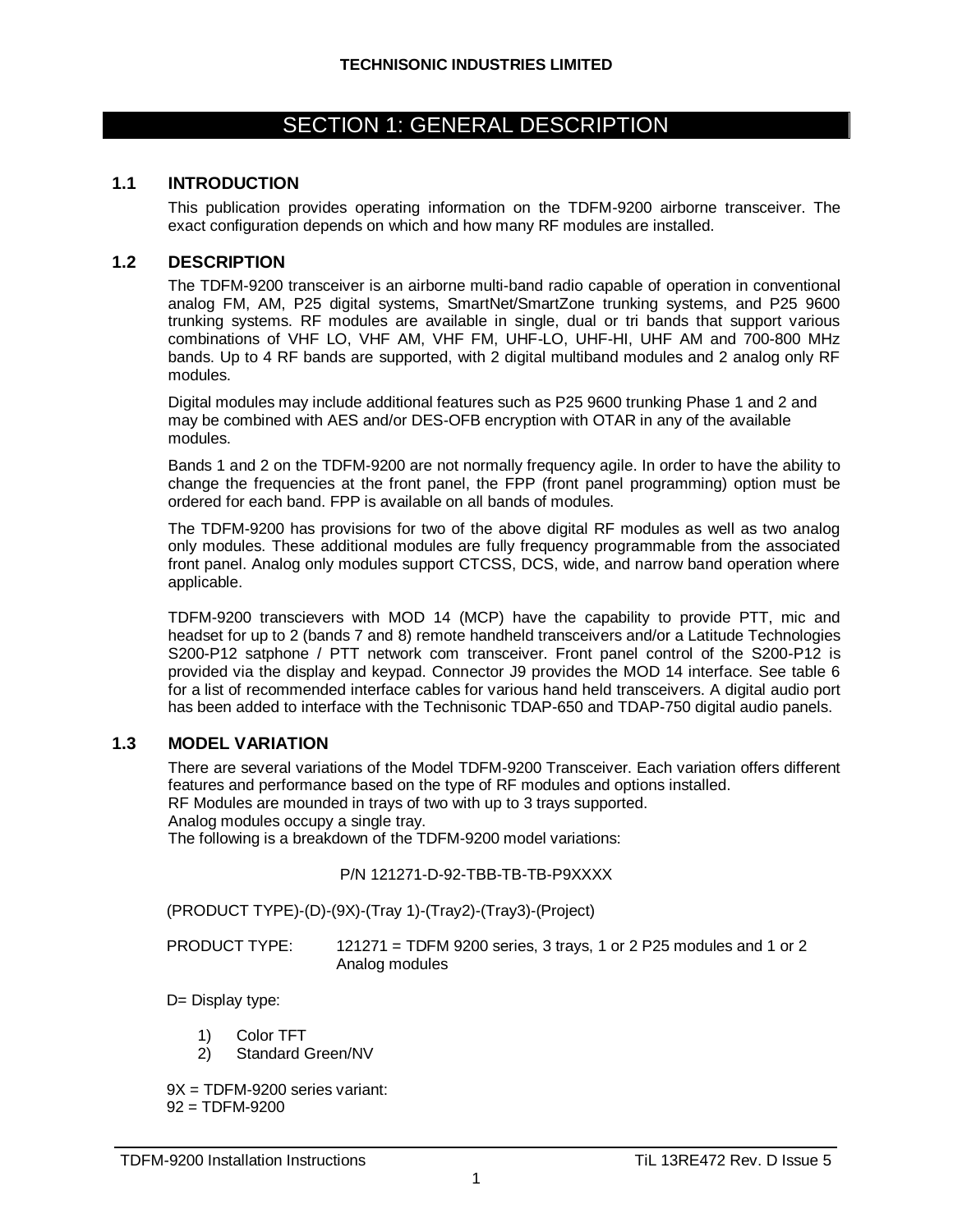Tray Breakdown: (TBB):

 $T =$  Module type: A = T30xx RF modules (Single or Dual) or T4000 (Tri Band),  $T = T3x00$  Analog only RF module.

B = Band Code for each module in the tray. See the following tables for supported configurations.

|                    | <b>DUAL BAND MODULES (T30xx)</b> |            |            | TRI BAND MODULES (T4000) |            |            |         |
|--------------------|----------------------------------|------------|------------|--------------------------|------------|------------|---------|
|                    | 1                                | <b>VHF</b> |            | 5                        | <b>VHF</b> |            |         |
| <b>SINGLE</b>      | $\overline{2}$                   | UHF LO     |            | 6                        | UHF LO     |            |         |
| <b>BAND</b>        | 3                                | UHF HI     |            | 7                        | UHF HI     |            |         |
|                    | $\overline{\mathbf{4}}$          | 700/800    |            | 8                        | 700/800    |            |         |
|                    | A                                | <b>VHF</b> | 700/800    | M                        | <b>VHF</b> | 700/800    |         |
|                    | B                                | <b>VHF</b> | UHF LO     | N                        | <b>VHF</b> | UHF LO     |         |
|                    | C                                | <b>VHF</b> | UHF HI     | P                        | <b>VHF</b> | UHF HI     |         |
|                    | D                                | UHF LO     | UHF HI     | $\mathsf{R}$             | UHF LO     | UHF HI     |         |
|                    | E                                | UHF LO     | 700/800    | т                        | UHF LO     | 700/800    |         |
| <b>DUAL</b>        | F                                | UHF HI     | 700/800    | $\vee$                   | UHF HI     | 700/800    |         |
| <b>BAND</b>        | * G                              | 700/800    | <b>VHF</b> | ۰                        |            |            |         |
|                    | * H                              | 700/800    | UHF LO     |                          |            |            |         |
|                    | $*1$                             | 700/800    | UHF HI     | ۰                        |            |            |         |
|                    | * J                              | UHF LO     | <b>VHF</b> | ۰                        |            |            |         |
|                    | $*$ K                            | UHF HI     | <b>VHF</b> | ۰                        |            |            |         |
|                    | $^{\star}$ L                     | UHF HI     | UHF LO     |                          |            |            |         |
|                    |                                  |            |            | W                        | <b>VHF</b> | UHF LO     | UHF HI  |
| TRI<br><b>BAND</b> |                                  |            |            | X                        | UHF LO     | UHF HI     | 700/800 |
|                    |                                  |            |            | \$Z                      | <b>VHF</b> | <b>UHF</b> | 700/800 |

#### TYPE A Band Codes

#### TYPE T Analog Band Codes

| <b>ANALOG RF MODULES (T3x00)</b> |        |  |
|----------------------------------|--------|--|
|                                  | VHF LO |  |
|                                  | VHF AM |  |
| 5                                | UHF AM |  |

#### RF BAND COVERAGE

| <b>BAND</b>   | <b>FREQUENCY RANGE</b> |
|---------------|------------------------|
| <b>VHF</b>    | 136 - 174 MHZ          |
| UHF LO        | 380 - 470 MHZ          |
| UHF HI        | 450 - 520 MHZ          |
| 700/800       | 764 - 870 MHZ          |
| <b>UHF</b>    | 380 - 520 MHZ          |
| <b>VHF LO</b> | $30 - 50$ MHZ          |
| <b>VHF AM</b> | $118 - 136$ MHZ        |
| UHF AM        | $225 - 400$ MHZ        |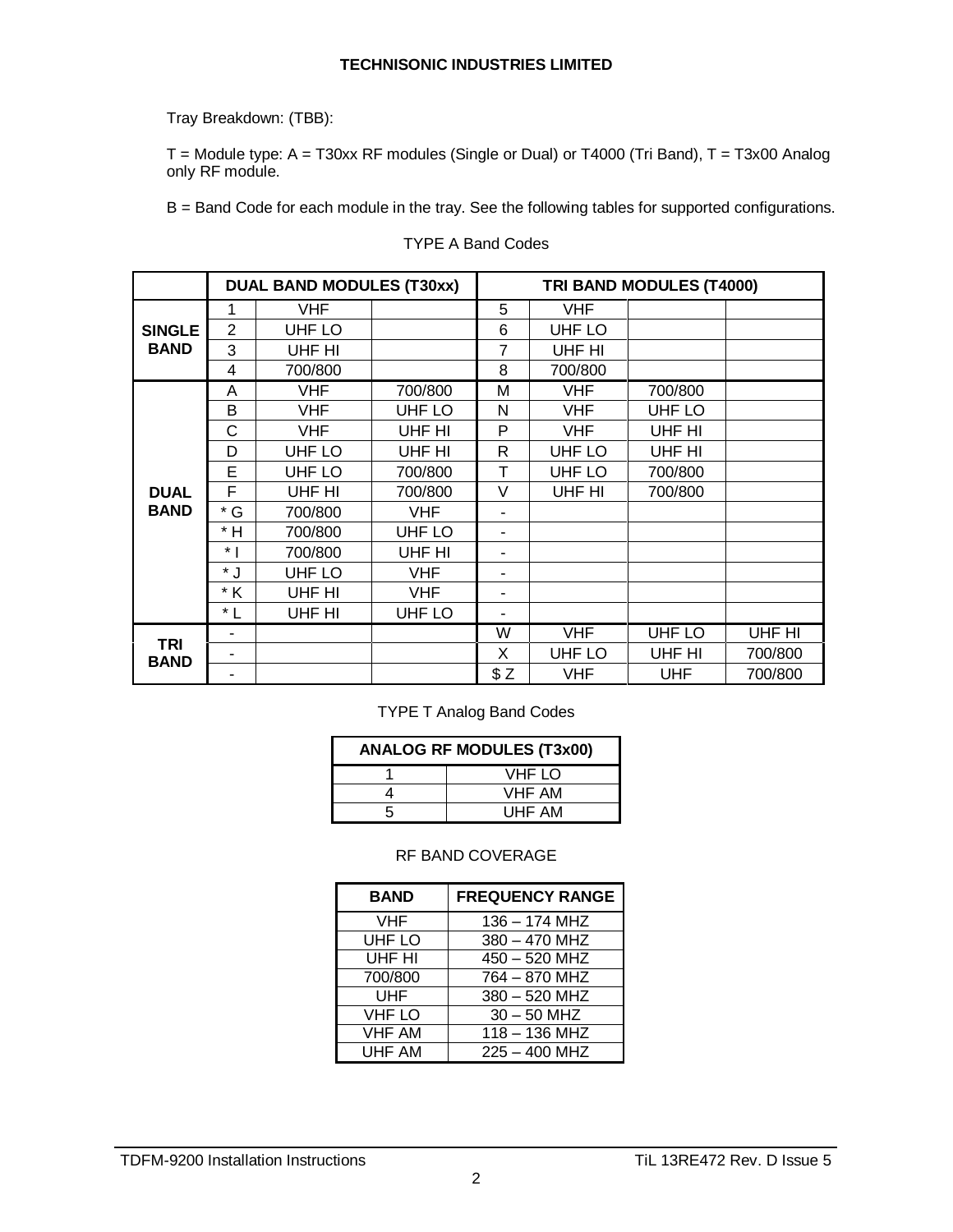Band numbers indicate Single band equipped modules and letters indicate Dual or Tri band modules.

\* Band codes are special order and are not standard configuration.

\$ UHF Band specified covers both the UHF LO and UHF HI as one band. (380 – 520 MHz).

Project Number: P9XXXX represents a 5 digit project number that identifies specific options that are contained in each module and describes the full TDFM-9200 configuration.

All model variations are capable of supporting both 28 Volt and 5 Volt AC or DC back lighting. The units are shipped set to operate on 28 Volt back lighting. Equipment can be set to operate on 5V back lighting by using the software based configuration menu. See Section 2.17 Configuration Menu in the TDFM-9200 Operating Instructions manual available at www.til.ca. Damage will not occur if the incorrect voltage is applied.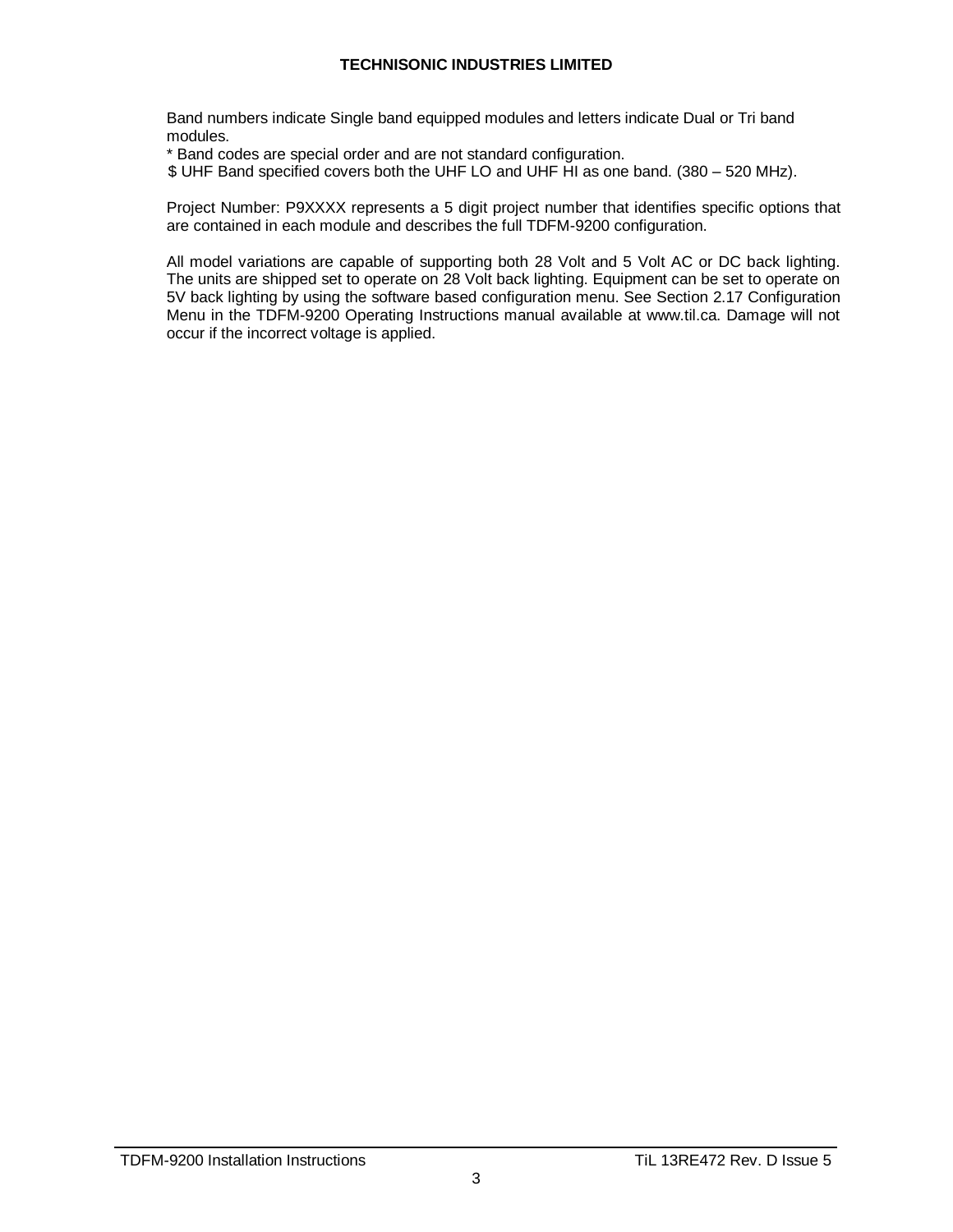### **1.4 TECHNICAL CHARACTERISTICS**

Model Designation: TDFM-9200 Physical Dimensions:  $\blacksquare$  Approx. (L) 8.0" x (W) 5.75" x (H) 4.5" Weight:  $\sim$ 7.0 Lbs (3.2 kg)<br>Operating Temperature Range:  $\sim$  30° C to +60° C Operating Temperature Range: Power Requirement: Voltage: Current: Audio Output Power (including sidetone): Microphone Inputs: Carbon or Equivalent Panel Back Lighting: Voltage: Current:

#### **RF Modules**

Frequency Range VHF Band: UHF LO Band: UHF HI Band: UHF Band: 700 / 800 Bands:

#### **Transmitter section**

FM Hum and noise in dB (wideband): Audio Distortion: Frequency Stability in ppm: Modulation Limiting:

| <b>Receiver section</b><br>Sensitivity in uV: | <b>VHF</b> | <b>UHF</b> | 800   |
|-----------------------------------------------|------------|------------|-------|
| * Digital 1% BER (12.5 kHz)                   | 0.29       | 0.32       | 0.40  |
|                                               |            |            |       |
| * Digital 5% BER (12.5 kHz)                   | 0.21       | 0.28       | 0.30  |
| ** Analog with 12 dB SINAD                    | 0.25       | 0.25       | 0.25  |
| Selectivity in dB:                            |            |            |       |
| 25 kHz Channel                                | -80        | -78        | $-72$ |
| 12.5 kHz Channel                              | $-70$      | -68        | -67   |
| Intermodulation * **                          | -80        | -80        | -80   |

\* Measured in digital mode per TIA / EIA IS 102.CAAA under nominal conditions.

\*\* Measured in analog mode per TIA / EIA 603 under nominal conditions.

#### **Specification Characteristic**

 $28.0 V_{DC} \pm 15%$ 500 mA minimum / 7.5A maximum 65 mW into 600  $\Omega$ 

28 or 5 Volts AC or DC (selectable) 100 mA

#### **Specification Characteristic**

RF Output Power: 1 or 6 Watts (VHF) 1 or 5 Watts (UHF) 1 or 2.5 Watts (764 – 806) 1 or 3 Watts (806 – 870)

> 136 to 174 MHz 380 to 470 MHz 450 to 520 MHz 380 to 520 MHz 764 to 870 MHz

No. of channels per band: 3000 pre-programmable channels

| VHF         | <b>UHF</b> | 800       |
|-------------|------------|-----------|
| -48         | -45        | -45       |
| $1\%$       | 1.0%       | 1.0%      |
| ± 1.0       | $\pm 1.0$  | ± 1.5     |
| Wide band   |            | ± 5 kHz   |
| Narrow band |            | ± 2.5 kHz |
|             |            |           |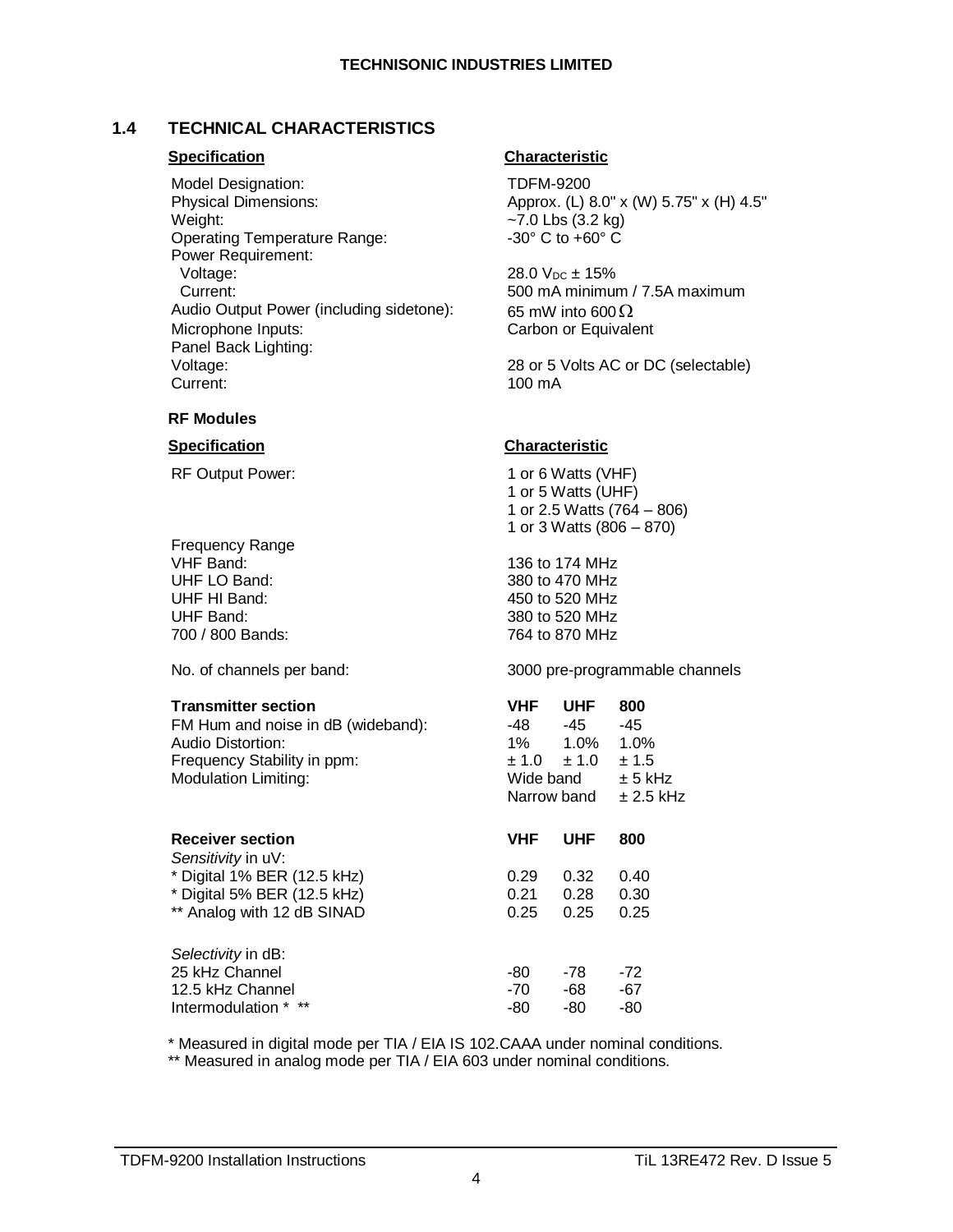#### **ANALOG MODULE SPECIFICATIONS**

#### **GENERAL**

| Frequency Ranges:                                                       |                                                                                                                                                |
|-------------------------------------------------------------------------|------------------------------------------------------------------------------------------------------------------------------------------------|
| VHF FM Lo module                                                        | $30 - 50$ MHz                                                                                                                                  |
| VHF AM module                                                           | 118 - 137 MHz                                                                                                                                  |
| UHF AM module                                                           | 225 - 400 MHz                                                                                                                                  |
| <b>Operating Mode:</b>                                                  | F3E simplex or semi-duplex (FM modules)<br>A3E simplex (AM modules)                                                                            |
| Channel Spacing:                                                        | 25 or 12.5 kHz (25 kHz only for AM)                                                                                                            |
| FM Frequency Selection:<br>via front panel                              | 200 memories per band programmed with:<br>a) TX Frequency/RX Frequency<br>b) TX/RX CTCSS tone or DPL code<br>c) 9-character alphanumeric title |
| CTCSS squelch/encoder:<br>DPL digital squelch/encoder:<br>DTMF encoder: | * All CTCSS tones available (FM modules only)<br>* All standard DPL codes (FM modules only)<br>All standard DTMF tones                         |

\* Available only on FM Modules.

### **VHF LO FM RECEIVER**

| Sensitivity at 12 dB SINAD          | Better than $0.35 \mu V$             |
|-------------------------------------|--------------------------------------|
| <b>Adjacent Channel Selectivity</b> | -75 dB (25 kHz)<br>-70 dB (12.5 kHz) |
| Spurious Attenuation                | $-90$ dB                             |
| Third Order Intermodulation         | -70 dB                               |
| Image Attenuation                   | $-80$ dB                             |
| FM Acceptance                       | $± 6$ kHz                            |
| Hum and Noise                       | Better than 45 dB                    |
| <b>Audio Distortion</b>             | Less than 5%                         |
| Antenna Conducted Emission          | Less than -70 dBm                    |

#### **VHF LO FM TRANSMITTER**

| <b>RF Power Output</b>      | 1 watt or 10 watts               |
|-----------------------------|----------------------------------|
| Output Impedance            | 50 ohms                          |
| <b>Maximum Deviation</b>    | $\pm$ 5 kHz (25 kHz mode)        |
| (In narrowband mode)        | $\pm$ 2.5 kHz (12.5 kHz mode)    |
| <b>Spurious Attenuation</b> | -90 dB below carrier level       |
| <b>Frequency Stability</b>  | $\pm 2.5$ ppm                    |
| Harmonic Attenuation        | -60 dB below carrier level       |
| FM Hum And Noise            | -40 dB                           |
| Audio Input                 | 50 mV at 2.5 kHz into            |
|                             | 200 ohms input circuit for       |
|                             | $\pm$ 3.5 kHz deviation, adjust. |
| <b>Audio Distortion</b>     | Less than $5\%$                  |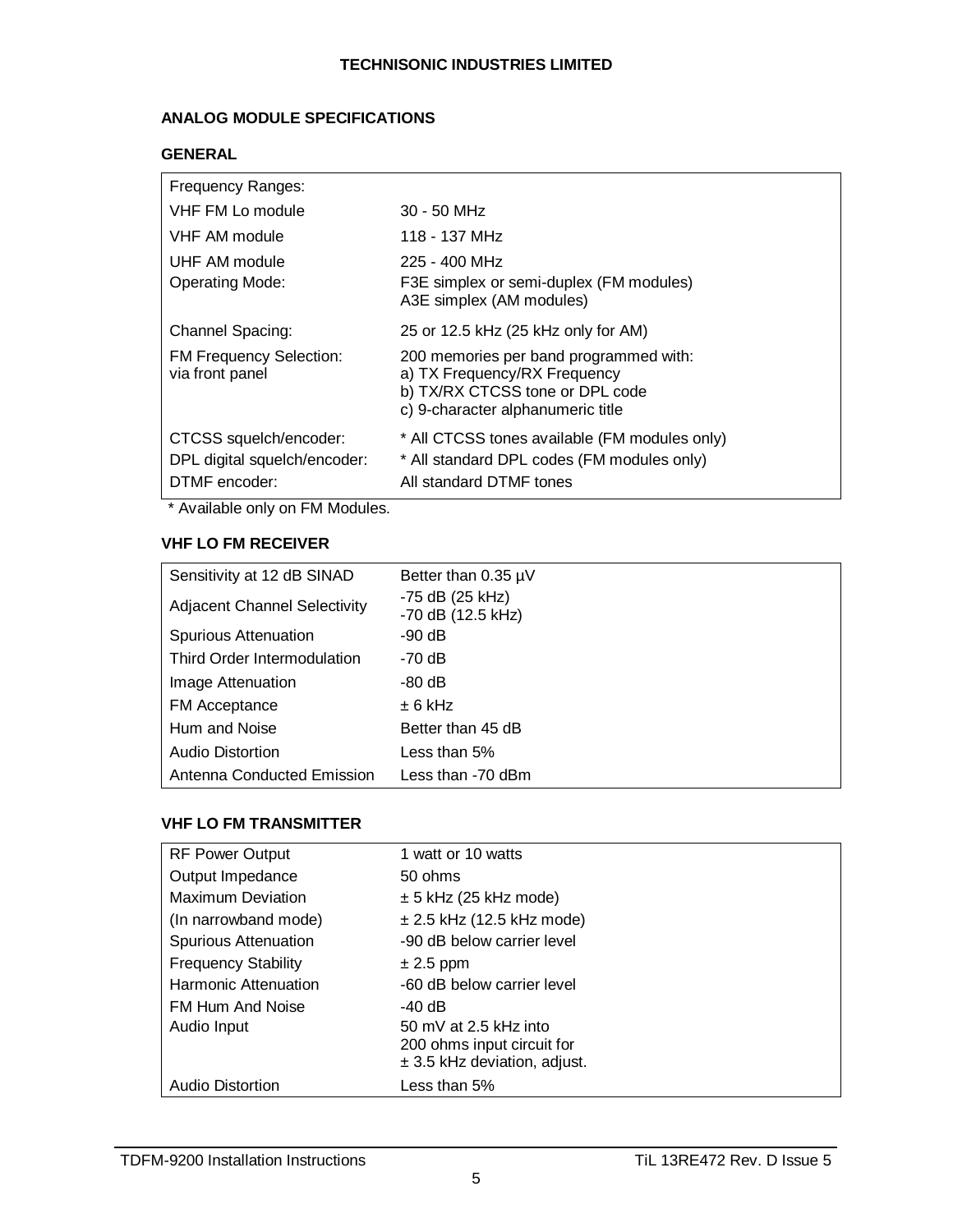#### **VHF AM RECEIVER**

| Sensitivity at 12 dB SINAD          | Better than 2.0 µV |
|-------------------------------------|--------------------|
| <b>Adjacent Channel Selectivity</b> | -70 dB (25 kHz)    |
| <b>Spurious Attenuation</b>         | -70 dB             |
| Third Order Intermodulation         | -70 dB             |
| Image Attenuation                   | $-60$ dB           |
| Hum and Noise                       | Better than 40 dB  |
| <b>Audio Distortion</b>             | Less than 5%       |
| Antenna Conducted Emission          | Less than -70 dBm  |

#### **VHF AM TRANSMITTER**

| <b>RF Power Output</b>     | 5 watts (2.5 watts carrier) |
|----------------------------|-----------------------------|
| Output Impedance           | 50 ohms                     |
| Maximum Modulation (max)   | 95%                         |
| Maximum Modulation (min)   | 75%                         |
| Spurious Attenuation       | -60 dB below carrier level  |
| <b>Frequency Stability</b> | $\pm 2.5$ ppm               |
| Harmonic Attenuation       | -60 dB below carrier level  |
| Signal to Noise Ratio      | -35 dB                      |
| Audio Input                | 50 mV at 2.5 kHz into       |
|                            | 200 ohm input circuit for   |
|                            | 30% modulation (adjustable) |
| <b>Audio Distortion</b>    | Less than 5%                |

#### **UHF AM RECEIVER**

| Sensitivity at 12 dB SINAD          | Better than 4.0 $\mu$ V |
|-------------------------------------|-------------------------|
| <b>Adjacent Channel Selectivity</b> | -70 dB (25 kHz)         |
| <b>Spurious Attenuation</b>         | -70 dB                  |
| Third Order Intermodulation         | -70 dB                  |
| Image Attenuation                   | $-60$ dB                |
| Hum and Noise                       | Better than 40 dB       |
| <b>Audio Distortion</b>             | Less than 5%            |
| Antenna Conducted Emission          | Less than -70 dBm       |

#### **UHF AM TRANSMITTER**

| <b>RF Power Output</b>      | 3 to 4 watts carrier        |
|-----------------------------|-----------------------------|
| Output Impedance            | 50 ohms                     |
| Maximum Modulation (max)    | 95%                         |
| Maximum Modulation (min)    | 75%                         |
| <b>Spurious Attenuation</b> | -60 dB below carrier level  |
| <b>Frequency Stability</b>  | $\pm 2.5$ ppm               |
| Harmonic Attenuation        | -60 dB below carrier level  |
| Signal to Noise Ratio       | $-35$ dB                    |
| Audio Input                 | 50 mV at 2.5 kHz into       |
|                             | 200 ohm input circuit for   |
|                             | 30% modulation (adjustable) |
| <b>Audio Distortion</b>     | Less than $5\%$             |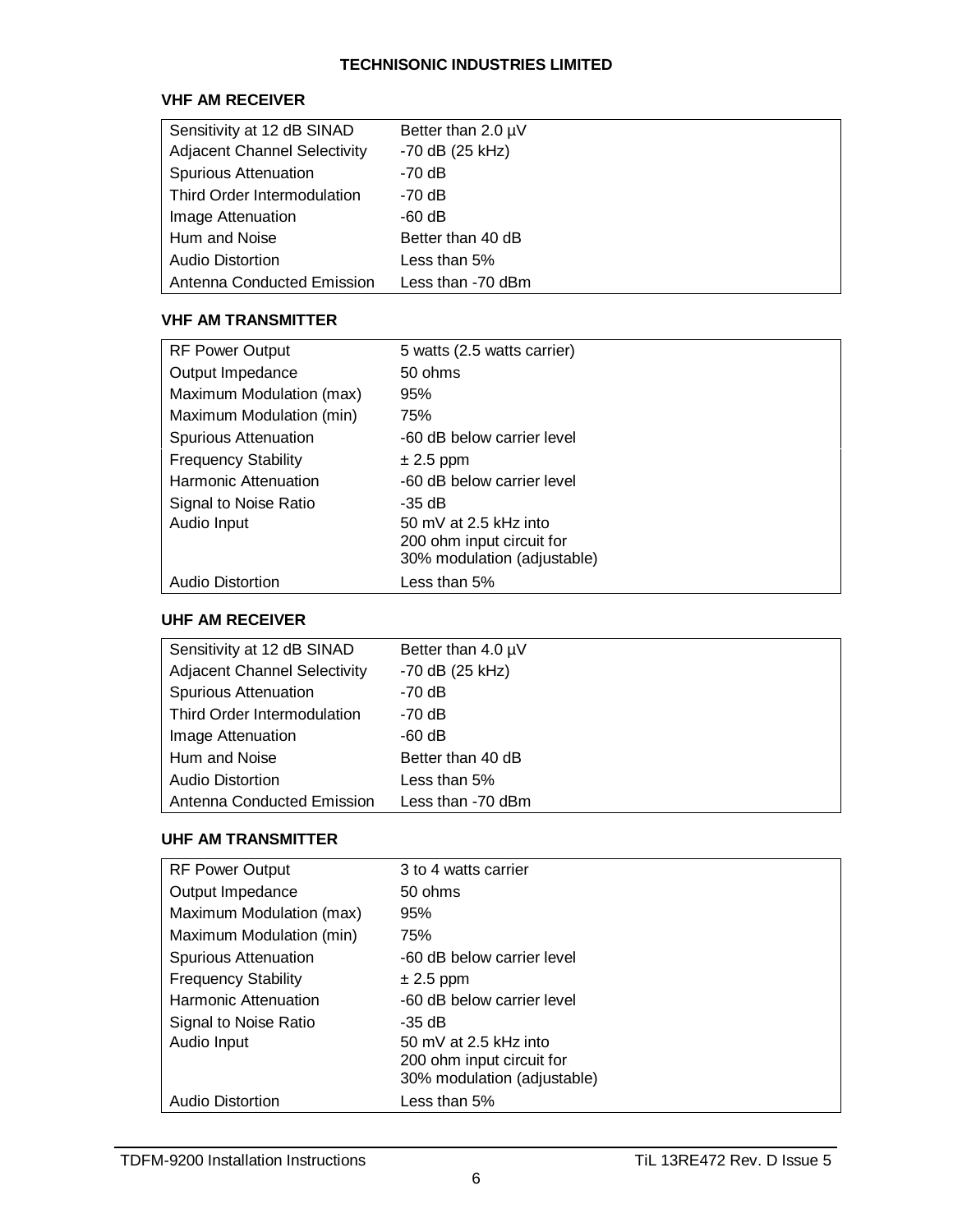# SECTION 2: INSTALLATION INSTRUCTIONS

#### **2.1 GENERAL**

This section contains information and instructions for the correct installation of the TDFM-9200 Transceiver.

#### **2.2 EQUIPMENT PACKING LOG**

Unpack the equipment and check for any damage that may have occurred during transit. Save the original shipping container for returns due to damage or warranty claims. Check that each item on the packing slip has been shipped in the container.

#### **2.3 INSTALLATION**

The TDFM-9200 Transceiver is designed to be Dzus mounted and should be installed in conjunction with an IN-9300 installation kit. See Figure 1 for an outline drawing of the unit with dimensions to facilitate the installation.

#### **2.4 INSTALLATION KIT – CONTENTS**

The IN-9300 installation kit (P/N 129292) consists of:

- 1. One 25 Pin Cannon D mating connector (female) complete with crimp pins and hood.
- 2. Three 15 Pin HD Cannon D mating connector (female) complete with crimp pins and hood.
- 3. One 15 Pin HD Cannon D mating connector (male) complete with crimp pins and hood.
- 4. 4 BNC connectors.

#### **2.5 ANTENNA INSTALLATION**

The type and number of antennas depends on the model of transceiver being installed. The following is a list of recommended antennas for the various RF modules:

| <b>VHFLO</b>    | 30 to 50 MHz   | Foxtronics Part # FLX-3050B or     |
|-----------------|----------------|------------------------------------|
|                 |                | Sensor Systems Part # S65-8282-34* |
| VHF AM          | 118 to 138 MHz | Comant Part # CI-292-1             |
| <b>VHF</b>      | 136 to 174 MHz | Comant Part # CI-292-3             |
| <b>UHFLO</b>    | 403 to 470 MHz | Comant Part # CI-275               |
| <b>UHFHI</b>    | 450 to 520 MHz | Comant Part # CI-285               |
| 800             | 800 to 870 MHz | Comant Part # CI-306               |
| 800/700         | 764 to 870 MHz | Comant Part # CI-285               |
| VHF/UHF/700/800 | 136 to 870 MHz | RAMI Antennas Part # AV-925        |

The antenna should be mounted on the bottom of the aircraft whenever possible. Consult with instructions provided with the antenna. Connect the RF cables to the back of the transceiver using the MALE BNC connectors provided in the installation kit. It is possible to use equivalent 50 ohm aviation antennas that cover the appropriate bandwidths.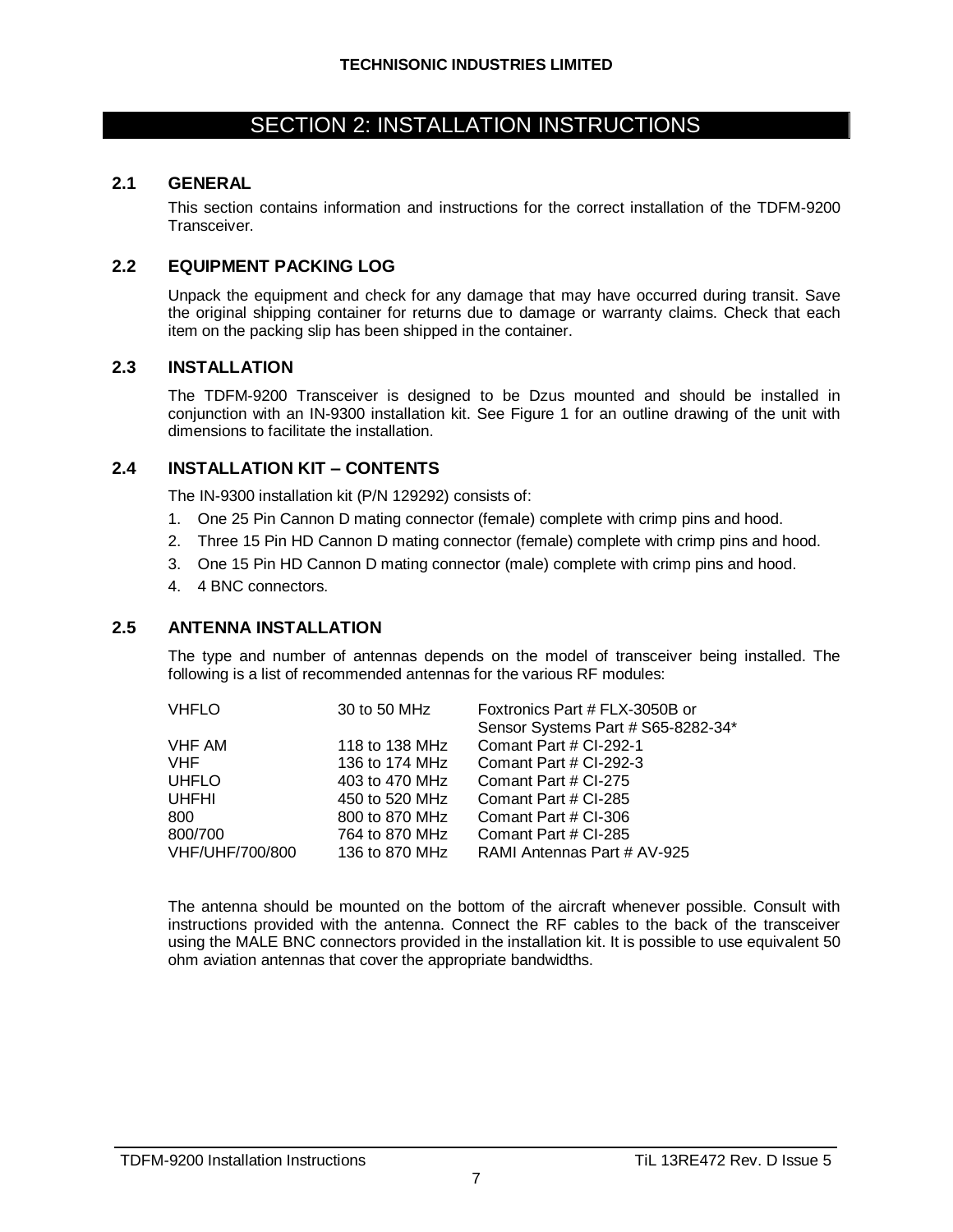

**FIGURE 1:** Outline Drawing for Model TDFM-9200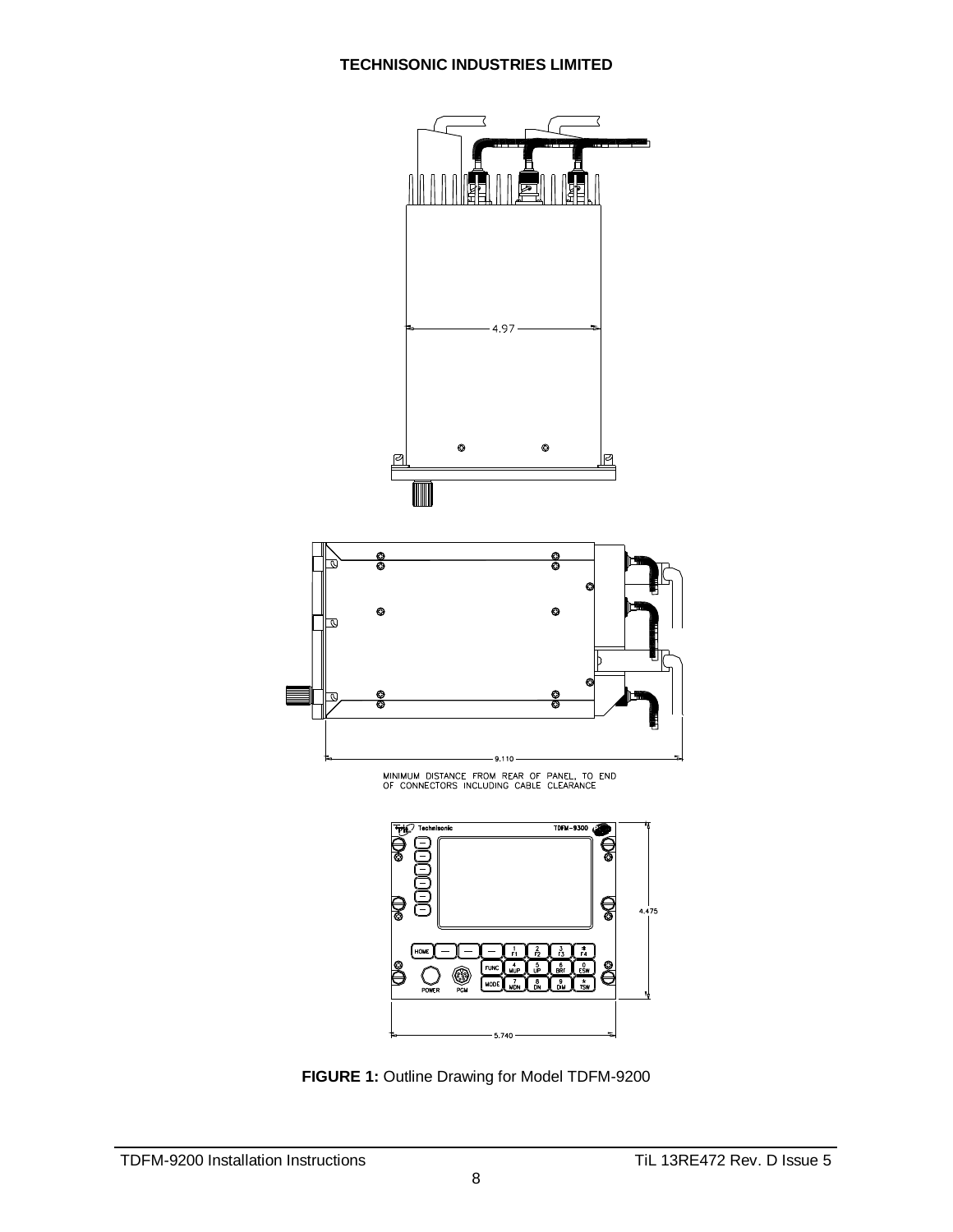

**FIGURE 2:** TDFM-9200 Antenna & Connector Locations

| <b>BANDS</b>   | Technisonic                                                  | <b>TDFM-9200</b>                                   |
|----------------|--------------------------------------------------------------|----------------------------------------------------|
| 1              | <b>WEATHER</b><br>162.4500                                   | 0A<br>作<br>υ                                       |
| $\overline{2}$ | CHASE 5<br>Zone 1                                            | H OA<br>↑▶                                         |
| 3              | CHAN 10<br>125.0000                                          | RX                                                 |
| 5              | <b>POLICE</b><br>30.0000                                     | H RX                                               |
| Page 2         | User 1<br>Zone Chan FPP                                      | $Vol - 20$                                         |
|                | $\frac{1}{51}$<br>HOME                                       | $\frac{2}{F2}$<br>$\frac{3}{F3}$<br>$\frac{4}{54}$ |
|                | MUP<br><b>FUNC</b>                                           | 6<br>g<br>GP<br>$\bf{0}$<br>BRT<br><b>ESW</b>      |
|                | $\frac{7}{MDN}$<br><b>MODE</b><br><b>POWER</b><br><b>PGM</b> | $\frac{1}{15}$<br>9<br>os<br>DN<br><b>DIM</b>      |

**FIGURE 3:** TDFM-9200 Band Display Orientation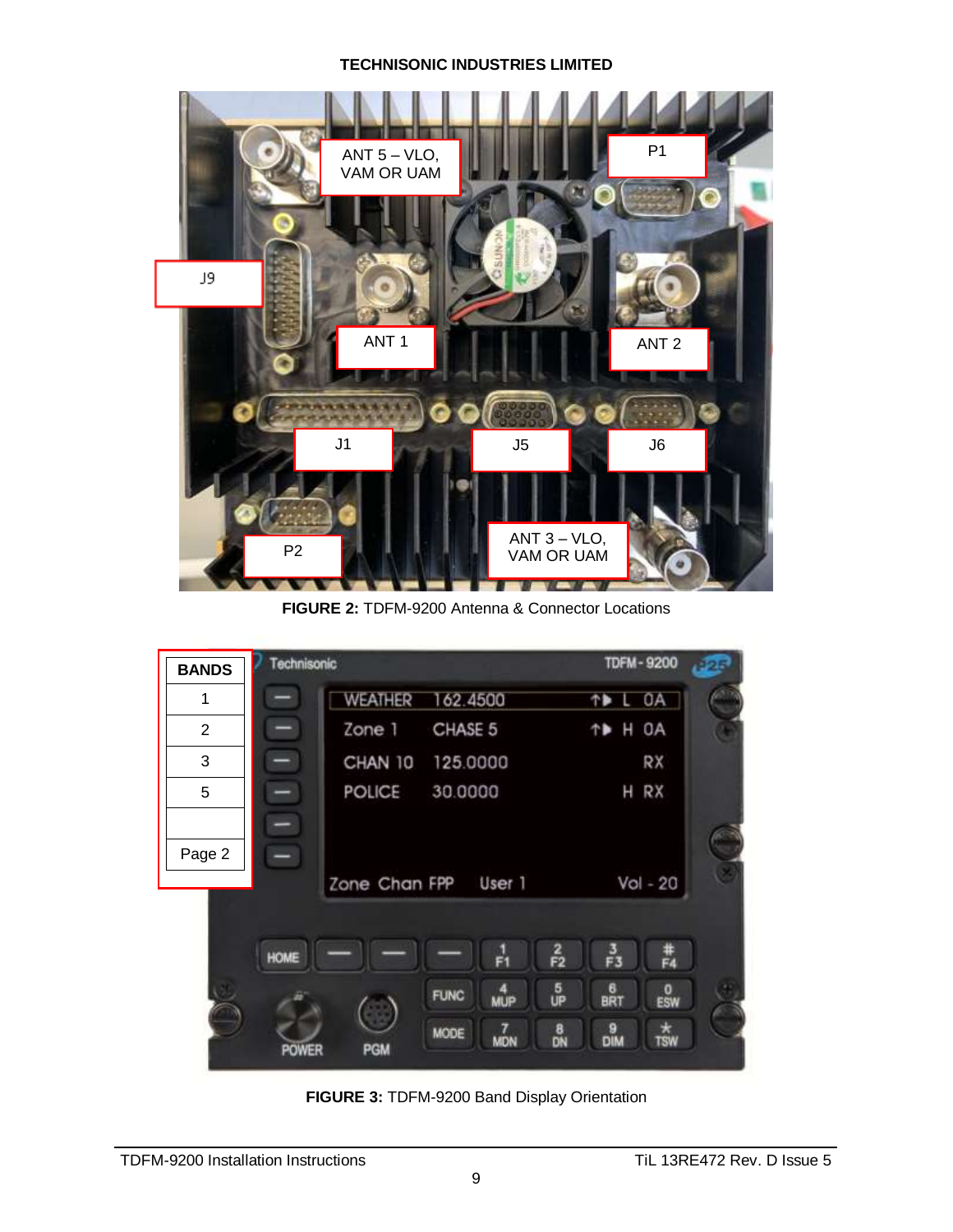## **2.6 INSTALLATION – PIN LOCATIONS AND CONNECTIONS**

| J1 (25 Pin D Connections) - Use FEMALE Connector |                                |  |
|--------------------------------------------------|--------------------------------|--|
| Pin#                                             | <b>Description</b>             |  |
| 1                                                | Ground                         |  |
| $\overline{2}$                                   | Main Power +28 V <sub>DC</sub> |  |
| 3                                                | Mic 1                          |  |
| $\overline{\mathbf{4}}$                          | Audio 1                        |  |
| 5                                                | PTT <sub>1</sub>               |  |
| 6                                                | Mic 2                          |  |
| $\overline{7}$                                   | Audio 2                        |  |
| 8                                                | PTT <sub>2</sub>               |  |
| 9                                                | Mic <sub>3</sub>               |  |
| 10                                               | Audio 3                        |  |
| 11                                               | PTT <sub>3</sub>               |  |
| 12                                               | <b>TX Data</b>                 |  |
| 13                                               | RX Data                        |  |
| 14                                               | Ground                         |  |
| 15                                               | Main Power +28 V <sub>DC</sub> |  |
| 16                                               | Up                             |  |
| 17                                               | Down                           |  |
| 18                                               | Channel / Band                 |  |
| 19                                               | Mic <sub>5</sub>               |  |
| 20                                               | Audio 5                        |  |
| 21                                               | PTT <sub>5</sub>               |  |
| 22                                               | Mic <sub>6</sub>               |  |
| 23                                               | Audio 6                        |  |
| 24                                               | PTT <sub>6</sub>               |  |
| 25                                               | Panel Backlighting             |  |

**TABLE 1:** J1 (25 Pin D) Connections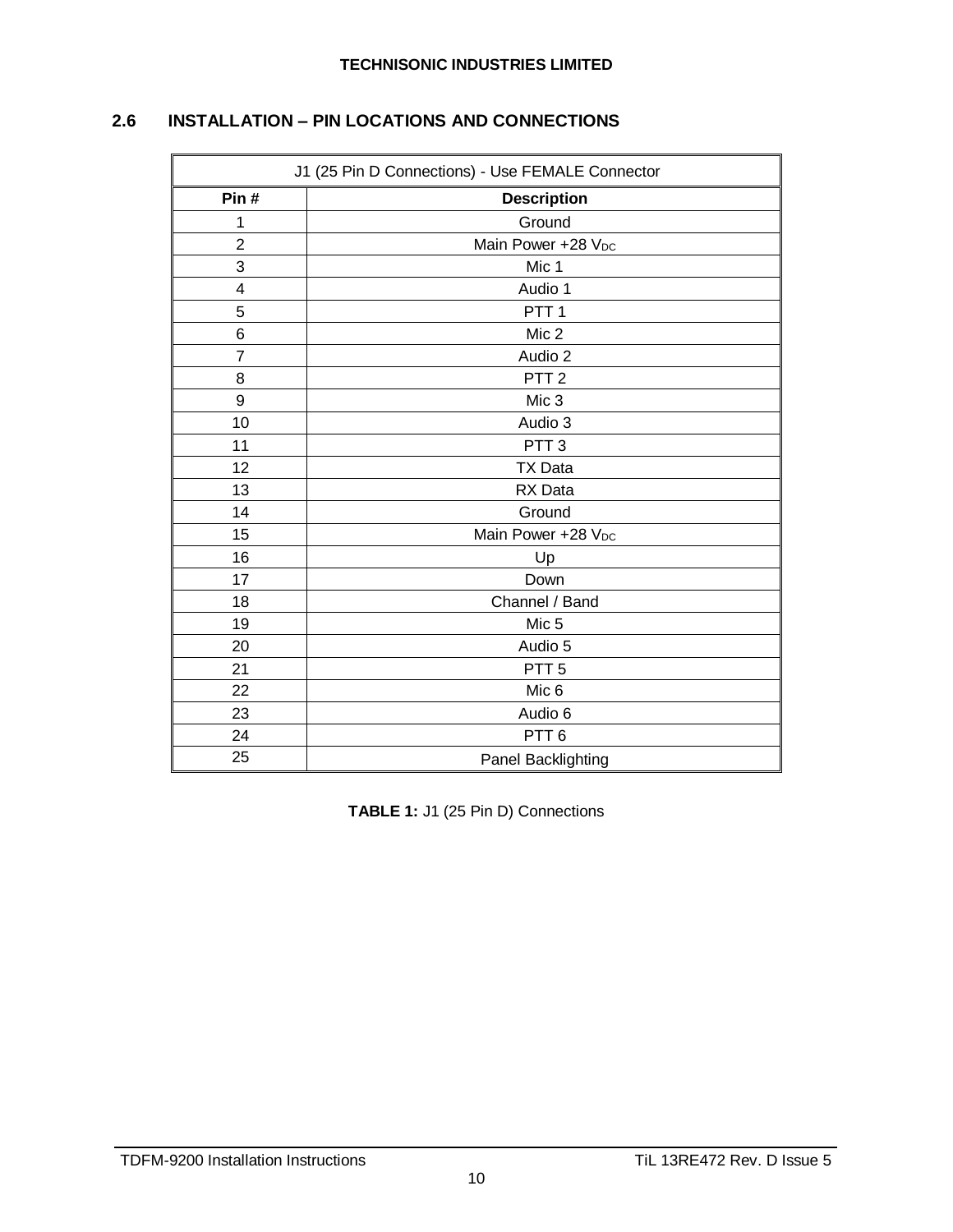| J6 (15 Pin High Density D Connections) - Use FEMALE Connector |                                |  |
|---------------------------------------------------------------|--------------------------------|--|
| Pin#                                                          | <b>Description</b>             |  |
| 1                                                             | Ground                         |  |
| 2                                                             | <b>Audio Combined 1</b>        |  |
| 3                                                             | PTT4                           |  |
| 4                                                             | PTT Combined 1                 |  |
| 5                                                             | Audio 4                        |  |
| 6                                                             | Mic <sub>4</sub>               |  |
| $\overline{7}$                                                | Mic Combined 1                 |  |
| 8                                                             | Speaker Lo                     |  |
| 9                                                             | Speaker Hi                     |  |
| 10                                                            | <b>Audio Combined 2</b>        |  |
| 11                                                            | Misc In                        |  |
| 12                                                            | PTT Combined 2                 |  |
| 13                                                            | Mic Combined 2                 |  |
| 14                                                            | Misc In/Out                    |  |
| 15                                                            | <b>Audio Combined Ground 2</b> |  |

**TABLE 2:** J6 (15 Pin HDD) Connections

| J5 (15 Pin High Density D Connections) - Use MALE Connector |                         |  |
|-------------------------------------------------------------|-------------------------|--|
| Pin#                                                        | <b>Description</b>      |  |
| 1                                                           | Audio 2                 |  |
| 2                                                           | Audio 5                 |  |
| 3                                                           | Audio 6                 |  |
| 4                                                           | Audio 3                 |  |
| 5                                                           | Audio 4                 |  |
| 6                                                           | Audio Ground 2          |  |
| $\overline{7}$                                              | Audio Ground 5          |  |
| 8                                                           | Audio Ground 6          |  |
| 9                                                           | Audio Ground 3          |  |
| 10                                                          | Audio Ground 4          |  |
| 11                                                          | Audio 1                 |  |
| 12                                                          | <b>Audio Ground 1</b>   |  |
| 13                                                          | Ground                  |  |
| 14                                                          | Audio Combined Ground 1 |  |
| 15                                                          | <b>Audio Combined 1</b> |  |

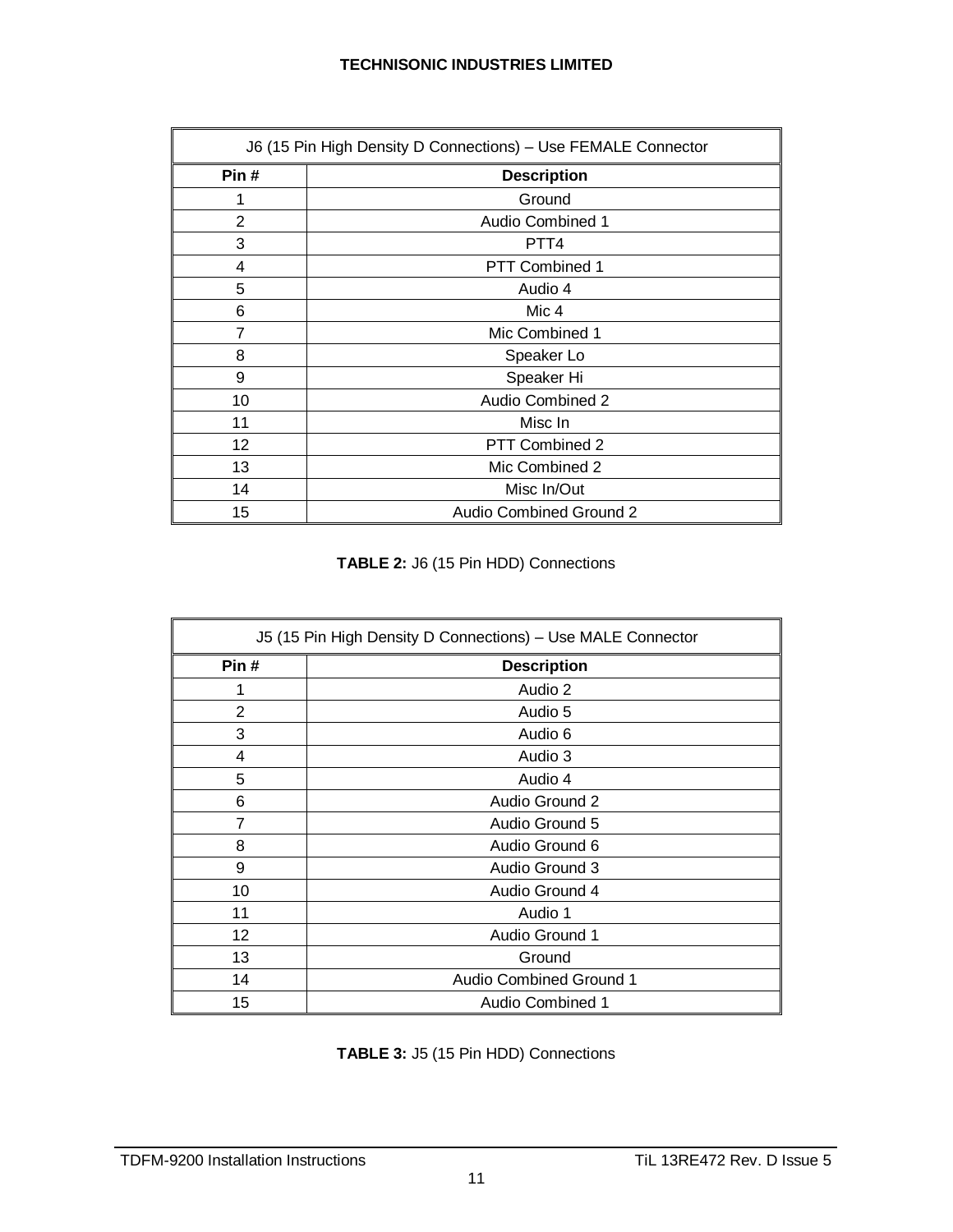| J9 (26 Pin High Density D Connections) - Use FEMALE Connector |                              |  |
|---------------------------------------------------------------|------------------------------|--|
| Pin#                                                          | <b>Description</b>           |  |
| 1                                                             | Ground                       |  |
| $\overline{2}$                                                | Ground                       |  |
| 3                                                             | Ground                       |  |
| 4                                                             | Ground                       |  |
| 5                                                             | Ground                       |  |
| 6                                                             | Ground                       |  |
| $\overline{7}$                                                | S200-P12 TX Data             |  |
| 8                                                             | Not Used                     |  |
| 9                                                             | Digital Audio Panel Data In  |  |
| 10                                                            | Band 7 Mic Out               |  |
| 11                                                            | Band 8 Mic Out               |  |
| 12                                                            | Band 7 PTT Out               |  |
| 13                                                            | Band 8 PTT Out               |  |
| 14                                                            | Band 7 Audio Out             |  |
| 15                                                            | Band 8 Audio Out             |  |
| 16                                                            | Not Used                     |  |
| 17                                                            | Not Used                     |  |
| 18                                                            | Not Used                     |  |
| 19                                                            | Band 7 Mic In                |  |
| 20                                                            | Band 8 Mic In                |  |
| 21                                                            | Band 7 PTT In                |  |
| 22                                                            | Band 8 PTT In                |  |
| 23                                                            | Band 7 Audio In              |  |
| 24                                                            | Band 8 Audio In              |  |
| 25                                                            | S200-P12 RX Data             |  |
| 26                                                            | Digital Audio Panel Data Out |  |

**TABLE 4:** J9 (26 Pin HDD) Connections (MOD 14 Only)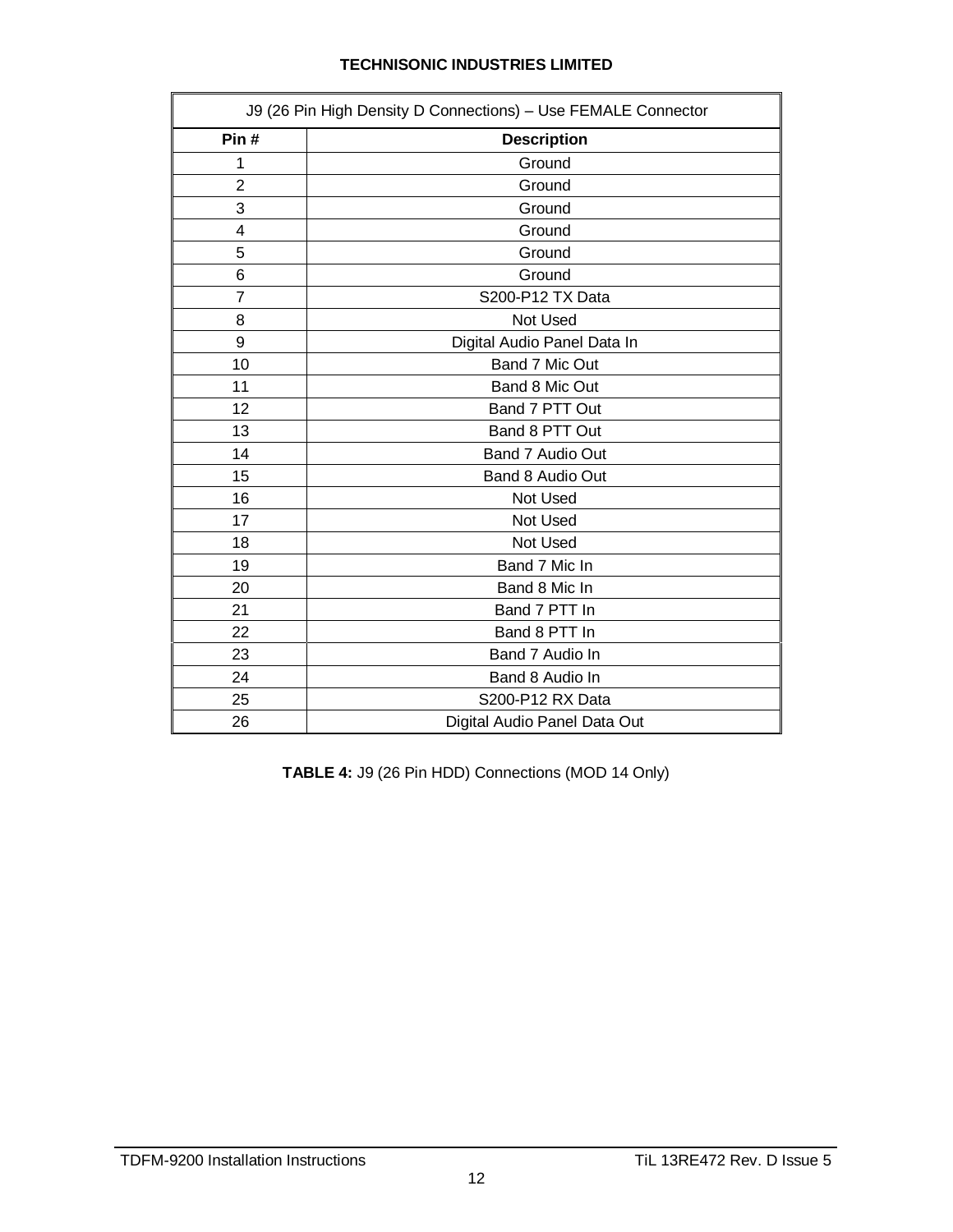| P1 Connections |                                            |  |
|----------------|--------------------------------------------|--|
|                | (15 Pin [High Density] FEMALE D Connector) |  |
| Pin#           | <b>Description</b>                         |  |
| 1              | Band 3 - 4 MHz                             |  |
| $\overline{2}$ | Band 3 - 8 MHz                             |  |
| 3              | Band 3 - 10 MHz                            |  |
| 4              | Band 3 - 20 MHz                            |  |
| 5              | Band 3 - 40 MHz                            |  |
| 6              | No connection                              |  |
| 7              | No connection                              |  |
| 8              | No connection                              |  |
| 9              | No connection                              |  |
| 10             | Band 3 - Tune Indicator                    |  |
| 11             | No connection                              |  |
| 12             | Band 3 - Tune Enable                       |  |
| 13             | Ground                                     |  |
| 14             | No connection                              |  |
| 15             | No connection                              |  |

**TABLE 5:** P1 Wire Connections on a 15 Pin [High-Density] FEMALE D Connector

| <b>P2 Connections</b> |                                            |  |  |
|-----------------------|--------------------------------------------|--|--|
|                       | (15 Pin [High Density] FEMALE D Connector) |  |  |
| Pin#                  | <b>Description</b>                         |  |  |
|                       | Band 5 - 4 MHz                             |  |  |
| $\overline{2}$        | Band 5 - 8 MHz                             |  |  |
| 3                     | Band 5 - 10 MHz                            |  |  |
| 4                     | Band 5 - 20 MHz                            |  |  |
| 5                     | Band 5 - 40 MHz                            |  |  |
| 6                     | No connection                              |  |  |
| 7                     | No connection                              |  |  |
| 8                     | No connection                              |  |  |
| 9                     | No connection                              |  |  |
| 10                    | Band 5 - Tune Indicator                    |  |  |
| 11                    | No connection                              |  |  |
| 12                    | Band 5 - Tune Enable                       |  |  |
| 13                    | Ground                                     |  |  |
| 14                    | No connection                              |  |  |
| 15                    | No connection                              |  |  |

**TABLE 6:** P2 Wire Connections on a 15 Pin [High-Density] FEMALE D Connector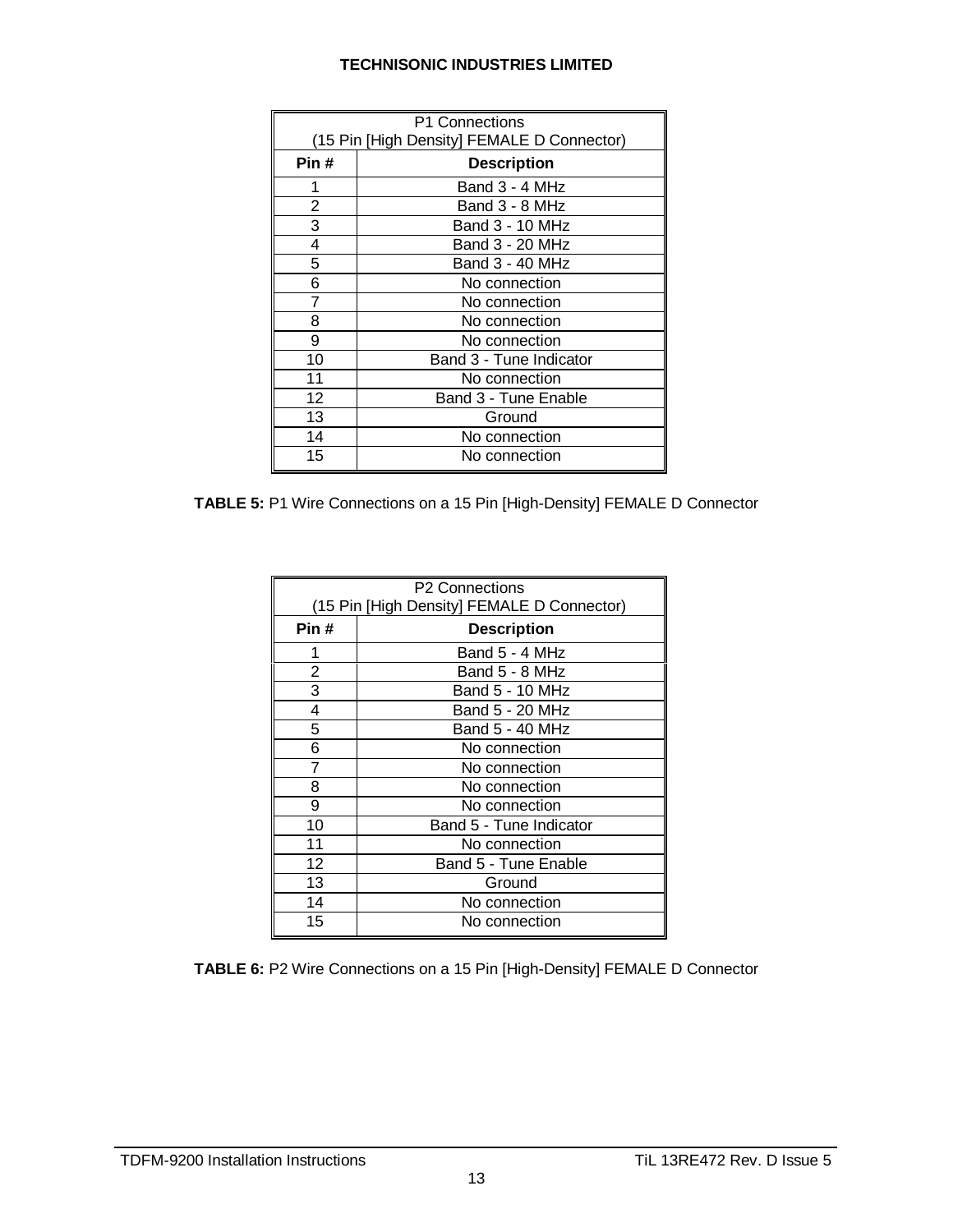#### **2.7 INSTALLATION – WIRING INSTRUCTIONS**

Figures 4 – 7 show all required connections and recommended wire sizes for the TDFM-9200 transceiver. There are receive audio, mic audio, and Push To Talk (PTT) lines for each band as well as two sets of lines combining all bands. The TDFM-9200 can be wired such that band selection can be made on the audio panel. Up to 7 positions need to be available on the audio panel; otherwise, the TDFM-9200 can be wired into one or two positions of the audio panel where band selection and audio monitoring are done on the TDFM-9200 front panel. An installation can be wired in a combination of both methods since all inputs and outputs are always active.

#### **2.8 MAIN GROUND – J1 PINS 1 AND 14**

Both pins should be connected to power ground. These pins are internally connected to the chassis.

#### **2.9 MAIN POWER + 28**  $V_{DC}$  **– J1 PINS 2 AND 15**

Both pins should be connected to +28 volts DC +/- 15%.

#### **2.10 MIC 1, 2, 3, 4, AND 5 – J1 PINS 3, 6, 9, J6 PIN 6, J9 PINS 19 AND 20**

The microphone input signals shall be connected using shielded wire with the shield connected to ground (pin 1 or 14). It is recommended for best results to leave the other end of the shield floating to prevent ground currents unless you are connecting to an audio panel with floating hi and lo inputs (like the Technisonic A710, A711, A711L, or TDAP-711) in which case the shield must be connected to the lo input. These are individual inputs for each band.

#### **2.11 MIC COMBINED 1 AND 2 – J6 PINS 7 AND 13**

The combined mic inputs should be wired and shielded as the individual mic inputs above. These mic inputs that can be used for any band. Band selection is made at the TDFM-9200 front panel.

#### **2.12 AUDIO 1, 2, 3, 4 – J1 PINS 4, 7, 10, J6 PIN 5, J9 PINS 14 AND 15**

These are individual audio outputs from each band. All outputs are 600 ohms impedance. The output power is 65 mW maximum. Unused outputs do not have to be terminated and should be left unconnected.

#### **2.13 AUDIO COMBINED 1 AND 2 – J6 PINS 2 AND 10**

These are combined audio outputs from all bands as selected from the front panel. The specifications are the same as the individual outputs above.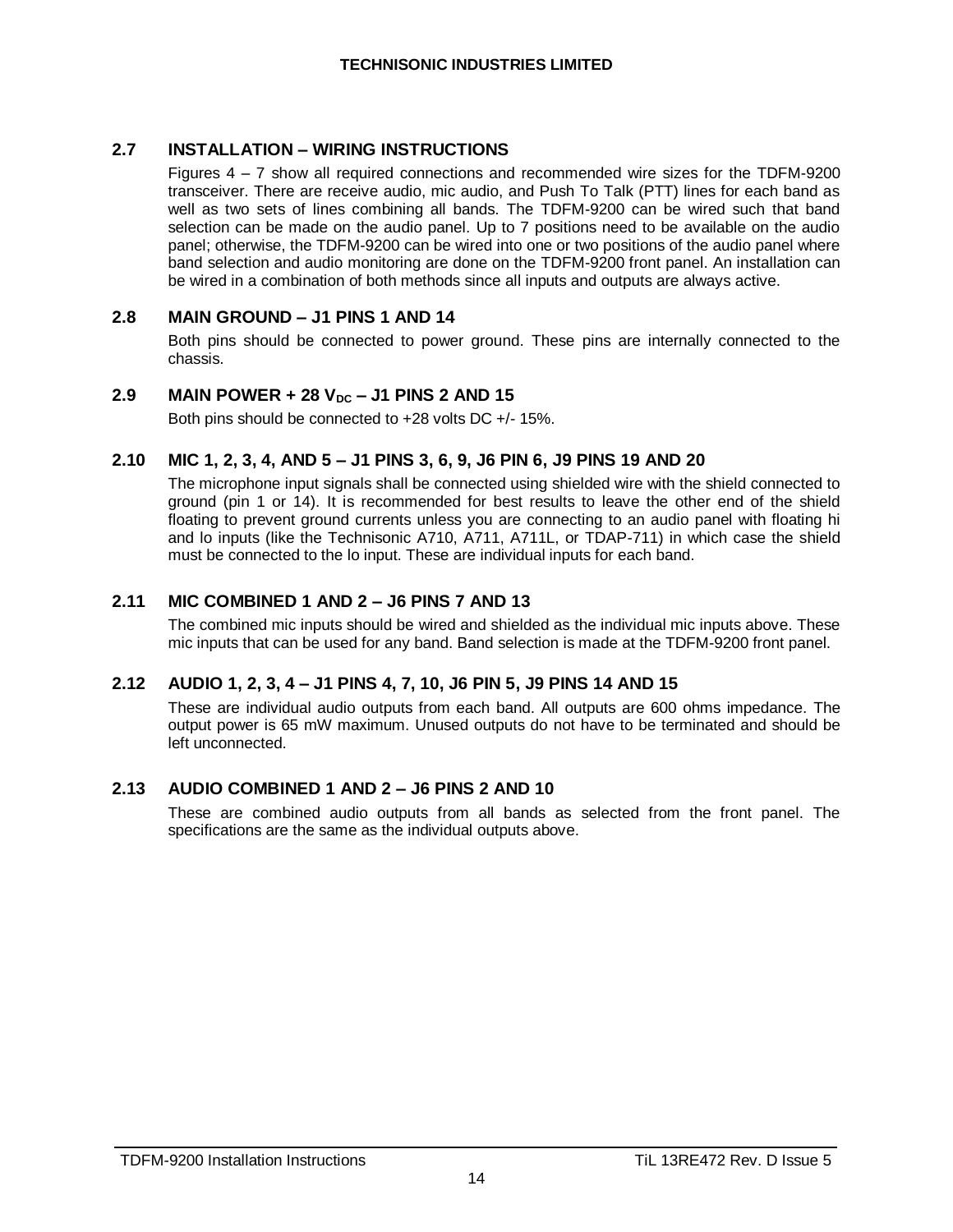#### **2.14 PTT 1, 2, 3, 5, 6, AND 4 – J1 PINS 5, 8, 11, 21, 24, J6 PIN 3, J9 PINS 21 AND 22**

There are individual PTT lines for each band. These lines should be floating when in receive and grounded for transmit. The input has a pull up resistor to 5 volts. Connecting an audio panel that wishes to see more may result in no receive audio. Connect a 1N4006 diode in series with the cathode towards the audio panel in this case.

#### **2.15 PTT COMBINED 1 AND 2 – J6 PINS 4 AND 12**

These are combined PTT inputs to all bands as selected from the front panel. The specifications are the same as the individual inputs above.

#### **2.16 TX DATA AND RX DATA – J1 PINS 12 AND 13**

These pins provide RS-232 serial communications for use with the RC-9000 remote control head if installed. Consult the RC-9000 installation manual for details.

#### **2.17 UP AND DOWN – J1 PINS 16 AND 17**

These pins can be used to scroll up and down through the bands or channels for the band currently selected depending on the band input below. The inputs normally floating are grounded to activate. Two push buttons or a center off, SPDT, spring-loaded toggle switch are typically used on these inputs.

#### **2.18 CHANNEL/BAND – J1 PIN 18**

The Channel / Band input determines the function of the up down inputs above. If left unconnected, the inputs are for channel selection. If grounded, the input is for band selection.

#### **2.19 PANEL BACKLIGHTING – J1 PIN 25**

Connect to aircraft panel dimming bus. The transceiver is capable of supporting  $28$  V<sub>AC</sub>/<sub>DC</sub> or 5 V<sub>AC</sub>/<sub>DC</sub> backlighting circuits. Select 28 volts or 5 volts via the configuration menu (see Section 2.17 in the TDFM-9200 Operating Instructions manual). No damage will occur if the wrong setting is made.

#### **2.20 SPEAKER LO AND HI – J6 PINS 8 AND 9**

Not normally connected in the aircraft. This output is 4 / 8 ohms at 1.1 watts max and has the audio associated with Audio Combined 1. This output does not have to be terminated when not used and should be left unconnected.

#### **2.21 ANTENNA TUNER CONTROL LINES:** P1 (PINS 1, 2, 3, 4, 5, 10, AND 12)

These connections are to control an antenna tuner system such as the Foxtronics FLX-3050B. Connect according to the manufacturer's instructions. In the case of the FLX-3050B, the tune indicator (which is normally connected to a light) can be connected to pin 10 so that the tuning indication will show on the TDFM-9200 display. If a passive antenna is used, these lines shall remain unconnected.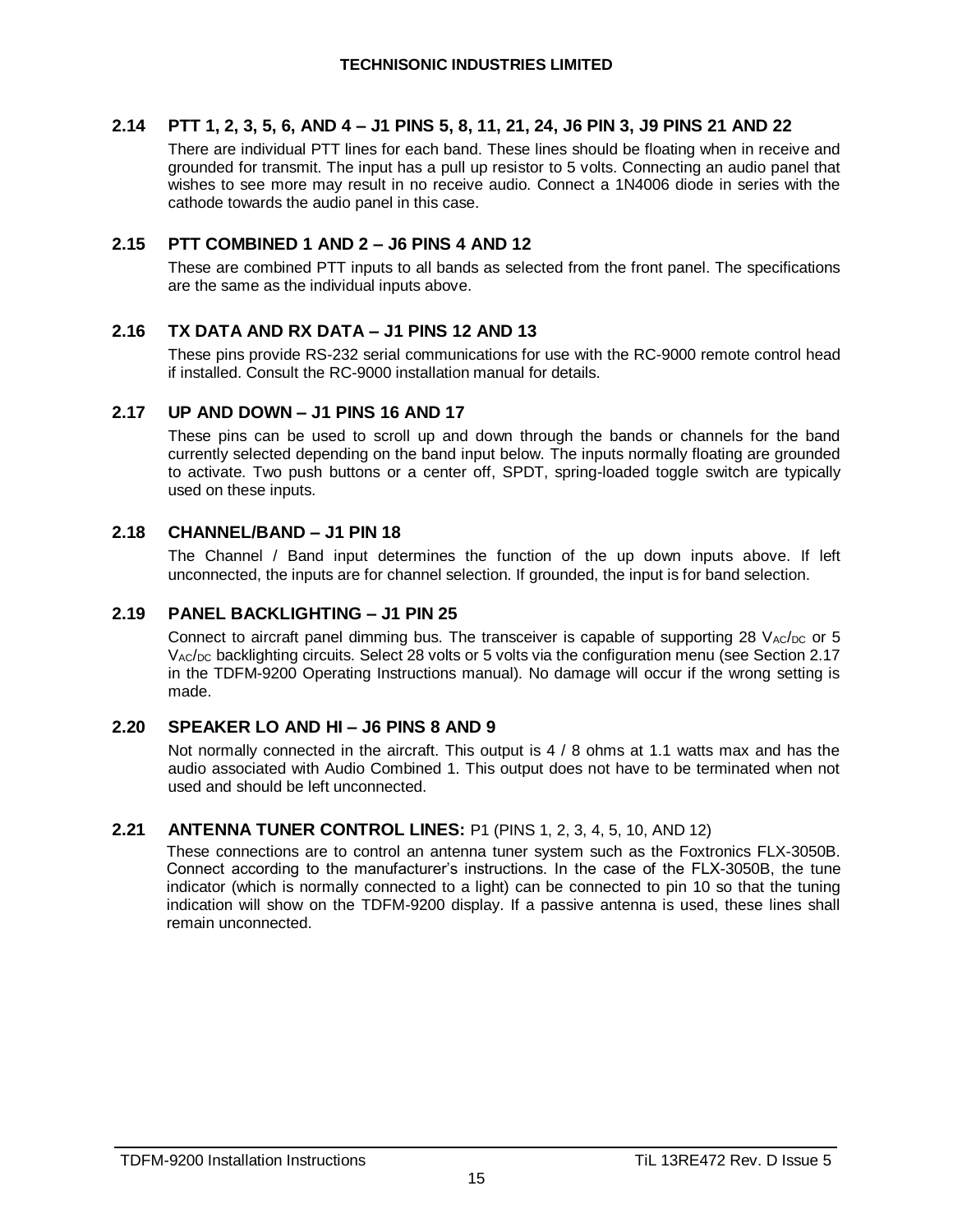| Hand Held Transceiver Model                                               | Cable Part Number |
|---------------------------------------------------------------------------|-------------------|
|                                                                           |                   |
| Motorola Moto-Turbo XPR-6300/6350/6500/6550, SRX-2200, APX-6000/7000/8000 | 179.6550          |
| Motorola XTS-1500/2500/3000/5000, EFJ-5000, VP Series                     | 179.0630          |
| Harris / Ma/com Jaguar P5300/P5400/P7300, XG75                            | 179.7370          |
| Harris / Ma/com Unity XG-100, XL-200P                                     | 179.0641          |
| Kenwood TK190/280/290/380/390/480/481/2140/3140/2180/3180/5210/5400       | 179.0136          |
| Kenwood NX200, NX300                                                      | 179.0136          |
| Kenwood TK208/220/240D/248/250/260/270/308/320/340D/348/350/353/360/370/  | 179.6013          |
| 430/431272G/372G/3130/3131                                                |                   |
| Icom F30/40/50/60/70/80                                                   | 179.0160          |
| Icom F3/3S/4/4S/4TR/10, IC-H2/H6/J12/M5/U12/U16                           | 179.0737          |
| Icom A6, F11/11S/14/21/21S/33GS/33GT/43GS/43GT/43TR                       | 179.0748          |
| Yeasu Vertex VX-500/510/520                                               | 179.0138          |
| Yeasu Vertex VX-10/210/210A/131/160/180/300/400/410/420                   | 179.0746          |
| Bendix King Relm KNG P150, P400, P500, P800                               | 179.0745          |
| Sincgars PRC-117, MBITR                                                   | 179.0600          |
|                                                                           |                   |

**TABLE 7:** List of interface cables.

Note: All the above cables interface the TDFM-9200 via a panel mounted locking DIN connecter P/N 244.0070.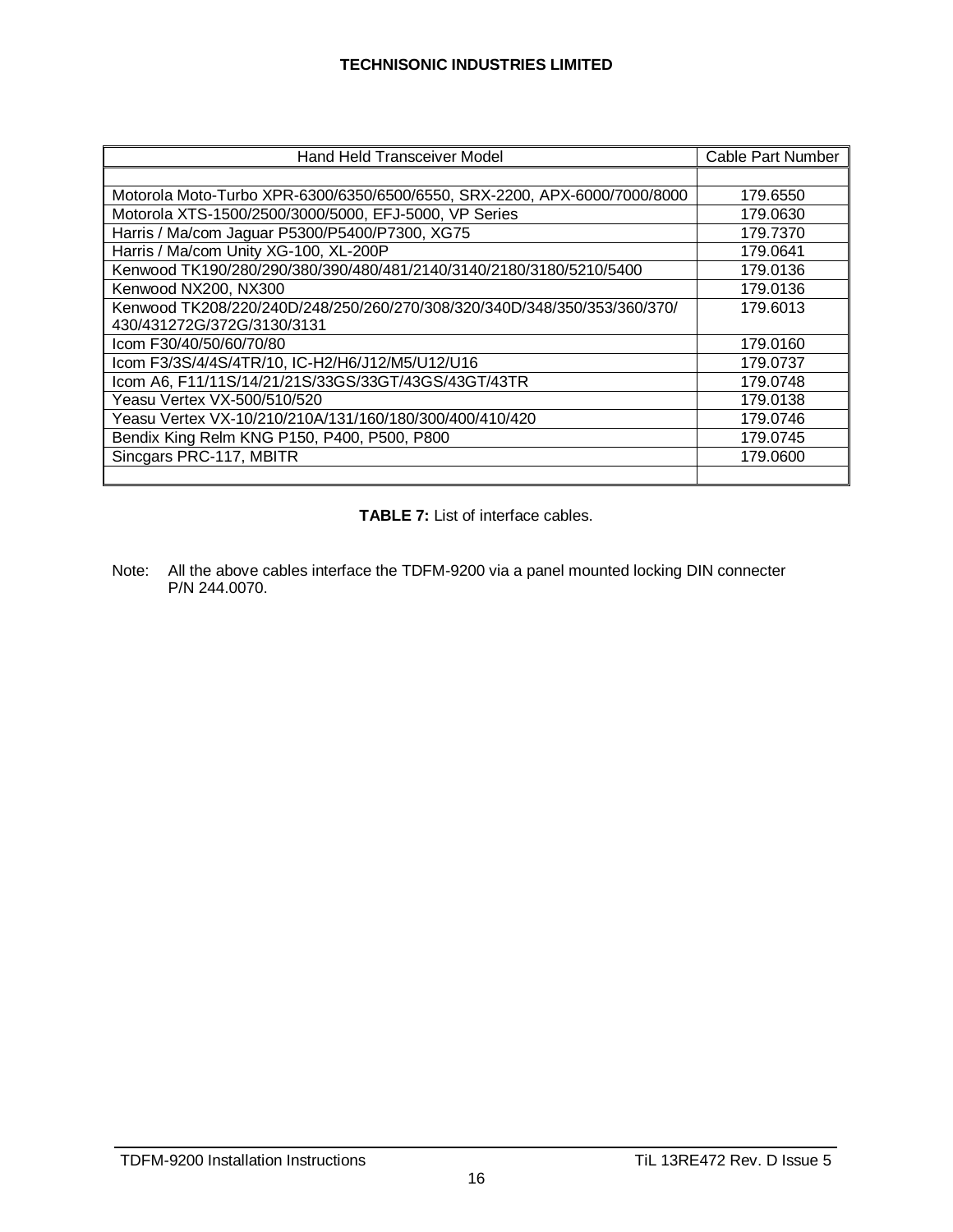

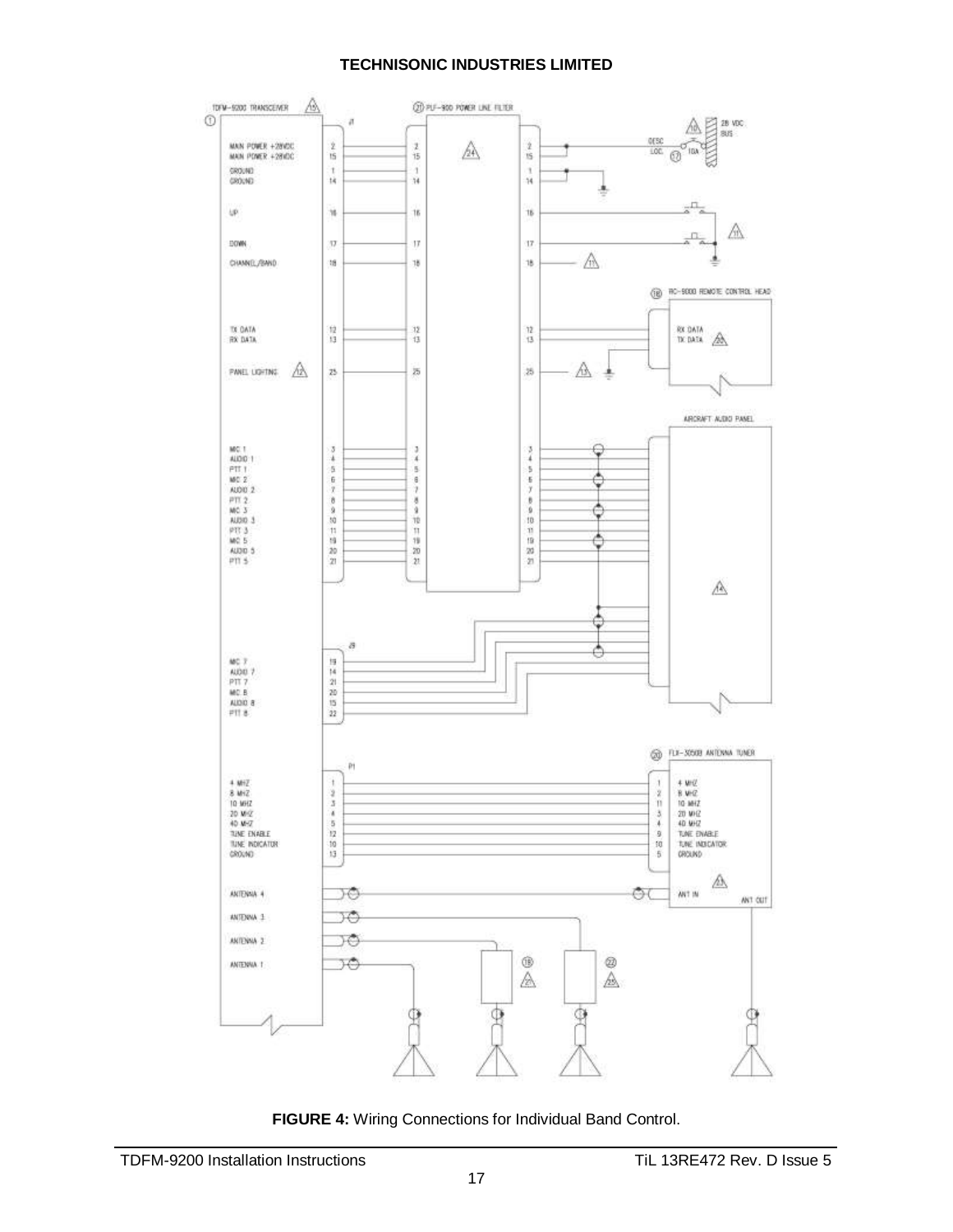

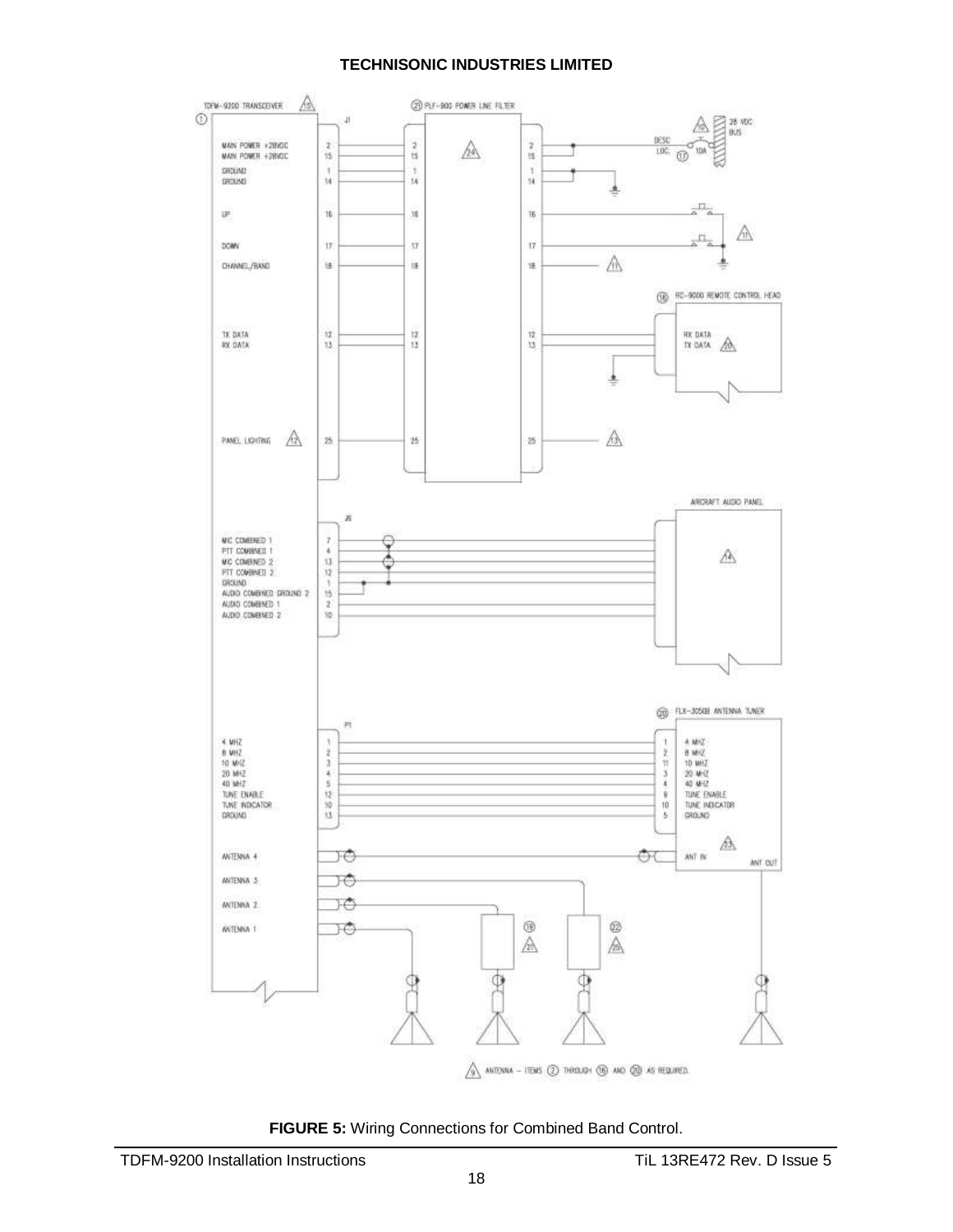

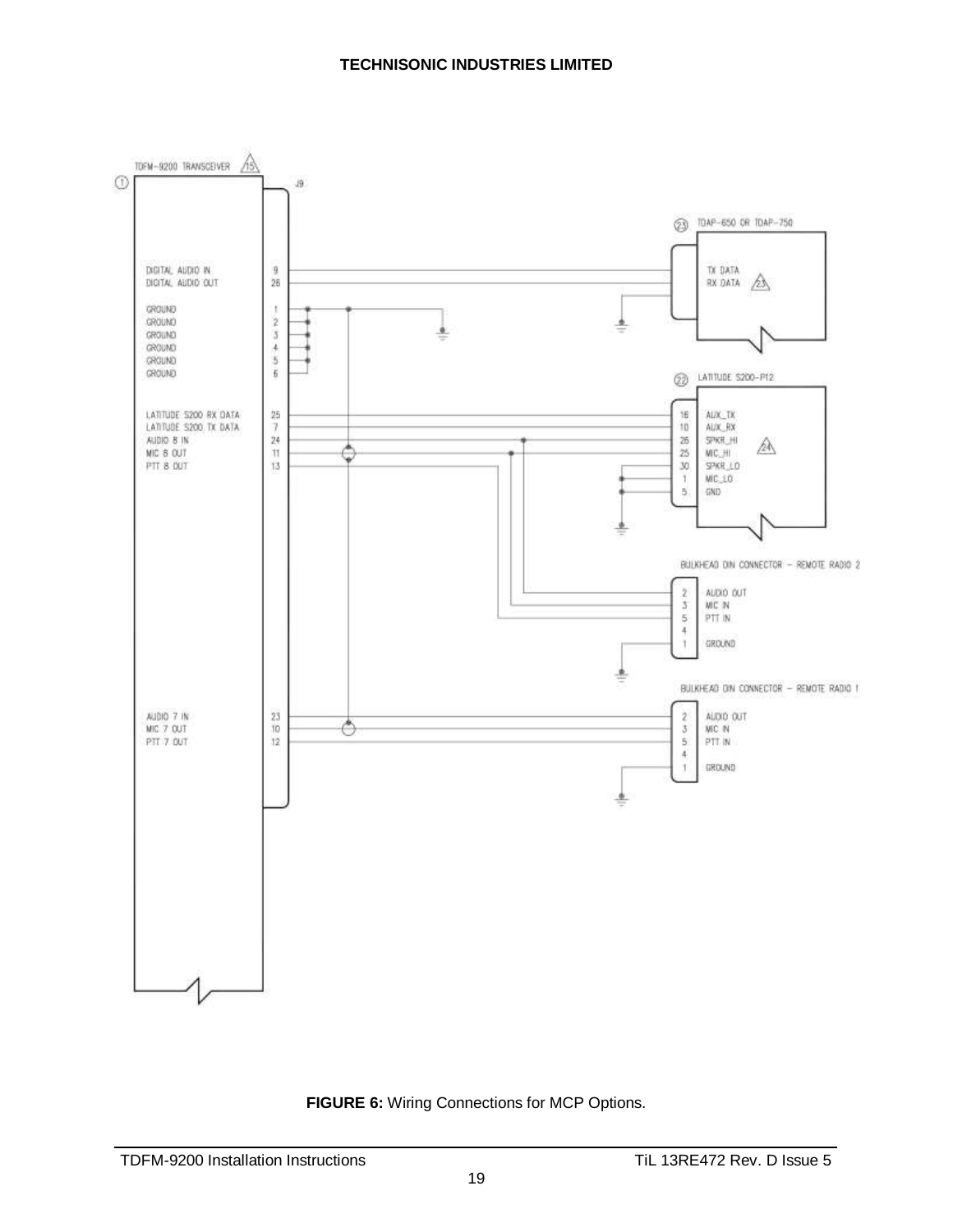| QTY | <b>ITEM</b>    | <b>PART NUMBER</b> | <b>DESCRIPTION</b>                                                | <b>MANUFACTURER</b>            | <b>MATERIAL</b> |
|-----|----------------|--------------------|-------------------------------------------------------------------|--------------------------------|-----------------|
|     |                | <b>TDFM-9200</b>   | MULTIBAND FM COMMUNICATIONS TRANSCEIVER                           | TECHNISONIC INDUSTRIES LIMITED |                 |
| A/R | 2              | CI-292-3           | VHF ANTENNA, 138 TO 174 MHz                                       | <b>COMANT INDUSTRIES</b>       |                 |
| A/R | 3              | CI-292-4           | VHF ANTENNA, 136 TO 174 MHz                                       | <b>COMANT INDUSTRIES</b>       |                 |
| A/R | 4              | CI-275             | UHFLO ANTENNA, 403 TO 470 MHz                                     | <b>COMANT INDUSTRIES</b>       |                 |
| A/R | 5              | CI-275             | UHFHI ANTENNA, 450 TO 512 MHz                                     | <b>COMANT INDUSTRIES</b>       |                 |
| A/R | 6              | CI-285             | UHFHI (II) ANTENNA, 450 TO 520 MHz                                | <b>COMANT INDUSTRIES</b>       |                 |
| A/R | $\overline{7}$ | CI-306             | 800 ANTENNA, 806 TO 870 MHz                                       | <b>COMANT INDUSTRIES</b>       |                 |
| A/R | 8              | CI-285             | 800/700 (II) ANTENNA, 700 TO 870 MHz                              | <b>COMANT INDUSTRIES</b>       |                 |
| A/R | 9              | CI-295-200         | VHF/UHF ANTENNA, 136 TO 174 / 380 TO 520 MHz                      | <b>COMANT INDUSTRIES</b>       |                 |
| A/R | 10             | CI-295-250         | VHF/700/800 ANTENNA, 136 TO 174 / 764 TO 870 MHz                  | <b>COMANT INDUSTRIES</b>       |                 |
| A/R | 11             | 21-50-45           | VHF/UHF/700/800 ANTENNA, 136 TO 174 / 380 TO 870 MHz              | <b>COOPER ANTENNAS</b>         |                 |
| A/R | 12             | AV-925             | VHF/UHF/700/800 ANTENNA, 136 TO 174 / 380 TO 520 / 760 TO 870 MHz | RAMI ANTENNAS                  |                 |
| A/R | 13             | AT-1108/ARC        | VHF/UHF ANTENNA, 116 TO 152 / 225 TO 400 MHz                      | RAMI ANTENNAS                  |                 |
| A/R | 14             | S65-8282-34        | VHF LO/VHF/UHF ANTENNA, 30 TO 88 / 108 TO 174 / 225 TO 400 MHz    | SENSOR SYSTEMS INC.            |                 |
| A/R | 15             | S65-1227           | UHF ANTENNA, 225 TO 400 MHz                                       | SENSOR SYSTEMS INC.            |                 |
| A/R | 16             | AT-256A/ARC        | UHF ANTENNA, 225 TO 400 MHz                                       | <b>RAMI ANTENNAS</b>           |                 |
|     | 17             | 7274-11-10         | CIRCUIT BREAKER, 10 AMPS                                          | <b>KLIXON</b>                  |                 |
| A/R | 18             | RC-9000            | REMOTE CONTROL HEAD                                               | TECHNISONIC INDUSTRIES LIMITED |                 |
| A/R | 19             | SRA-6000           | SWITCHED RECEIVE ATTENUATOR                                       | TECHNISONIC INDUSTRIES LIMITED |                 |
| A/R | 20             | FLX-3050B          | VHF LO ANTENNA / ANTENNA TUNER                                    | <b>FOXTRONICS INC.</b>         |                 |
| A/R | 21             | PLF-900            | POWER LINE FILTER                                                 | TECHNISONIC INDUSTRIES LIMITED |                 |
| A/R | 22             | 133956-1           | <b>VHF HIGH PASS FILTER</b>                                       | TECHNISONIC INDUSTRIES LIMITED |                 |

NOTES:

- 1) ALL WIRE IAW MIL-W-22759 UNLESS OTHERWISE SPECIFIED.
- 2) ALL CABLE IAW MIL-C-27500 UNLESS OTHERWISE SPECIFIED.
- 3) COAXIAL CABLE IAW MIL-C-17 UNLESS OTHERWISE SPECIFIED. DO NOT USE COAX WITH PVC INSULATION.
- 4) FABRICATION & INSTALLATION OF WIRING HARNESS IAW AC 43.13-1B CHAPTER 11.
- 5) GROUNDING AND BONDING IAW AC 43.13-1B CHAPTER 11, SECTION 15.
- 6) ALL SINGLE WIRE TO BE #22 AWG MINIMUM AND ALL SHIELDED WIRE TO BE #24 AWG MINIMUM, UNLESS OTHERWISE SPECIFIED.
- 7) POWER AND GROUND WIRES TO BE #20 AWG.
- 8) ANTENNA COAX TO BE RG-142/U OR EQUIVALENT.
- INSTALLATION OF ANTENNA IAW AC 43.13-1B CHAPTER 4, SECTION 4, CHAPTERS 6 & 7, AND AC 43.13-2A CHAPTER 3. INSTALLATION OF ANTENNA SHOULD BE LOCATED A MINIMUM OF 12 FT FROM AIRCRAFT NAVIGATION RECEIVER ANTENNAS AND TH<br>IF POSSIBLE, THE ANTENNA SHOULD BE LOCATED A MINIMUM OF 12 FT FROM AIRCRAFT NAVIGATION RECEIVER PER RATIONS TH A MINIMUM OF 4 FEET FROM AIRCRAFT COMMUNICATIONS AND ELT ANTENNAS. BE CAREFUL NOT TO CHOOSE SEPARATIONS THAT CLOSELY APPROXIMATE 1/4 OR 1/2 OR WHOLE NUMBER MULTIPLES OF THE NAVIGATION OR COMMUNICATIONS WAVELENGTH.

 $\sqrt{10}$  AN EQUIVALENT CIRCUIT BREAKER OR FUSE MAY BE USED.

THE CHANNEL/BAND UP/DOWN PUSH BUTTONS ARE OPTIONAL. GROUND CHANNEL/BAND INPUT FOR BAND CONTROL, LEAVE UNCONNECTED FOR CHANNEL CONTROL.

THIS INPUT IS FOR BOTH 28 VDC AND 5 VAC PANEL LIGHTING. SELECT THE APPROPRIATE VOLTAGE IN THE CONFIGURATION MENU.

CONNECT TO THE APPROPRIATE AIRCRAFT DIMMING BUSS. ЛÀ

CONNECT TO THE AIRCRAFT AUDIO SYSTEM OR STAND-ALONE HEADSET JACKS. ЛÀ

INSTALLATION OF TRANSCEIVER IAW AC 43.13-1B CHAPTER 4, SECTION 4 AND AC 43.13-2A, CHAPTER 2. PR3 1/2 DZUS RAIL OR EQUIVALENT MAY BE USED.  $\sqrt{15}$ 

16) TEST THE SYSTEM IN ACCORDANCE WITH THE POST-INSTALLATION TEST PROCEDURE IN THE INSTALLATION INSTRUCTIONS MANUAL.

- 17) REFER TO THE AIRCRAFT STRUCTURAL REPAIR MANUAL AND THE MAINTENANCE MANUAL FOR INSTRUCTIONS AND INFORMATION PERTINENT TO THIS INSTALLATION.
- 18) THE USE OF RED DISPLAYS SHOULD BE MINIMIZED OR AVOIDED SO AS NOT TO DETRACT FROM THE ATTENTION GETTING CHARACTERISTICS NEEDED IN WARNING AND CAUTION ANNUNCIATORS. RED SHOULD BE USED TO ANNUNCIATE EMERGENCY CONDITIONS REQUIRING IMMEDIATE RESPONSE BY THE FLIGHT CREW. UNITS WITH RED DISPLAYS SHOULD NOT BE LOCATED IN CLOSE PROXIMITY TO WARNING AND CAUTION ANNUNCIATORS. THE INSTALLATION OF UNITS WITH RED DISPLAYS MUST BE EVALUATED ON A CASE BY CASE BASIS TO ENSURE THAT THE EFFECTIVENESS OF THE WARNING AND CAUTION ANNUNCIATORS IS NOT ADVERSELY AFFECTED.

| $\gamma$ NOT NORMALLY USED IN AIRCRAFT. |
|-----------------------------------------|
|-----------------------------------------|

CONNECTION TO AN OPTIONAL RC-9000 SLAVE CONTROL HEAD.

CONNECTION TO AN OPTIONAL SRA-6000 SWITCHED RECEIVE ATTENUATOR.

NOT USED.

 $\sqrt{\lambda}$  CONNECTION TO OPTIONAL ANTENNA TUNER SYSTEM. SEE MANUAL FOR INSTALLATION INSTRUCTIONS AND POWER CONNECTIONS.

 $\sqrt{24}$  OPTIONAL POWER LINE FILTER.

 $\sqrt{24}$  OPTIONAL VHF HIGH PASS FILTER.

#### **FIGURE 8:** Wiring Connection Notes for the TDFM-9200 Transceiver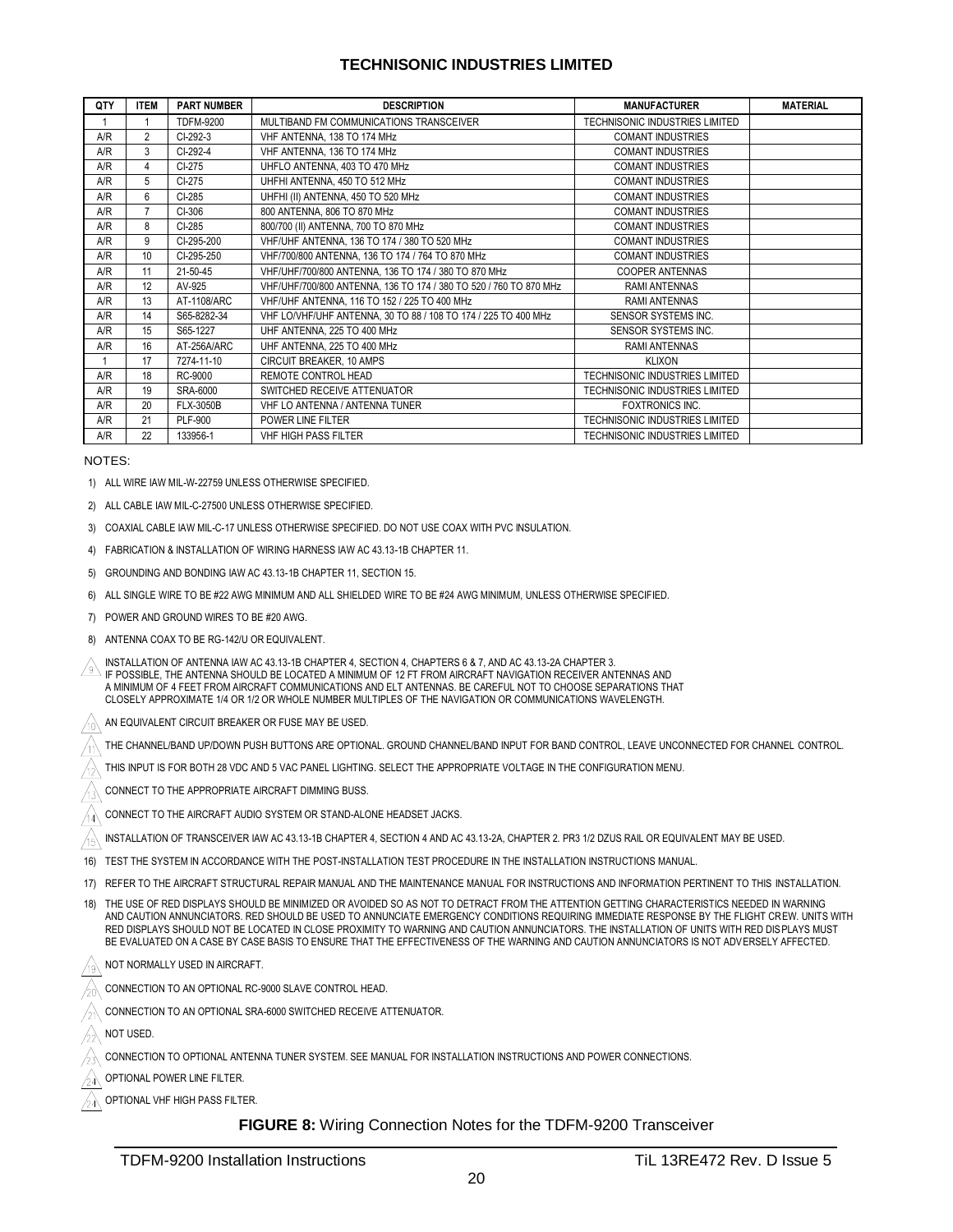#### **2.22 ANTENNA SELECTION AND INSTALLATION CONSIDERATIONS**

Antenna installations will vary according to the number / type of bands installed in the TDFM-9200, types of antennas selected, and space available on the aircraft. The materials list above contains many but not all antennas available. If dual or tri band RF modules are installed in the TDFM-9200, it is suggested to use a single connector, multiband antenna for each of the RF modules installed. When single band modules are installed, a single band antenna should be used.

If the TDFM-9200 has more than one single band module installed that are on different frequency bands, a single multiband antenna with separate connectors or a multiband antenna with a coupler can be used if the frequencies in use are not multiples of each other. For example, transmitting near 150 MHz on VHF may interfere with frequencies near 450 MHz on the UHF band. Antennas should be spaced as far as possible from each other with the Comm antennas on the opposite side (top or bottom) from the FM antennas.

The following example uses a single RAMI AV-925 antenna and triplexer AV-926 with up to three single band modules operating in the following Frequency ranges:

- 136-174 MHz
- 380-520 MHZ
- 764-870 MHz

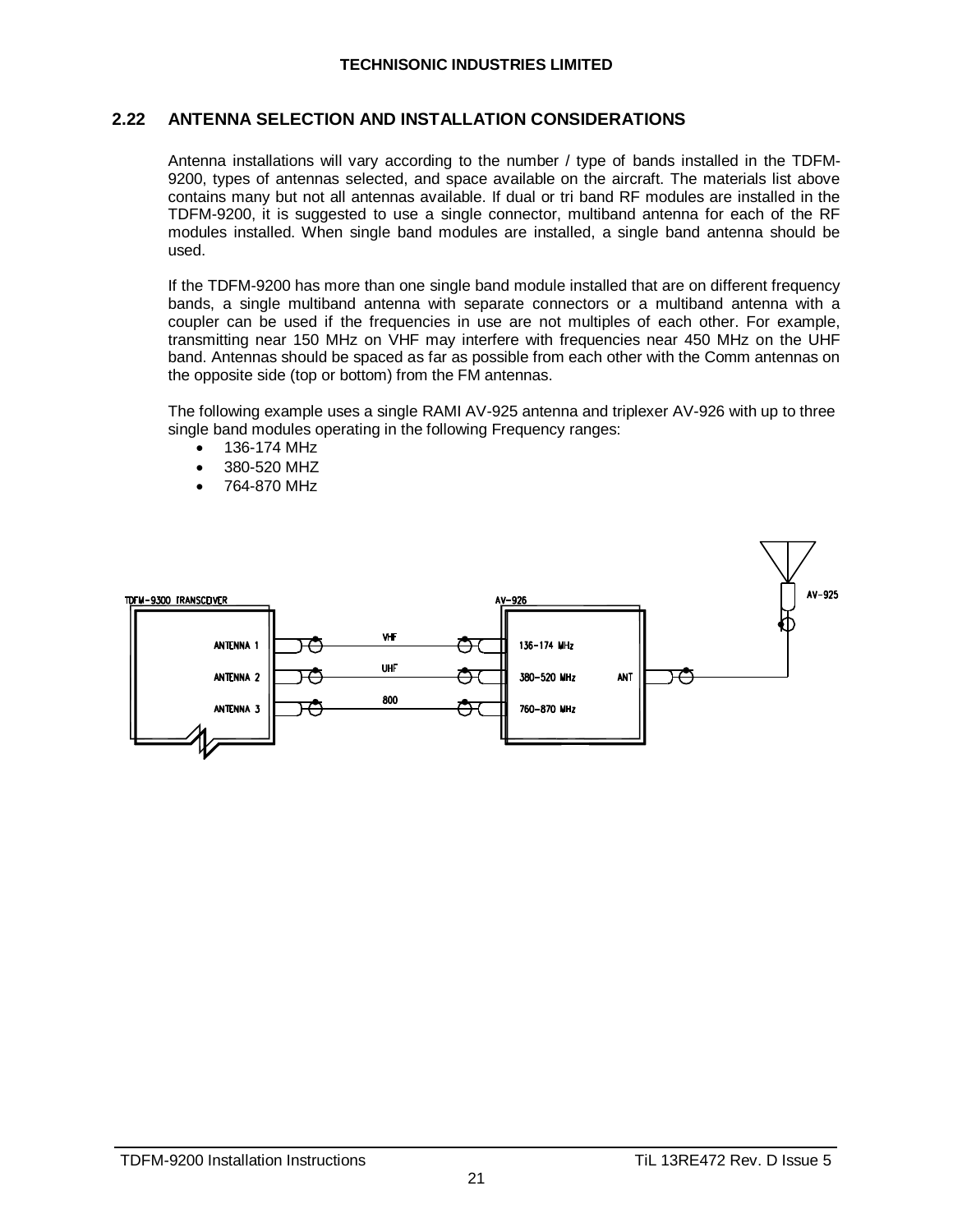#### **2.23 POST INSTALLATION ADJUSTMENT**

In most cases, factory audio settings will work; however, if there is a need to adjust audio levels to match the audio controller system, then they can be adjusted in Maintenance Menu. To reach the Maintenance Menu, press  $FUNC - NEXT$  and select Configuration from the  $2<sup>nd</sup>$  side button. Then press the MODE key.

First Page – TX Mic Gains

Mic 1 Level: 24

The Mic gain levels can be adjusted from 0 to 40 with a typical factory setting of 22 to 24 for bands 1 & 2 (Band 3 & 5 is 20). The higher the number, the more sensitive the mic input is. The factory setting gives approximately 1.5 kHz deviation for – 13 dBm for a 600 ohm system. Highlight the desired band by pressing the corresponding side button. Key the selected band and rotate the knob to adjust the mic gain to a desired level. Unkey the radio. Repeat for the other bands as required.

Press NEXT to reach the next screen.

Second page - RX audio levels.

RX Audio 1 level: 14

This page sets the MAX RX audio level the volume has when set to 40 on the normal operational display screen. The maximum RX audio level on each module installed can be adjusted from 0 to 40 with a typical factory setting for bands 1 & 2 of 10 to 14 for 5 Vrms for 600 ohm load. Bands 3 & 5 is 30 to 35. The higher the number, the higher the max audio is. Highlight the desired band by pressing the corresponding side button. Rotate the knob to adjust the Maximum RX level. Repeat for other bands as required.

Note: The factory level is optimized for highest level with the lowest distortion. Adjusting further than factory settings will result in little gain and higher RX distortion. Normally this level should only be lowered if the audio controller needs a lower level of drive.

Press NEXT to reach the next screen.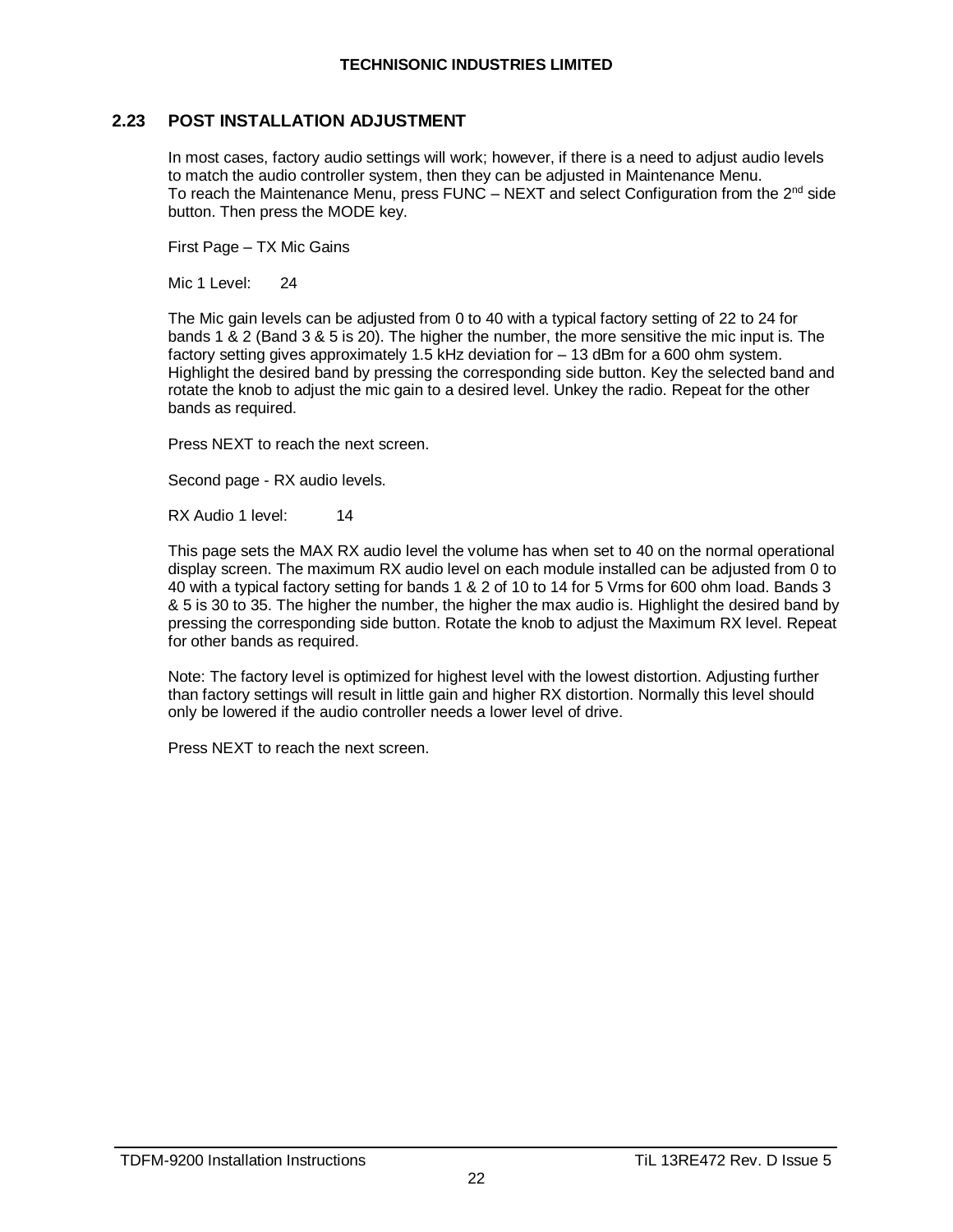Third Page – Keypad Backlight Calibration

Keypad Calibration  $-28$  V<sub>DC</sub>: 1800 Keypad Calibration  $-5$  VAC: 400

The keypad backlight maximum brightness can be adjusted here. Two menus available are 28V and 5V. The active menu depends on the Backlight Mode selected in the Configuration Menu. The 28V menu can be adjusted if the radio is set for 28V or the 5V menu can be adjusted if the radio is set for 5V.

The 28V menu is adjustable from 500 to 2500 and the 5V is adjustable from 100 to 1000. The calibration value determines the maximum brightness the keypad will be allowed to go to when the max backlight voltage is applied the back light buss input. The *higher* the number, the *lower* the brightness. This feature may be useful for matching the NV backlighting of the TDFM-9200 to the airframe installation setup.

In the Configuration Menu, select the Backlight Mode – 28  $V_{DC}$  or 5  $V_{AC}$  (5<sup>th</sup> item). Set the dimming bus in the airframe to maximum value. Rotate the knob to adjust the max brightness of the keypad to the desired level.

Mod 7 Menu: Enabled

The Mod 7 menu should be set on if the radio's modification record label has Mod 7 marked. Otherwise, it should be disabled. Highlight the menu and rotate the knob to adjust as required.

NOTE: This is a factory setting and should not be adjusted in the field unless directed to do so.

Press NEXT to reach the next screen.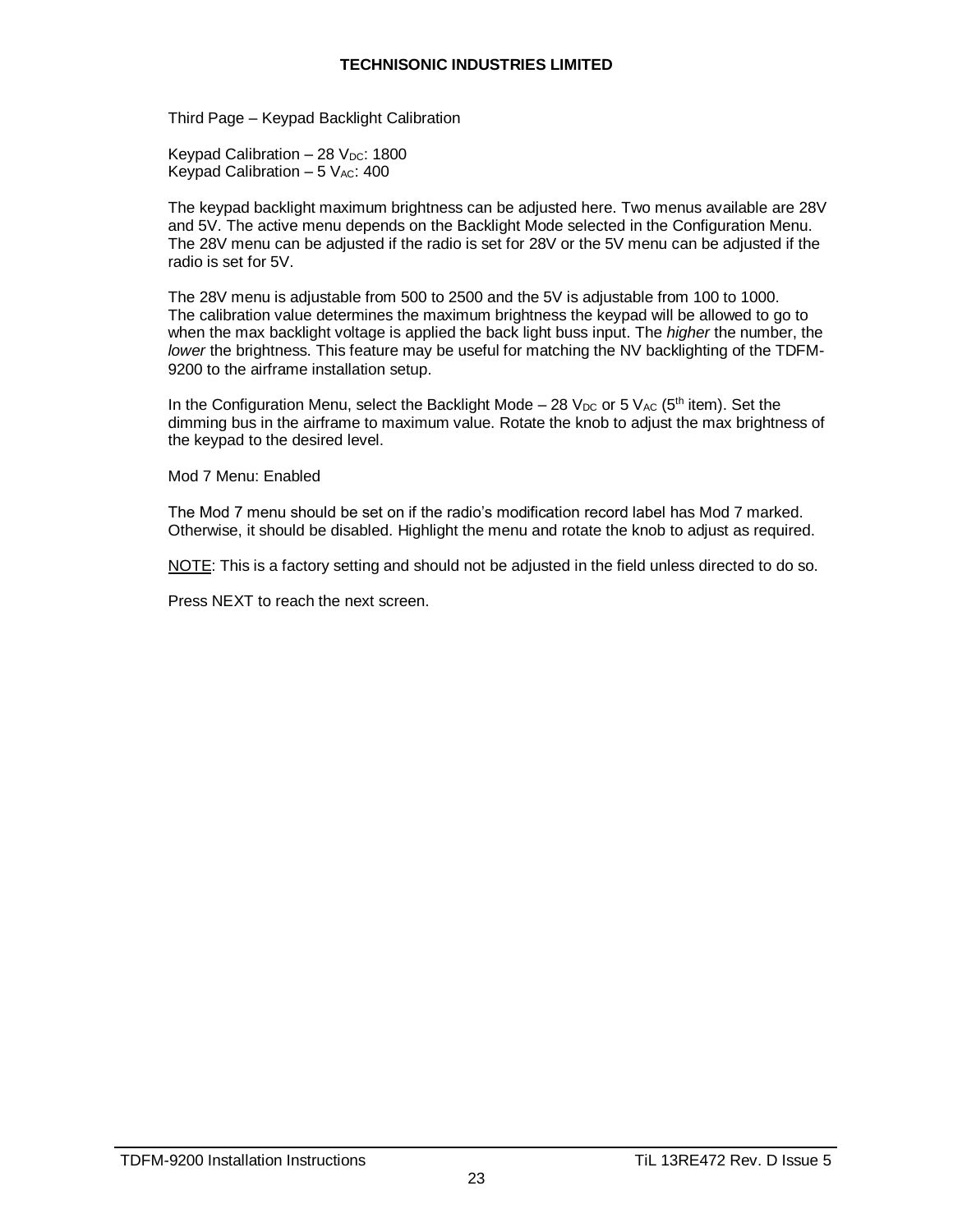Fourth Page - Bands 3 & 5 TX Power and Squelch Settings.

| RFM 3 RX Sqlch | 215 |
|----------------|-----|
| RFM 5 RX Sqlch | 215 |

This sets the Receive Squelch level for the analog RF modules installed for Bands 3 & 5 slots. The Squelch can be set from 0 to 255. The typical factory setting is 215. Highlight the Menu and rotate the knob to adjust as required. The higher the number, the tighter the squelch.

RFM 3 TX HI PWR 235 RFM 5 TX HI PWR 235

This sets the Transmit HI Power level for the VHF Low Band RF Module for radios so equipped in Band 3 or 5 slots. TX power can be adjusted from 0 to 255 (with a typical factory setting of 235 for 10 W output). Highlight the Menu, key the module, and rotate the knob to adjust as required.

RFM 3 TX LO PWR 064 RFM 5 TX LO PWR 064

This sets the Transmit LO Power level for the VHF Low Band RF Module for radios so equipped in bands 3 or 5 slots. TX power can be adjusted from 0 to 255 (with a typical factory setting of 064 for 1 W output). Highlight the Menu, key the module, and rotate the knob to adjust as required.

NOTE: The Transmit Power Menus are not displayed for modules VHF AM or UHF AM. AM RF modules have fixed transmit power and are not user adjustable.

Press ESC to return to normal operation.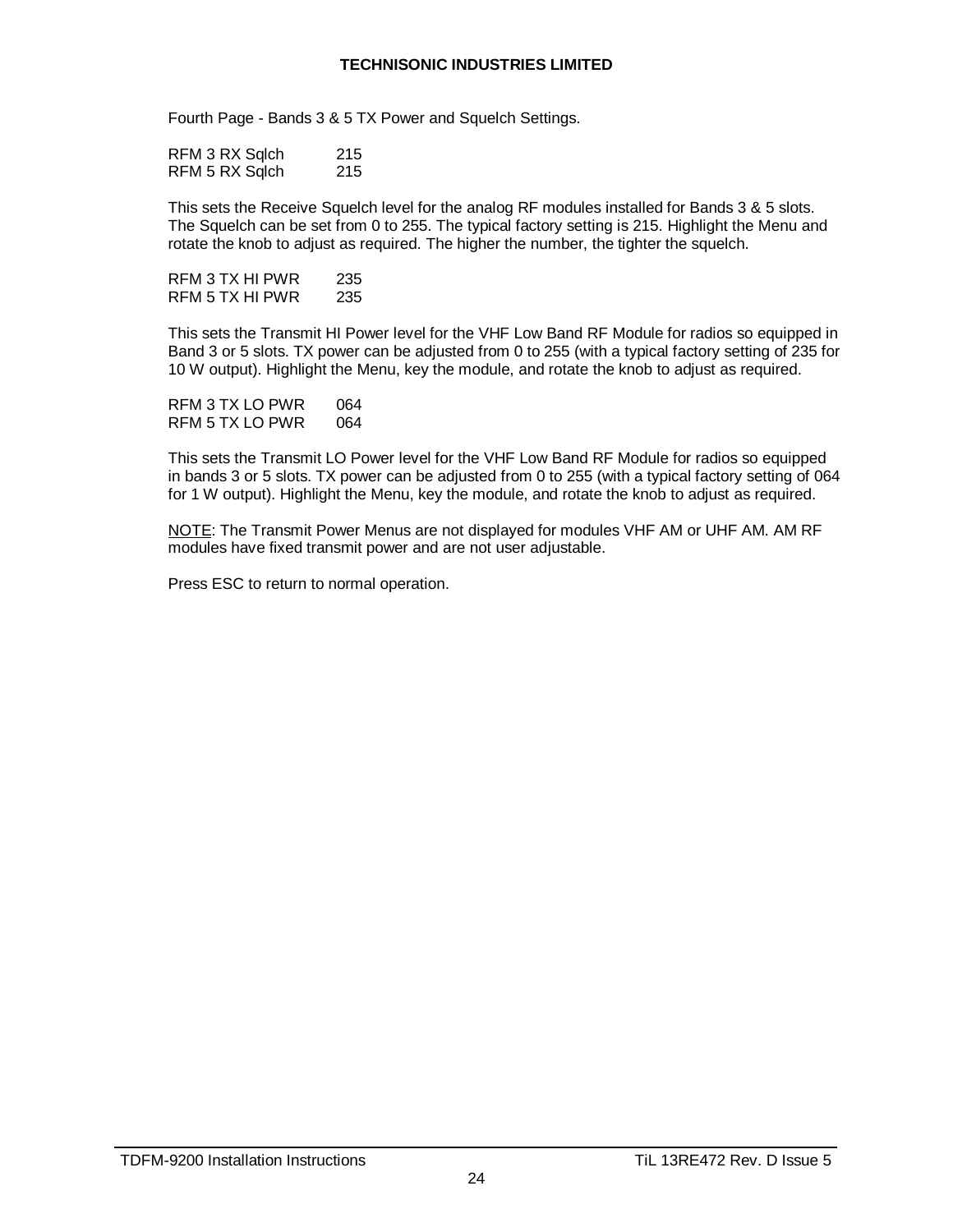#### **2.24 POST INSTALLATION EMI TEST**

#### **PURPOSE**

The purpose of this test is to identify any interference that the TDFM-9200 transceiver may cause with existing aircraft systems.

#### **TEST CONDITIONS**

The TDFM-9200 transceiver should be installed and function tested. The antenna VSWR should be checked. A forward/reverse power check with an in-line wattmeter should show no more than 10% reflected power. For the following tests, ensure that the output power is set to high.

#### **METHODOLOGY**

Most of the EMI tests can be accomplished on the ground. In some cases, flight testing is required or is easier. If the aircraft is approved for IFR operations, then it is mandatory that interference between the TDFM-9200 transceiver and the approach aids be checked in flight.

The GPS should be operational and navigating with at least the minimum compliment of satellites. The VHF comm should be set to the frequencies indicated with the squelch open. VOR/DME receivers should be set to the frequencies indicated and selected for display. If possible, set up a DME ramp test set on the frequencies indicated and adjust the output until the flags are out of view. The transponder and encoder should be monitored with ramp test equipment. Set the output of the transponder test set to 3db above the output necessary to achieve 90% reply. If possible, set the ADF to a nearby navigation station.

Modulate the TDFM-9200 transmitter on the indicated frequencies for at least 20 seconds.

Observe the GPS for any degradation in satellite status or availability or flags. Listen for any noise or detected audio signals on the VHF comm(s). Listen for any noise or detected audio signals on the VOR/LOC receiver audio; look for any moment of flags or needles on the VOR/LOC/GS navigation display(s). Observe the transponder for any loss of reply or spurious reply.

List the power plant, fuel, and other electric instruments in the chart provided and note any anomalies that occur while transmitting. Assess the results.

If the aircraft is equipped with an autopilot or a stability augmentation system, then test fly the aircraft and verify that operation of the TDFM-9200 transceiver does not have adverse effects on these systems. After checking for gross effects at a safe altitude, fly an approach with each of the different navigation systems coupled to the autopilot (ILS, GPS, etc.) and look for any anomalies.

#### **RESULTS**

If the installed system passes all of the applicable EMI tests, then no further action is required. If interference is observed, then the interference must be assessed against the appropriate standards of airworthiness for the system in question. For example, it is permissible for a VFR certified GPS to lose navigation capability while the TDFM-9200 unit is transmitting, providing that it recovers properly and promptly, but it is not permissible for an IFR Approach certified GPS to be affected in the same way. A complete discussion of all the standards of airworthiness to be applied in assessing EMI effects is beyond the scope of this document.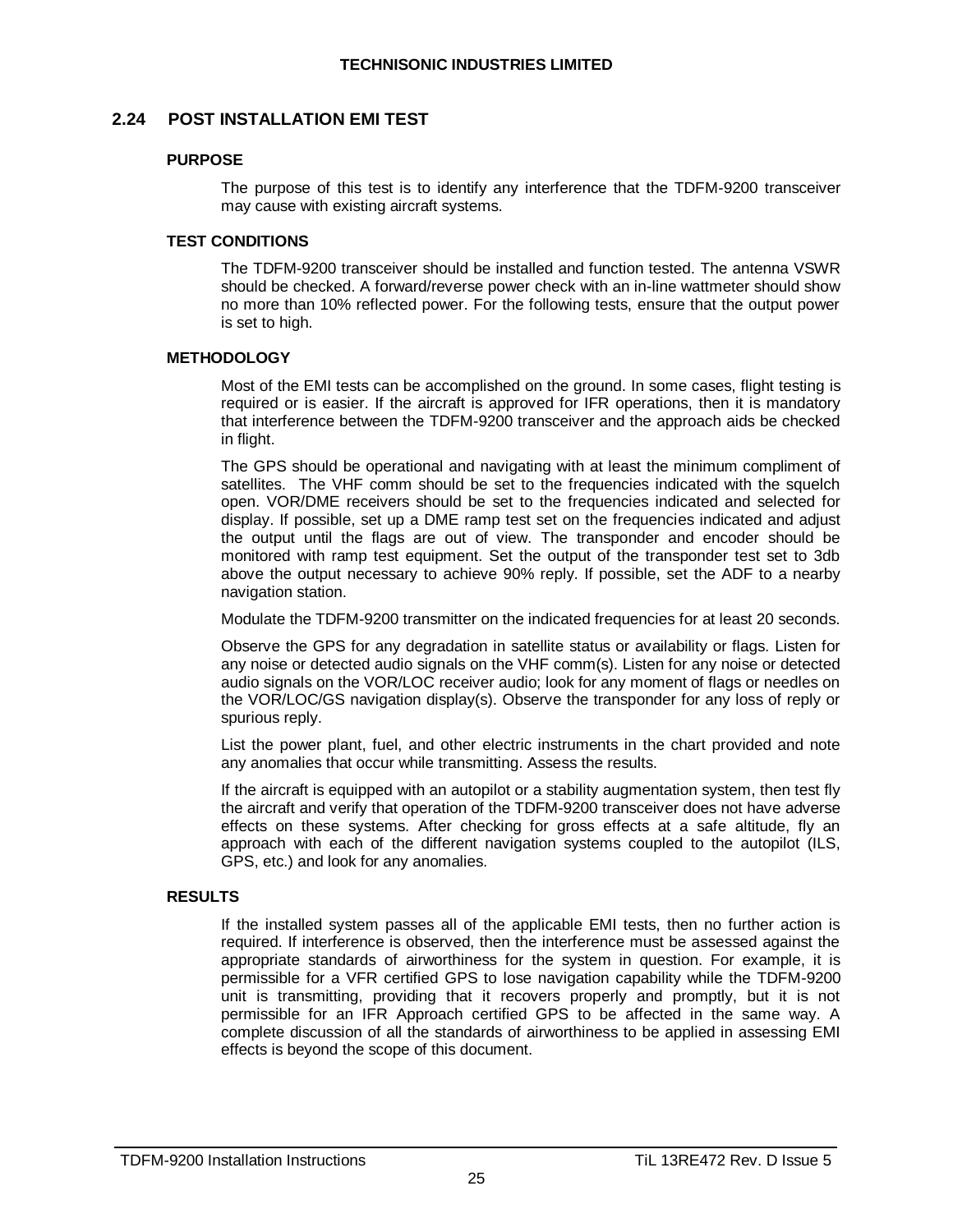#### **PROCEDURE**

**A.** Operate the TDFM-9200 transmitter on the following frequency for at least 20 seconds. Observe the GPS for any degradation in satellite status or availability or flags.

| <b>FREQUENCIES</b> |             | <b>GPS #1</b> | <b>GPS #2</b> |             |
|--------------------|-------------|---------------|---------------|-------------|
| <b>TDFM-9200</b>   | <b>PASS</b> | <b>FAIL</b>   | <b>PASS</b>   | <b>FAIL</b> |
| 143.2125 MHz       |             |               |               |             |
| 143.2250 MHz       |             |               |               |             |
| 157.5375 MHz       |             |               |               |             |
| 157.5500 MHz       |             |               |               |             |
| 512.0000 MHz       |             |               |               |             |
| 39.3850 MHz        |             |               |               |             |

**NOTES:**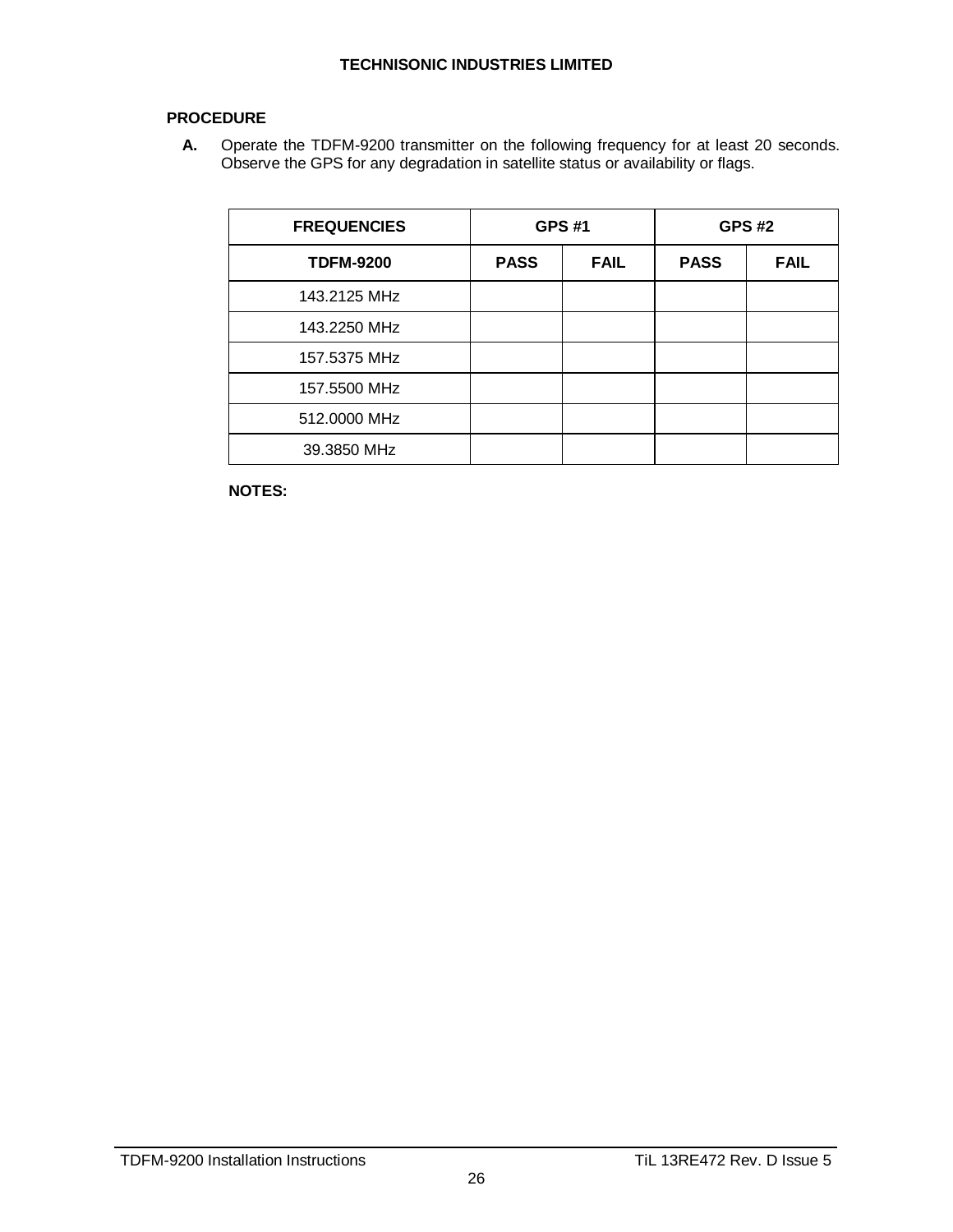**B.** Determine if the image frequency for the VHF Comm falls within the range of the TDFM-9200. If so, select a set of frequencies that will cause the TDFM-9200 to be set as close as possible to the image frequency. Any one of the many possible sets will suffice. Record those values in the spaces provided in the following chart. Modulate the TDFM-9200 transmitter on the following frequencies for at least 20 seconds. Listen for any noise or detected audio signals on the VHF comm.

#### Example - Bendix/King KY 196A:

The first IF frequency is 11.4 MHz. The L.O. is above the received frequency (high side injection); therefore, the image frequency is 22.8 MHz above the selected frequency. Set the KY 196A to 120.000 MHz and the TDFM-9200 to 142.8000 MHz.

|              | <b>FREQUENCIES</b> |             | <b>RESULTS</b> |
|--------------|--------------------|-------------|----------------|
| <b>VHF#1</b> | <b>TDFM-9200</b>   | <b>PASS</b> | <b>FAIL</b>    |
| 135.975      | 138.0000           |             |                |
| 121.150      | 157.5000           |             |                |
| 131.250      | 157.5000           |             |                |
| 118.000      | 34.000             |             |                |
| 118.000      | 45.000             |             |                |
| Image:       |                    |             |                |
|              |                    |             |                |
|              |                    |             |                |

|              | <b>FREQUENCIES</b> |             | <b>RESULTS</b> |
|--------------|--------------------|-------------|----------------|
| <b>VHF#2</b> | <b>TDFM-9200</b>   | <b>PASS</b> | <b>FAIL</b>    |
| 135.975      | 138.0000           |             |                |
| 121.150      | 157.5000           |             |                |
| 131.250      | 157.5000           |             |                |
| 118.000      | 34.000             |             |                |
| 118.000      | 45.000             |             |                |
| Image:       |                    |             |                |
|              |                    |             |                |
|              |                    |             |                |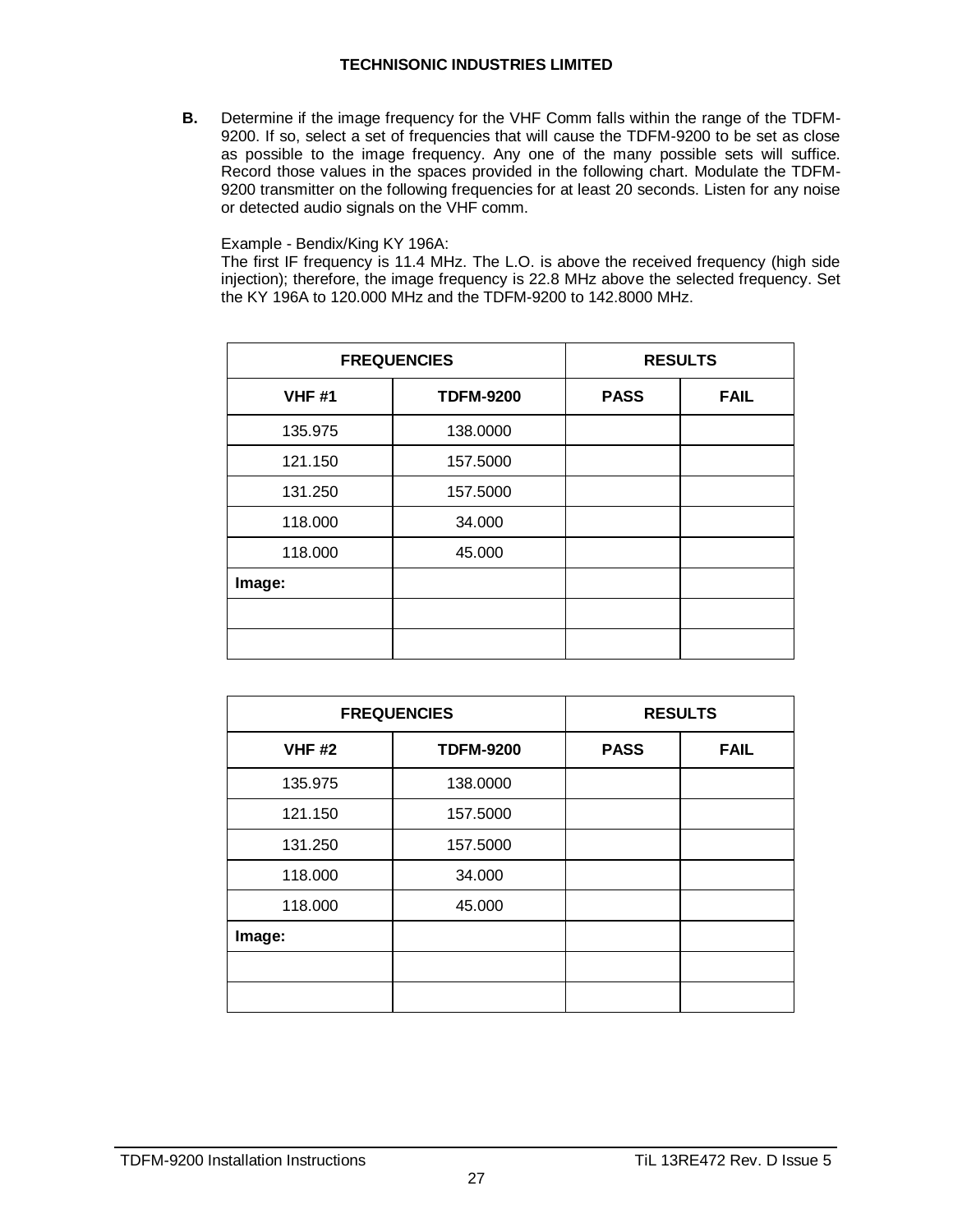**NOTES:**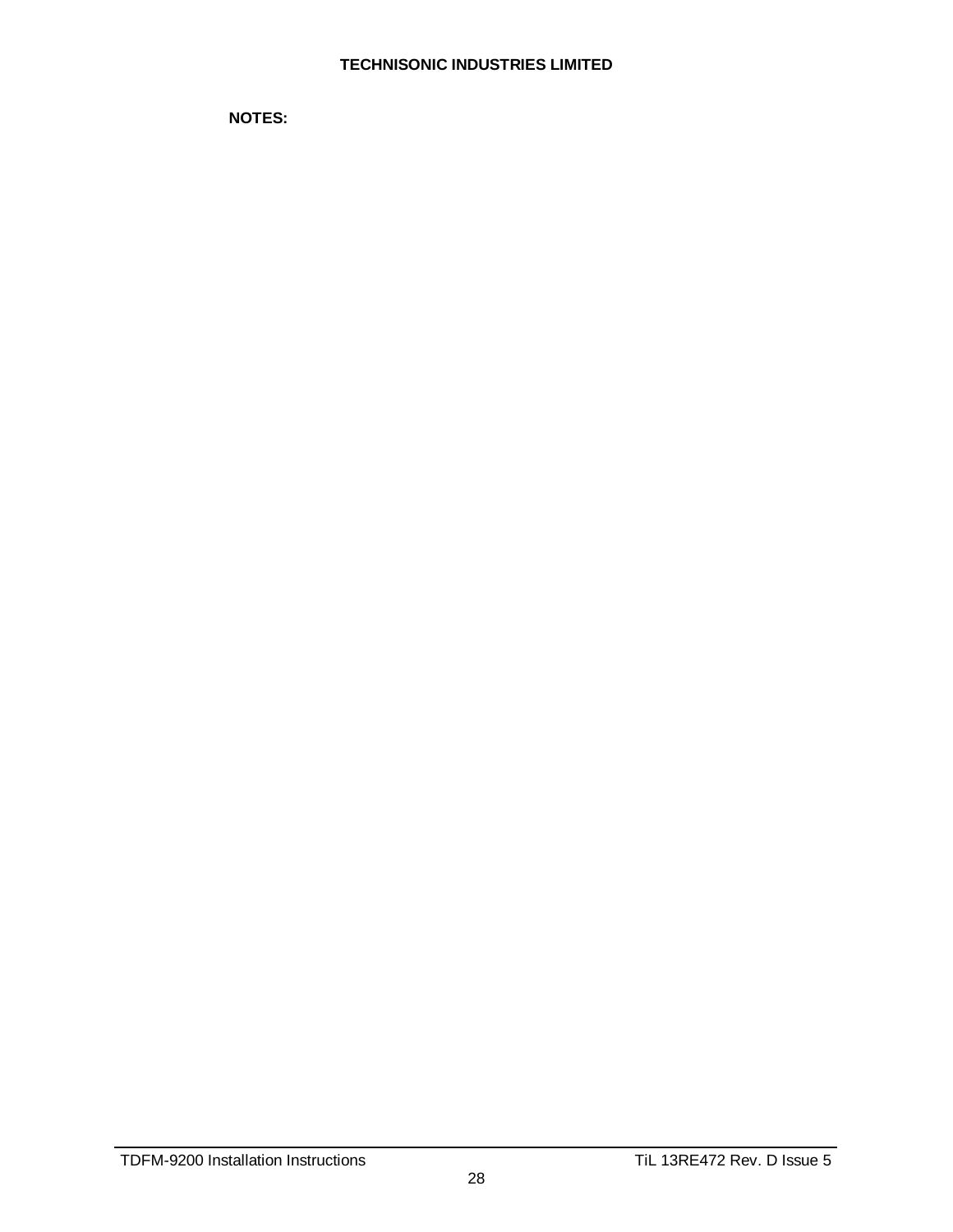**C.** Determine if the image frequency for the VOR/ILS Nav falls within the range of the TDFM-9200. If so, select two sets of frequencies that will cause the TDFM-9200 to be set as close as possible to the image frequency. Choose one set in the localizer frequency range and one in the VOR frequency range. Record those values in the spaces provided in the following chart. Modulate the TDFM-9200 transmitter on the following frequencies for at least 20 seconds. Listen for any noise or detected audio signals on the receiver audio; look for any moment of flags or needles on the navigation display.

| <b>FREQUENCIES</b> |                  | <b>RESULTS</b> |             |
|--------------------|------------------|----------------|-------------|
| <b>VOR/ILS #1</b>  | <b>TDFM-9200</b> | <b>PASS</b>    | <b>FAIL</b> |
| 108.000            | 162.0000         |                |             |
| 108.100            | 162.1500         |                |             |
| 108.000            | 36.0000          |                |             |
| 108.100            | 36.0325          |                |             |
| Image:             |                  |                |             |
|                    |                  |                |             |
|                    |                  |                |             |

| <b>FREQUENCIES</b> | <b>RESULTS</b>   |             |             |
|--------------------|------------------|-------------|-------------|
| <b>VOR/ILS #2</b>  | <b>TDFM-9200</b> | <b>PASS</b> | <b>FAIL</b> |
| 108.000            | 162.0000         |             |             |
| 108.100            | 162.1500         |             |             |
| 108.000            | 36.0000          |             |             |
| 108.100            | 36.0325          |             |             |
| Image:             |                  |             |             |
|                    |                  |             |             |
|                    |                  |             |             |

**NOTES:**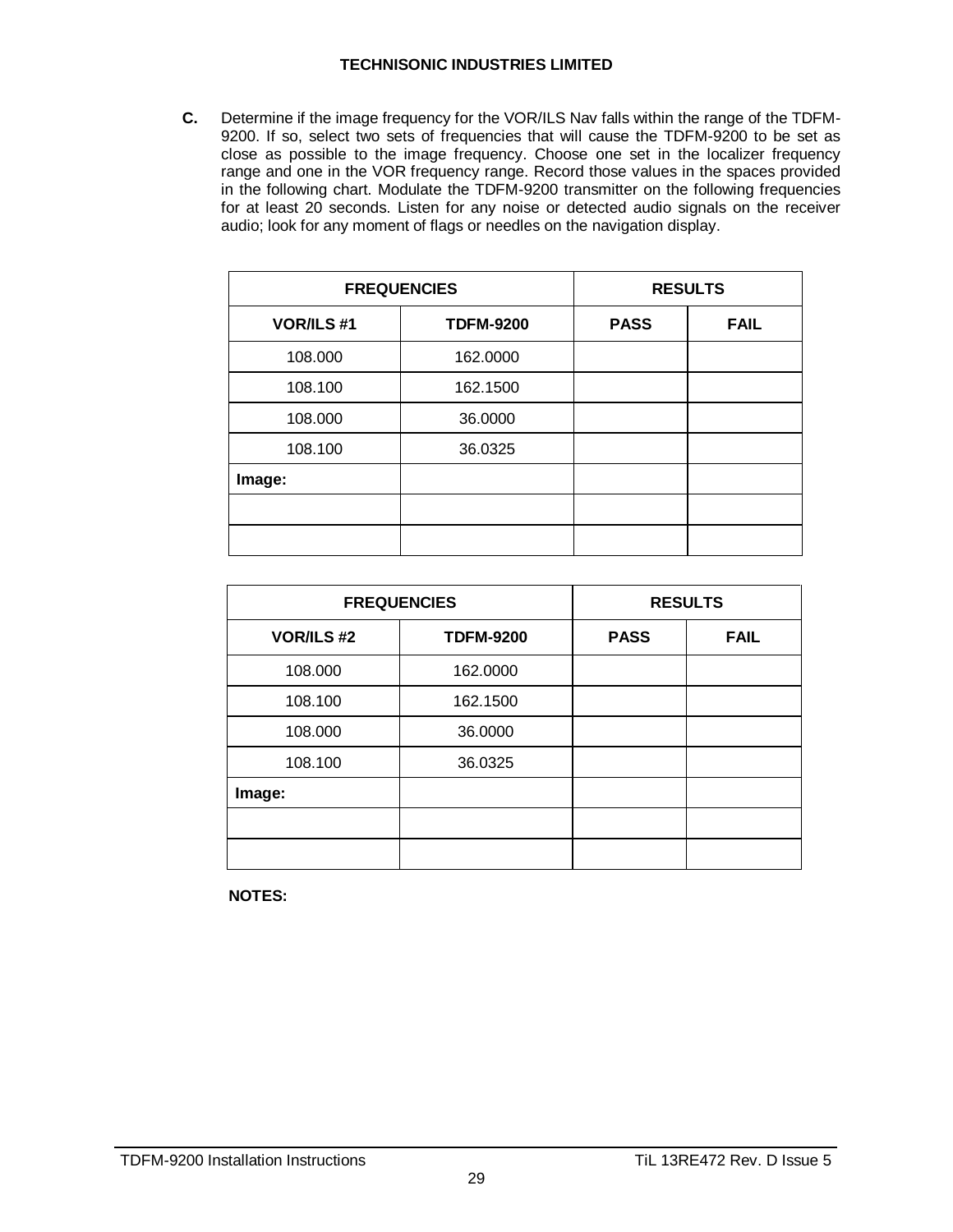**D.** The following procedure checks for second harmonic interference to the glide slope receiver from the TDFM-9200. All transceivers produce harmonics (multiples of the wanted frequency) and while the TDFM-9200 far exceeds FCC requirements, interference can still be experienced depending upon antenna position and separation. Furthermore, other equipment in the aircraft and the structure of the aircraft can generate harmonics where dissimilar metals make contact or where grounds are isolated, etc. This is also true of aircraft hangars; therefore, testing should be done outside away from any structures where possible.

With a portable glide slope generator, provide enough signal to firmly activate the indicator needle and hide all flags. Increase the signal level by 3 dB. Modulate the TDFM-9200 transmitter on the following frequencies for at least 20 seconds. Observe the Glide Slope displays. Look for any movement of flags or needles on the navigation display. If an interference condition is detected, then the installation will have to be flight tested according to the following procedure. Using the table below, determine the glide slope frequency based on the localizer frequency of the ILS to be used. Divide the glide slope frequency by 2 and program into the TDFM-9200. Fly the aircraft to intercept the localizer and glide slope (both needles centered) at 26 nm from the runway. Transmit on the TDFM-9200 for 10 seconds and watch for any deflections or flags. Repeat the test every 2 nm until the indicators are not affected. If the distance is greater than 18 nm, then a pass shall be recorded. Otherwise the TDFM-9200 shall be placarded "Do not transmit while on ILS approach."

| Localizer | Glide slope | Localizer | Glide slope |
|-----------|-------------|-----------|-------------|
| 108.10    | 334.70      | 110.10    | 334.40      |
| 108.15    | 334.55      | 110.15    | 334.25      |
| 108.30    | 334.10      | 110.30    | 335.00      |
| 108.35    | 333.95      | 110.35    | 334.85      |
| 108.50    | 329.90      | 110.50    | 329.60      |
| 108.55    | 329.75      | 110.55    | 329.45      |
| 108.70    | 330.50      | 110.70    | 330.20      |
| 108.75    | 330.35      | 110.75    | 330.05      |
| 108.90    | 329.30      | 110.90    | 330.80      |
| 108.95    | 329.15      | 110.95    | 330.65      |
| 109.10    | 331.40      | 111.10    | 331.70      |
| 109.15    | 331.25      | 111.15    | 331.55      |
| 109.30    | 332.00      | 111.30    | 332.30      |
| 109.35    | 331.85      | 111.35    | 332.15      |
| 109.50    | 332.60      | 111.50    | 332.90      |
| 109.55    | 332.35      | 111.55    | 332.75      |
| 109.70    | 333.20      | 111.70    | 333.50      |
| 109.75    | 333.05      | 111.75    | 333.35      |
| 109.90    | 333.80      | 111.90    | 331.10      |
| 109.95    | 333.65      | 111.95    | 330.95      |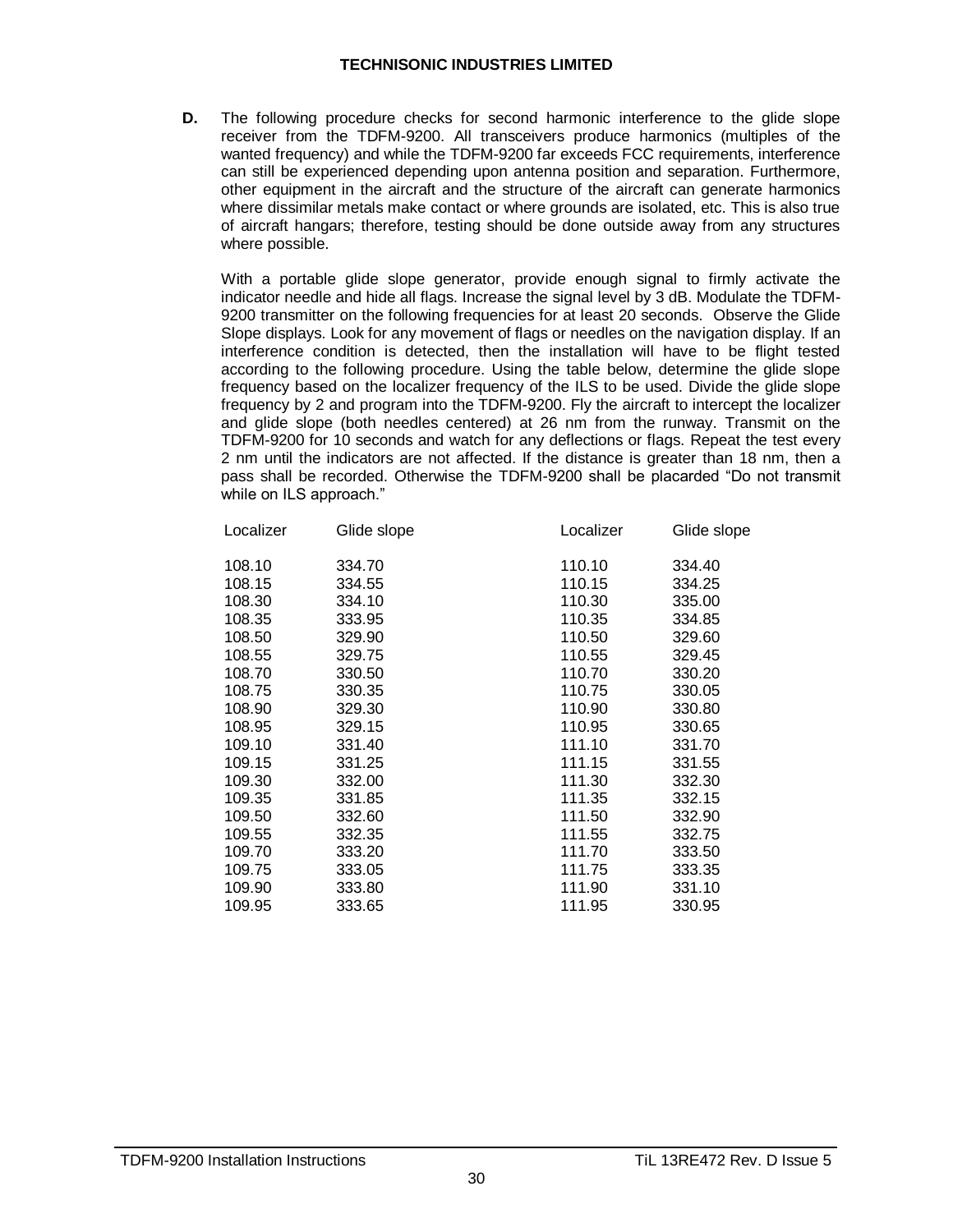|                              | <b>FREQUENCIES</b> | <b>RESULTS</b><br><b>PASS</b><br><b>FAIL</b> |  |  |
|------------------------------|--------------------|----------------------------------------------|--|--|
| $G/S$ #1<br><b>TDFM-9200</b> |                    |                                              |  |  |
| 334.7 (108.1)                | 167.35             |                                              |  |  |
| 334.7 (108.1)                | 33.4700            |                                              |  |  |
|                              |                    |                                              |  |  |

|                           | <b>FREQUENCIES</b> | <b>RESULTS</b><br><b>PASS</b><br><b>FAIL</b> |  |  |
|---------------------------|--------------------|----------------------------------------------|--|--|
| G/S#2<br><b>TDFM-9200</b> |                    |                                              |  |  |
| 334.7 (108.1)<br>167.35   |                    |                                              |  |  |
| 334.7 (108.1)             | 33.4700            |                                              |  |  |
|                           |                    |                                              |  |  |

**NOTES:**

**E.** Operate the TDFM-9200 transmitter on the following frequency for at least 20 seconds. Observe the Transponder for any spurious replies or loss of reply to test set.

| <b>FREQUENCIES</b> | <b>TRANSPONDER#1</b> |             | <b>TRANSPONDER#2</b> |             |  |
|--------------------|----------------------|-------------|----------------------|-------------|--|
| <b>TDFM-9200</b>   | <b>PASS</b>          | <b>FAIL</b> | <b>PASS</b>          | <b>FAIL</b> |  |
| 512 MHz            |                      |             |                      |             |  |
| 36,0000            |                      |             |                      |             |  |

**NOTES:**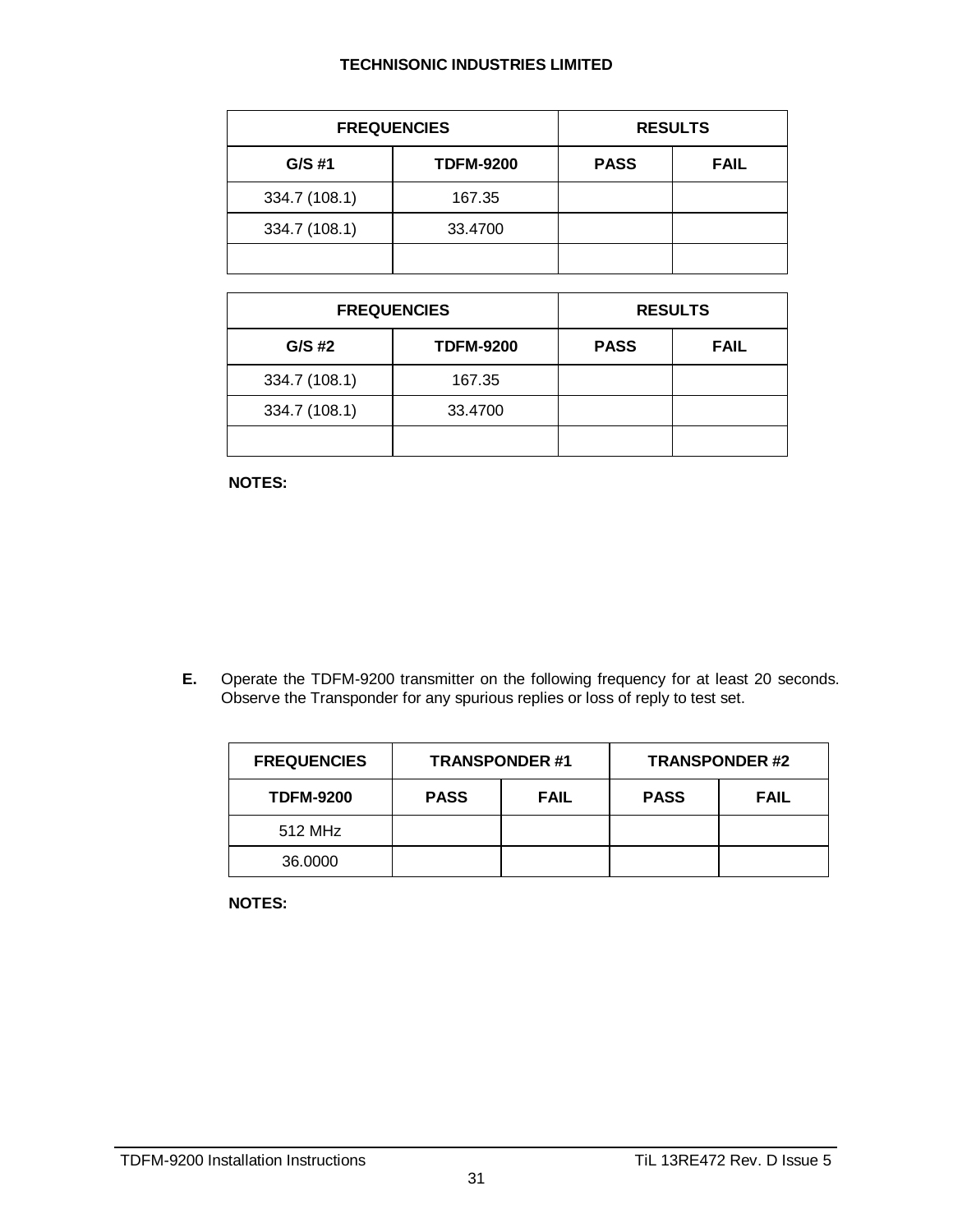**F.** Modulate the TDFM-9200 transmitter on the following frequencies for at least 20 seconds. Observe the DME displays. Look for loss of distance information on the display.

| <b>FREQUENCIES</b> |                  |             | <b>RESULTS</b> |
|--------------------|------------------|-------------|----------------|
| DME <sub>1</sub>   | <b>TDFM-9200</b> | <b>PASS</b> | <b>FAIL</b>    |
| 978 (108.0)        | 489              |             |                |
| 1020 (112.1)       | 510              |             |                |
|                    |                  |             |                |

| <b>FREQUENCIES</b> |                  |             | <b>RESULTS</b> |
|--------------------|------------------|-------------|----------------|
| DME <sub>2</sub>   | <b>TDFM-9200</b> | <b>PASS</b> | <b>FAIL</b>    |
| 978 (108.0)        | 489              |             |                |
| 1020 (112.1)       | 510              |             |                |
|                    |                  |             |                |

**NOTES:**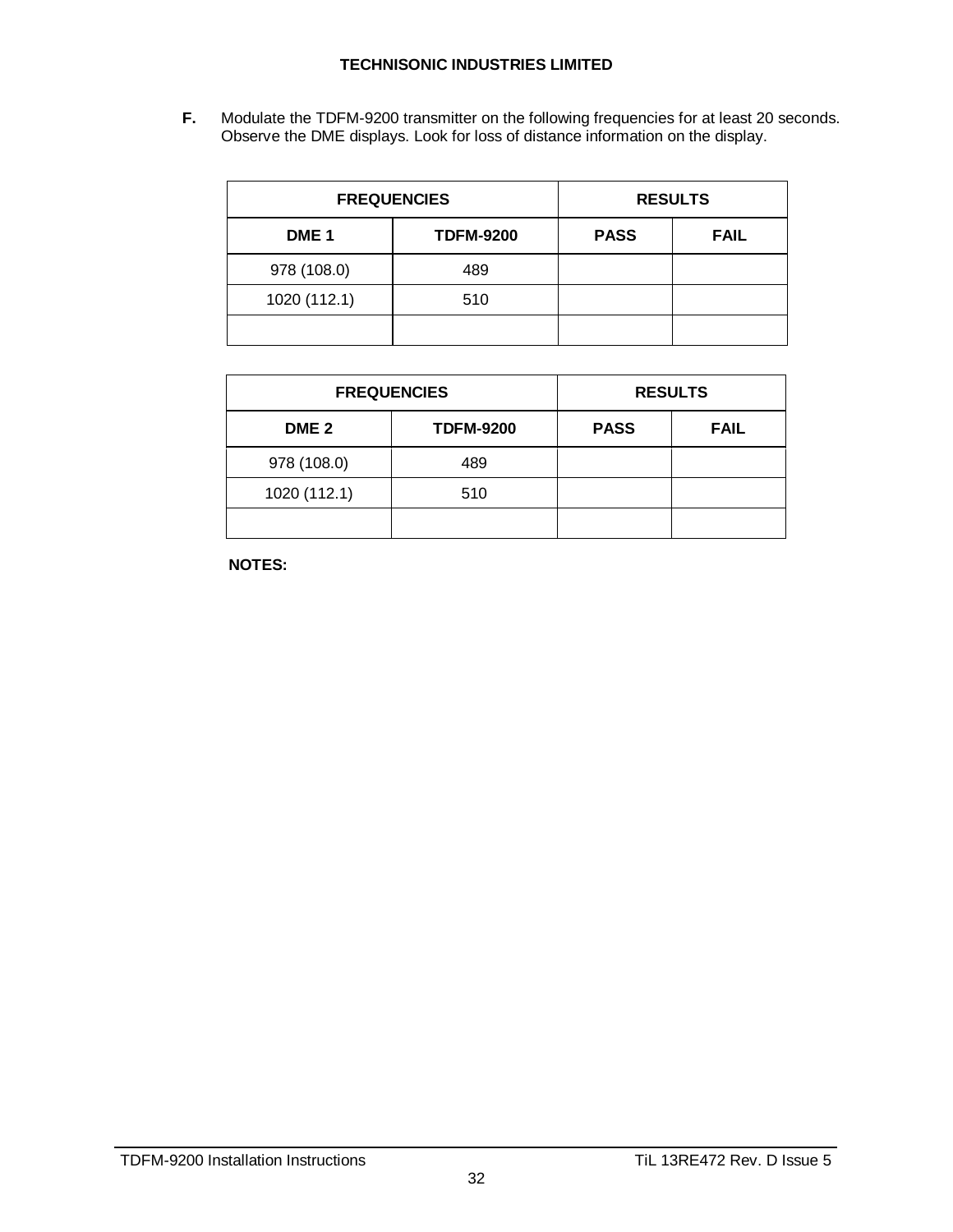**G. NOTE:** For the following tests, select a frequency at the top, middle, and bottom of each band of the TDFM-9200 transceiver.

| 136 to 174 | 403 to 470 | 450 to 512 | 806 to 870 | Analog |
|------------|------------|------------|------------|--------|
| MHz Band   | MHz Band   | MHz Band   | MHz Band   | Band   |

Frequency #1

Frequency #2

Frequency #3

**H.** At a safe altitude, engage the autopilot or stability augmentation system. Modulate the TDFM-9200 transmitter on the above frequencies for at least 20 seconds. Observe any effect on the autopilot or stability augmentation system.

Observations:

**I.** Perform a coupled ILS approach to the aircraft's certified limits. Modulate the TDFM-9200 transmitter on the above frequencies for at least 20 seconds. Observe any effect on the autopilot. Repeat for second flight director/autopilot if equipped.

Observations: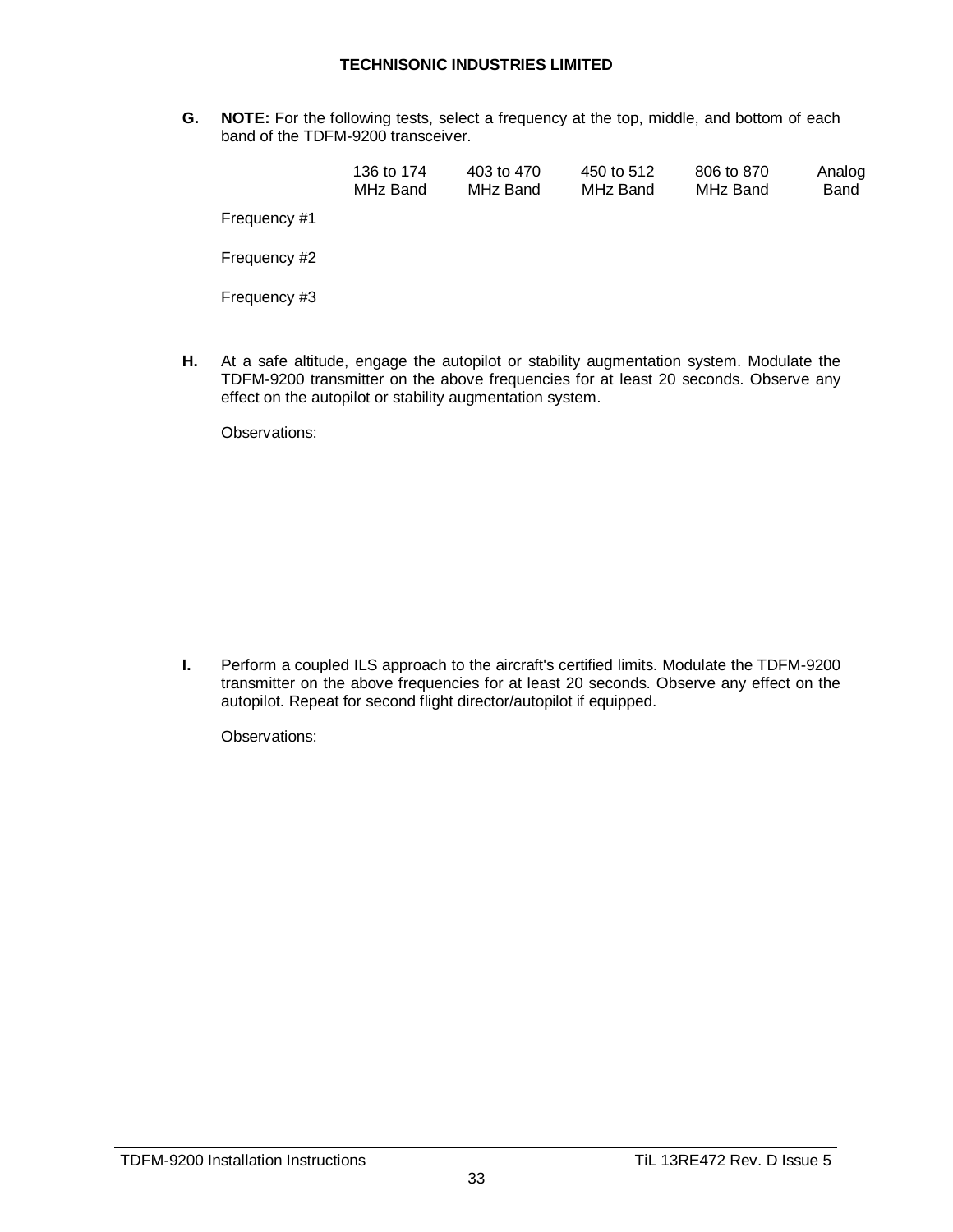**J.** List the power plant, fuel, and other electric instruments in the chart provided and note any anomalies that occur while transmitting. Assess the results.

| <b>STEP</b>      | <b>SYSTEM</b>                                       | <b>PASS</b> | <b>FAIL</b> | <b>NOTES</b> |
|------------------|-----------------------------------------------------|-------------|-------------|--------------|
| $\mathbf 1$      | Com 1 & 2<br>(UHF Lo, UHF Hi, and 800 MHz)          |             |             |              |
| $\overline{2}$   | Transponder & Encoder<br>(VHF, UHF Lo, and 800 MHz) |             |             |              |
| $\mathfrak{S}$   | ADF 1 & 2                                           |             |             |              |
| $\overline{4}$   | VG                                                  |             |             |              |
| 5                | Glideslope 1 & 2<br>(UHF Lo, UHF Hi, and 800 MHz)   |             |             |              |
| $\,6\,$          | VOR/LOC 1 & 2<br>(UHF Lo, UHF Hi, and 800 MHz)      |             |             |              |
| $\overline{7}$   | Compass                                             |             |             |              |
| 8                | Directional Gyro                                    |             |             |              |
| $\boldsymbol{9}$ | <b>Fuel Pressure</b>                                |             |             |              |
| 10               | Oil Temp                                            |             |             |              |
| 11               | Amps                                                |             |             |              |
| 12               | <b>Bus Voltage</b>                                  |             |             |              |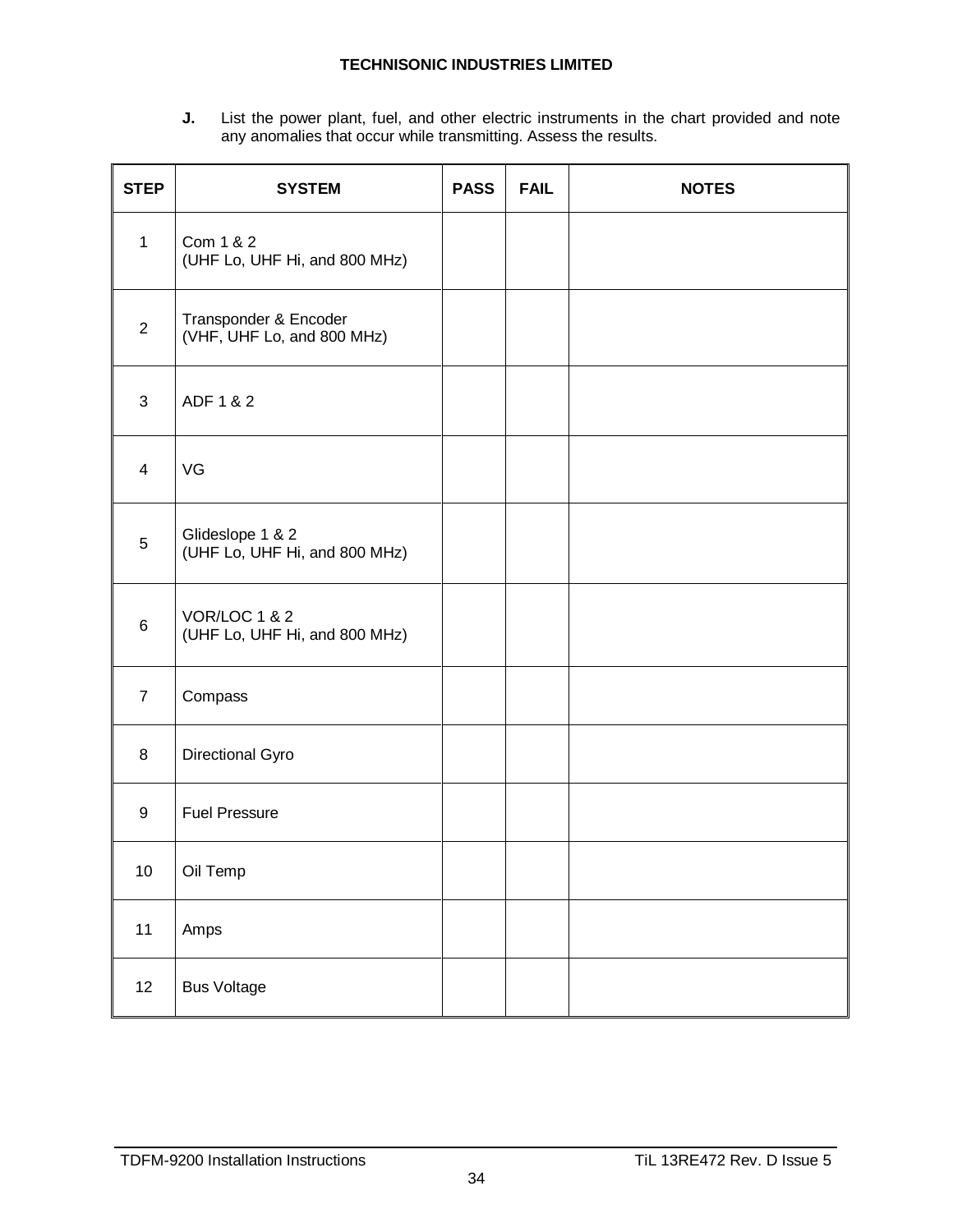| 13 | Fuel %                                  |  |  |
|----|-----------------------------------------|--|--|
| 14 | Ng                                      |  |  |
| 15 | <b>TOT</b>                              |  |  |
| 16 | Torque %                                |  |  |
| 17 | Annunciators                            |  |  |
| 18 | Digital Clock                           |  |  |
| 19 | Oil Pressure                            |  |  |
| 20 | DME 1 & 2<br>(VHF, UHF Lo, and 800 MHz) |  |  |
| 21 | GPS 1 & 2<br>(UHF Lo and 800 MHz)       |  |  |
|    |                                         |  |  |
|    |                                         |  |  |
|    |                                         |  |  |
|    |                                         |  |  |
|    |                                         |  |  |
|    |                                         |  |  |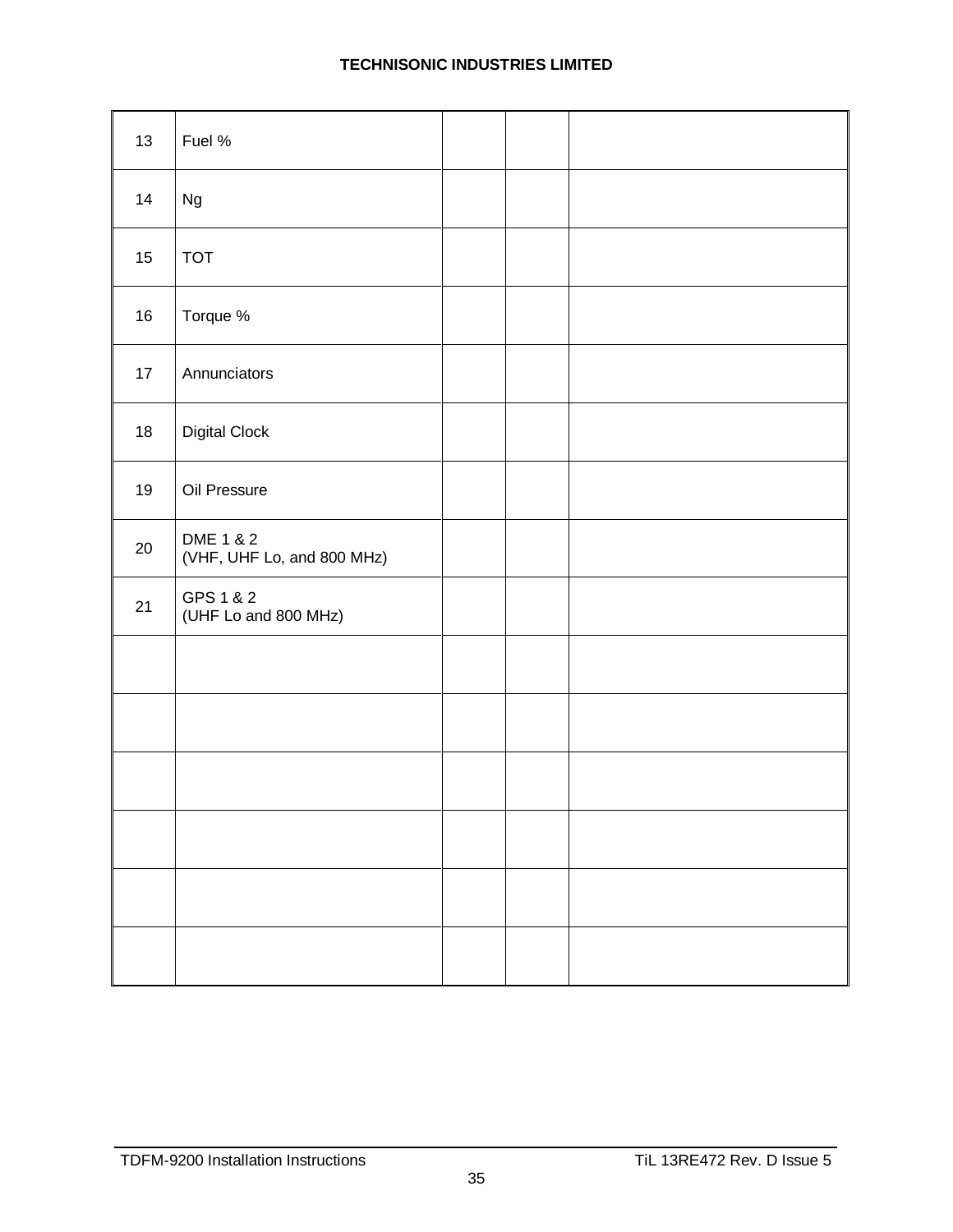| <b>STEP</b> | <b>SYSTEM</b> | <b>PASS</b> | <b>FAIL</b> | <b>NOTES</b> |
|-------------|---------------|-------------|-------------|--------------|
|             |               |             |             |              |
|             |               |             |             |              |
|             |               |             |             |              |
|             |               |             |             |              |
|             |               |             |             |              |
|             |               |             |             |              |
|             |               |             |             |              |
| NOTES:      |               |             |             |              |
|             |               |             |             |              |
|             |               |             |             |              |
|             |               |             |             |              |
|             |               |             |             |              |
|             |               |             |             |              |
|             |               |             |             |              |
|             |               |             |             |              |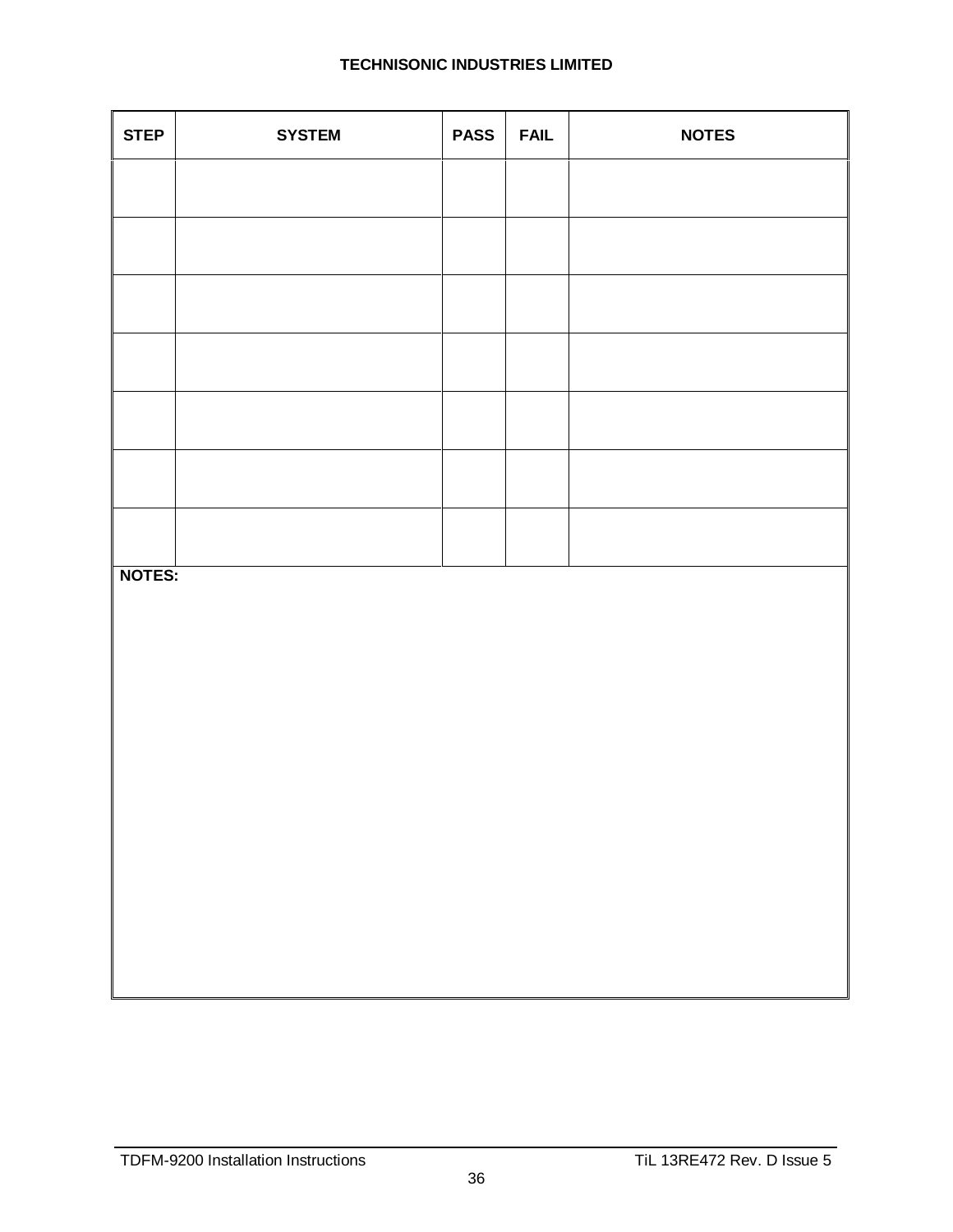# APPENDIX A

### **SUPPORT NOTES**

- For the latest Service Bulletin(s) refer to the Publication Index list under the section for this model (*login required*).
- For the latest Technical Information Bulletins refer to the Publication Index list under the section for this model (*login required*).
- For the latest Software Release(s) refer to the Publication Index list under the section for this model's software/firmware history index (*login required*).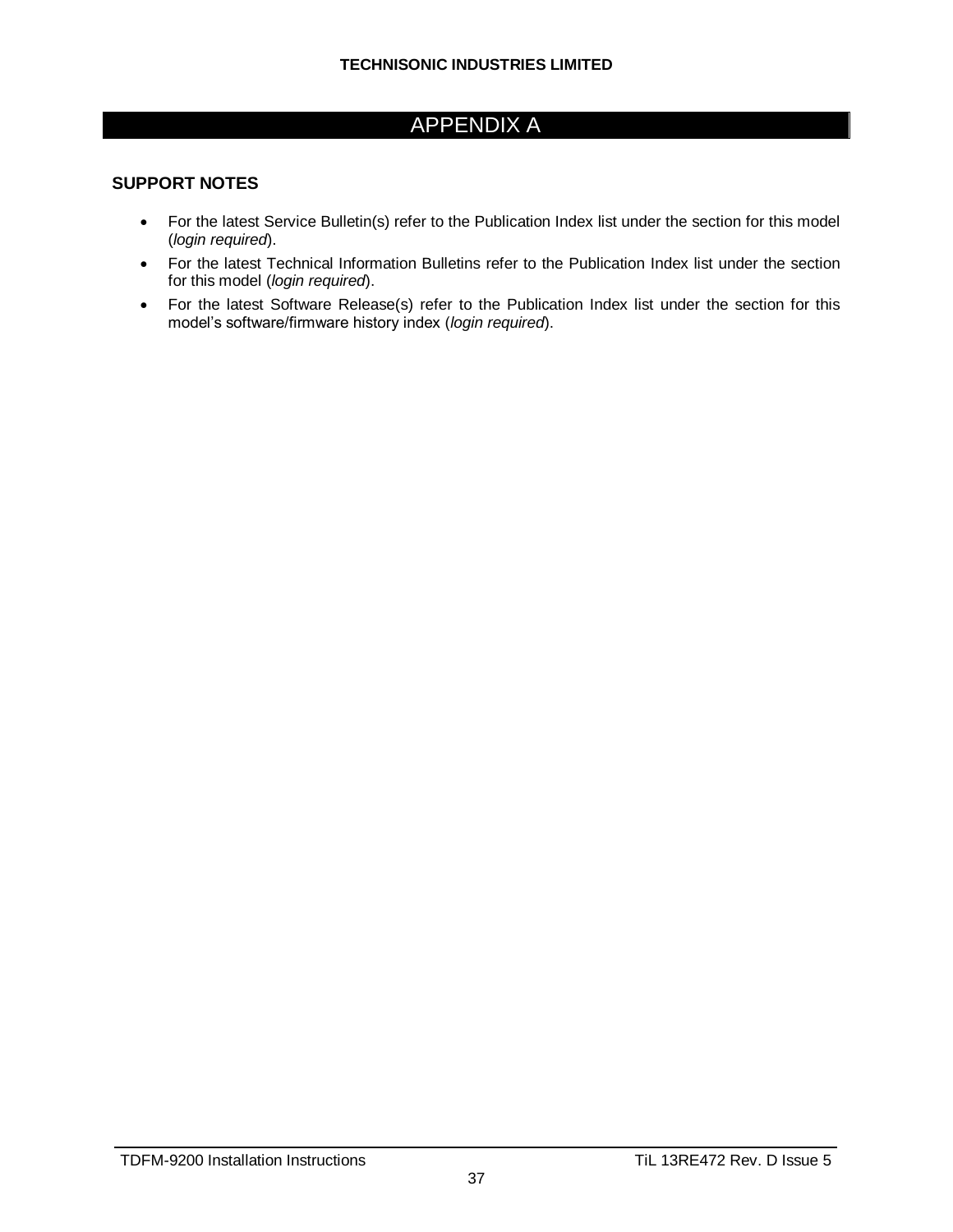**NOTES**

#### **ENVIRONMENTAL QUALIFICATION FORM**

**NOTE:** *TDFM-9200 Environmental Qualification results are based on TDFM-9300 testing.*

| Model No:<br>Part No:<br>Description: | TDFM-9300<br>111267-1-93-A10-T5/93037<br>Airborne Transceiver                                     |  |  |  |
|---------------------------------------|---------------------------------------------------------------------------------------------------|--|--|--|
| Manufacturer:                         | Technisonic Industries Limited<br>240 Traders Blvd.,<br>Mississauga, Ontario<br>Canada<br>L4Z 1W7 |  |  |  |
|                                       | Tel: 905-890-2113<br>Fax: 905-890-5338                                                            |  |  |  |
| Tested to:                            | RTCA / DO-160G<br>(December 8, 2010)                                                              |  |  |  |
| Date Tested:                          | March 27, 2014 - May 2, 2014                                                                      |  |  |  |
| Test Report No:                       | 14RE497                                                                                           |  |  |  |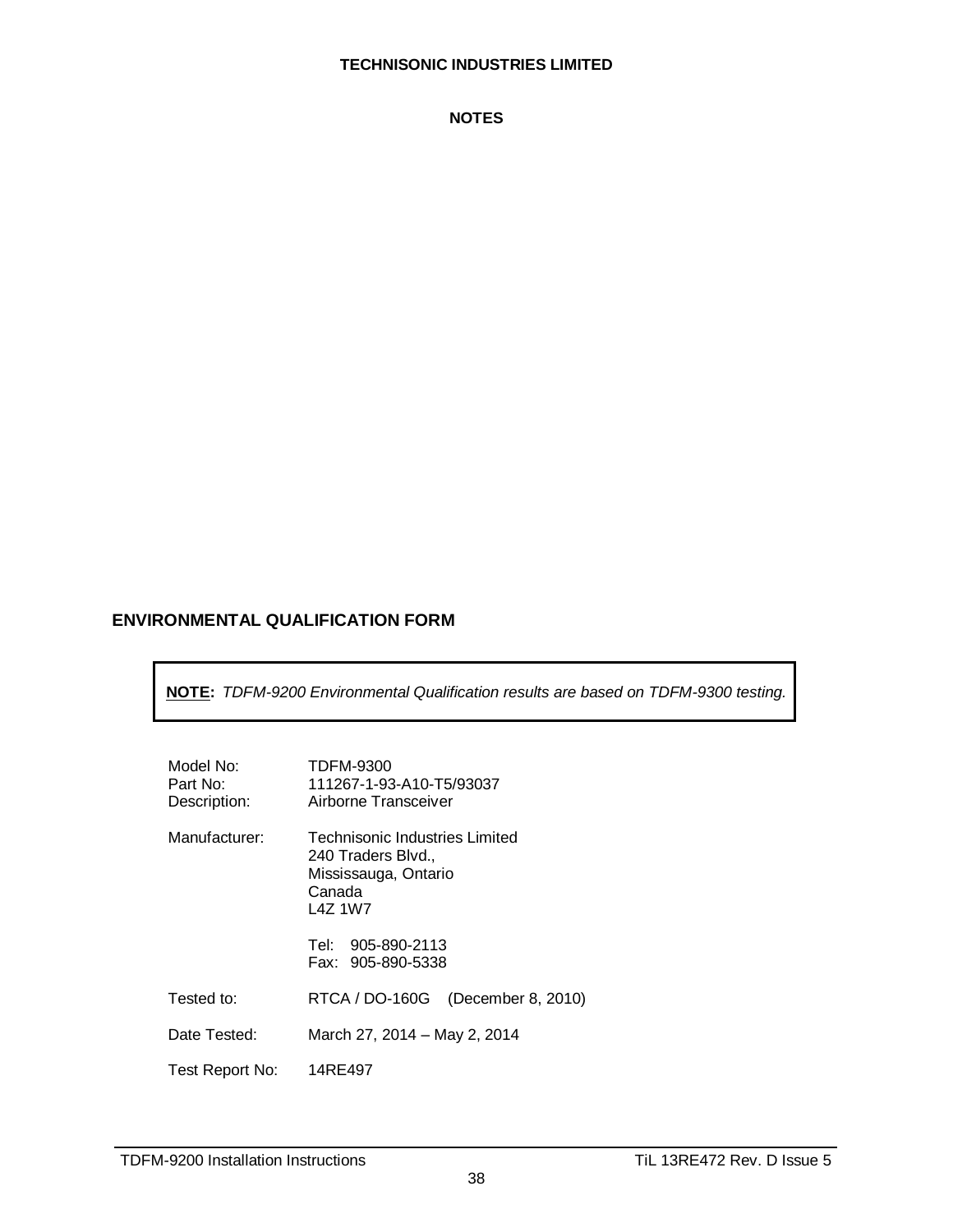| <b>CONDITIONS</b>                          | <b>SECTION</b> | <b>CATEGORY</b> | <b>COMMENTS</b>                      |
|--------------------------------------------|----------------|-----------------|--------------------------------------|
| Temperature and Altitude                   | 4.0            | A2, B1, C4, D1  |                                      |
|                                            |                |                 |                                      |
| Low Temperature - Survival                 | 4.5.1          |                 | - 55 degrees C                       |
| Low Temperature - Short Time Operating     | 4.5.1          |                 | - 40 degrees C                       |
| Low Temperature - Operating                | 4.5.2          |                 | - 30 degrees C                       |
| High Temperature - Survival                | 4.5.3          |                 | +85 degrees C                        |
| High Temperature - Short Time Operating    | 4.5.3          |                 | $+70$ degrees $C$                    |
| High Temperature - Operating               | 4.5.4          |                 | +70 degrees C                        |
| In-Flight Loss of Cooling                  | 4.5.5          |                 | not applicable                       |
|                                            |                |                 |                                      |
| Altitude                                   | 4.6.1          |                 | 50,000 feet                          |
| Decompression                              | 4.6.2          |                 | 50,000 feet                          |
| Overpressure                               | 4.6.3          |                 | $-15,000$ feet                       |
| Temperature Variation                      | 5.0            | В               | +/- 5 degrees C per minute           |
| Humidity                                   | 6.0            | X               | Not tested                           |
| Operational Shock and Crash Safety         | 7.0            | Α               | Standard Operational Shocks (NOTE-3) |
| Vibration                                  | 8.0            | S               | Sinusoidal Vibration - curve M       |
|                                            |                | S               | Random Vibration - curve B           |
|                                            |                | U               | Sine-On-Random Vibration - curve G   |
| Explosive Atmosphere                       | 9.0            | X               | Not tested                           |
| Waterproofness                             | 10.0           | Χ               | Not tested                           |
| <b>Fluids Susceptibility</b>               | 11.0           | X               | Not tested                           |
| Sand and Dust                              | 12.0           | Χ               | Not tested                           |
| Fungus                                     | 13.0           | X               | Not tested                           |
| Salt Fog Test                              | 14.0           | Χ               | Not tested                           |
| <b>Magnetic Effect</b>                     | 15.0           | Ζ               | Distance result was 0.01 meters      |
| Power Input                                | 16.0           | В               | NOTES-2, 3                           |
| Voltage Spike                              | 17.0           | В               | NOTE-3                               |
| Audio Frequency Susceptibility             | 18.0           | В               | NOTE-3                               |
| <b>Induced Signal Susceptibility</b>       | 19.0           | X               | Not tested                           |
| Radio Frequency Susceptibility             | 20.0           | X               | Not tested                           |
| Radio Frequency Emission                   | 21.0           | М               | NOTE-1                               |
| Lightning Induced Transient Susceptibility | 22.0           | X               | Not tested                           |
| <b>Lightning Direct Effects</b>            | 23.0           | X               | Not tested                           |
| Icing                                      | 24.0           | X               | Not tested                           |

TDFM-9200 Installation Instructions TiL 13RE472 Rev. D Issue 5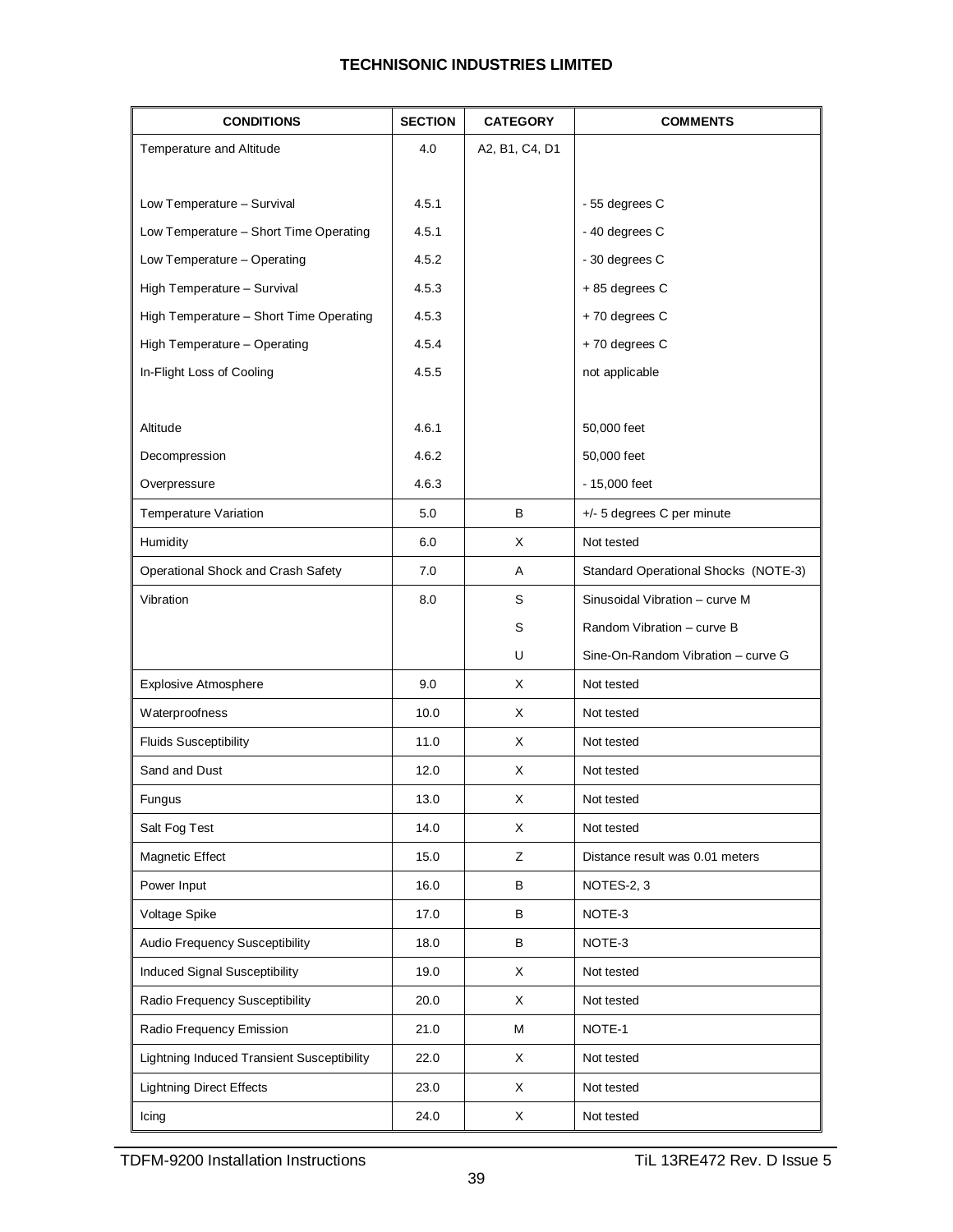| <b>CONDITIONS</b>       | <b>SECTION</b> | <b>CATEGORY</b> | <b>COMMENTS</b>           |
|-------------------------|----------------|-----------------|---------------------------|
| Electrostatic Discharge | 25.0           | x               | Not tested                |
| Fire, Flammability      | 26.0           | x               | Flammability - See NOTE-4 |
| <b>Other Tests</b>      |                |                 |                           |

| Remarks: |                                                                                              |
|----------|----------------------------------------------------------------------------------------------|
|          | All testing was performed at Technisonic Industries unless otherwise indicated.              |
| NOTE-1   | Indicated test was performed by ULTRATECH LABS.                                              |
| NOTE-2   | Testing included subparagraph 16.6.1.3b: Requirement for Equipment with Digital Circuits.    |
| NOTE-3   | Approval for this category is based on similarity to the TDFM-9000. See test report 13RE469. |
| NOTF-4   | Only applies to units with "MOD 6" marked on the modifications label.                        |
|          |                                                                                              |